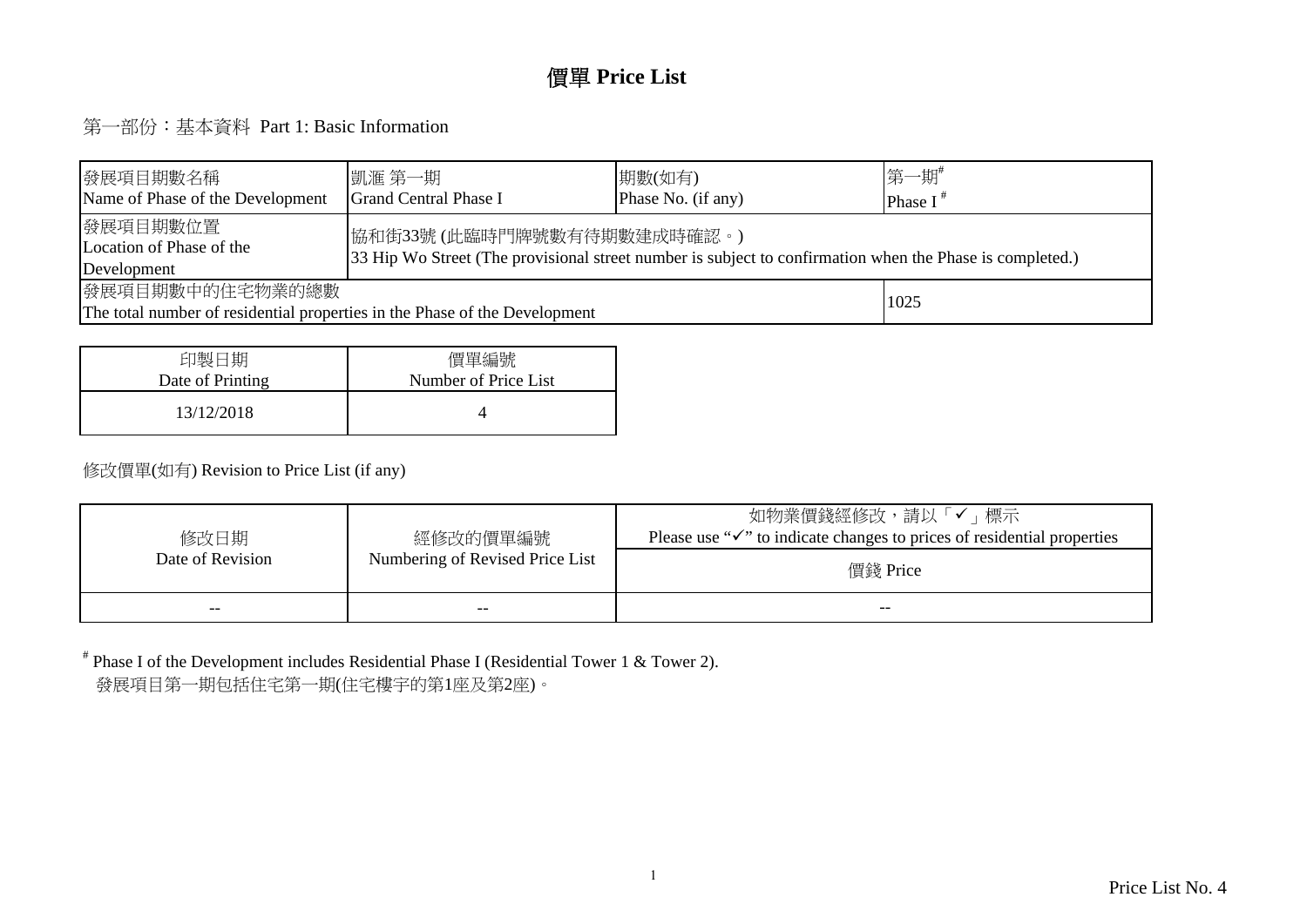|                          | 物業的描述                               |              | 實用面積                                                       | 售價           | 實用面積<br>其他指明項目的面積(不計算入實用面積)          |                      |                |          |                                                                   |                     |                          |      |                          |                          |                          |
|--------------------------|-------------------------------------|--------------|------------------------------------------------------------|--------------|--------------------------------------|----------------------|----------------|----------|-------------------------------------------------------------------|---------------------|--------------------------|------|--------------------------|--------------------------|--------------------------|
|                          | Description of Residential Property |              | (包括露台,工作平台及陽台(如有))<br>平方米(平方呎)                             | (元)<br>Price | 每平方米/呎售價<br>元,每平方米                   |                      |                |          | Area of other specified items (Not included in the Saleable Area) | 平方米(平方呎)            |                          |      |                          |                          |                          |
|                          |                                     |              | Saleable Area                                              | $($ \$)      | (元,每平方呎)                             |                      |                |          |                                                                   | sq. metre (sq. ft.) |                          |      |                          |                          |                          |
| 大廈名稱                     | 樓層                                  | 單位           | (including balcony, utility platform                       |              | Unit Rate of<br>Saleable Area        | 空調機房                 | 窗台             | 閣樓       | 平台                                                                | 花園                  | 停車位                      | 天台   | 梯屋                       | 前庭                       | 庭院                       |
| <b>Block Name</b>        | Floor                               | Unit         | and verandah, if any)<br>sq. metre (sq. ft.)               |              | \$ per sq. metre<br>$$$ per sq. ft.) | Air-<br>conditioning | Bay<br>window  | Cockloft | Flat roof                                                         | Garden              | Parking<br>Space         | Roof | Stairhood                | Terrace                  | Yard                     |
|                          |                                     |              |                                                            |              |                                      | plant room           |                |          |                                                                   |                     |                          |      |                          |                          |                          |
|                          |                                     |              | 101.433 (1092)                                             |              |                                      |                      |                |          |                                                                   |                     | $\overline{a}$           |      | $\overline{\phantom{a}}$ | $\overline{\phantom{a}}$ |                          |
| $\mathbf{1}$             | $\tau$                              | $A^*$        | 露台 Balcony: 3.638 (39)                                     | 23,545,000   | 232,124<br>(21,561)                  |                      |                |          |                                                                   |                     |                          |      |                          |                          |                          |
|                          |                                     |              | 工作平台 Utility Platform:1.500 (16)                           |              |                                      |                      |                |          |                                                                   |                     |                          |      |                          |                          |                          |
| $\mathbf{1}$             | 8                                   | $A^*$        | 101.433 (1092)                                             |              | 233,987                              |                      |                |          | ÷.                                                                | ÷                   | $\overline{a}$           |      | $\overline{\phantom{a}}$ | $\sim$                   |                          |
|                          |                                     |              | 露台 Balcony: 3.638 (39)<br>工作平台 Utility Platform:1.500 (16) | 23,734,000   | (21, 734)                            |                      |                |          |                                                                   |                     |                          |      |                          |                          |                          |
|                          |                                     |              | 101.433 (1092)                                             |              |                                      |                      |                |          |                                                                   |                     |                          |      |                          |                          |                          |
| $\overline{\phantom{0}}$ | $\mathbf{Q}$                        | $A^*$        | 露台 Balcony: 3.638 (39)                                     | 23,734,000   | 233,987                              |                      | L.             |          |                                                                   | L,                  | $\overline{a}$           |      | $\overline{\phantom{a}}$ | $\sim$                   | $\overline{a}$           |
|                          |                                     |              | 工作平台 Utility Platform:1.500 (16)                           |              | (21, 734)                            |                      |                |          |                                                                   |                     |                          |      |                          |                          |                          |
|                          |                                     |              | 101.433 (1092)                                             |              |                                      |                      |                |          |                                                                   | $\overline{a}$      | $\overline{a}$           |      | $\overline{\phantom{a}}$ | $\overline{\phantom{a}}$ | $- -$                    |
| $\mathbf{1}$             | 10                                  | $A^*$        | 露台 Balcony: 3.638 (39)<br>工作平台 Utility Platform:1.500 (16) | 23,830,000   | 234,933<br>(21,822)                  |                      |                |          |                                                                   |                     |                          |      |                          |                          |                          |
|                          |                                     |              |                                                            |              |                                      |                      |                |          |                                                                   |                     |                          |      |                          |                          |                          |
| $\mathbf{1}$             | 11                                  | $A^*$        | 101.433 (1092)<br>露台 Balcony: 3.638 (39)                   |              | 235,860                              |                      |                |          |                                                                   |                     | $\sim$                   |      | $\overline{\phantom{a}}$ | $\sim$                   | $\sim$                   |
|                          |                                     |              | 工作平台 Utility Platform:1.500 (16)                           | 23,924,000   | (21,908)                             |                      |                |          |                                                                   |                     |                          |      |                          |                          |                          |
|                          |                                     |              | 101.433 (1092)                                             |              |                                      |                      | $\overline{a}$ |          |                                                                   | ÷,                  | $\overline{\phantom{m}}$ |      | $\overline{\phantom{m}}$ | $\overline{\phantom{a}}$ | $- -$                    |
| $\mathbf{1}$             | 23                                  | $A^*$        | 露台 Balcony: 3.638 (39)                                     | 25,798,000   | 254,335                              |                      |                |          |                                                                   |                     |                          |      |                          |                          |                          |
|                          |                                     |              | 工作平台 Utility Platform:1.500 (16)                           |              | (23, 625)                            |                      |                |          |                                                                   |                     |                          |      |                          |                          |                          |
|                          |                                     |              | 101.433 (1092)                                             |              |                                      |                      | ÷              |          |                                                                   | $\overline{a}$      | $\overline{a}$           |      | $\overline{a}$           | $\overline{\phantom{a}}$ | $- -$                    |
| $\mathbf{1}$             | 25                                  | $A^*$        | 露台 Balcony: 3.638 (39)<br>工作平台 Utility Platform:1.500 (16) | 25,901,000   | 255,351<br>(23,719)                  |                      |                |          |                                                                   |                     |                          |      |                          |                          |                          |
|                          |                                     |              |                                                            |              |                                      |                      |                |          |                                                                   |                     |                          |      |                          |                          |                          |
| -1                       | 26                                  | $A^*$        | 101.433 (1092)<br>露台 Balcony: 3.638 (39)                   |              | 256,376                              |                      | L.             |          | L,                                                                | L,                  | $\overline{\phantom{a}}$ |      | $\overline{\phantom{a}}$ | $\sim$                   | $\overline{a}$           |
|                          |                                     |              | 工作平台 Utility Platform:1.500 (16)                           | 26,005,000   | (23, 814)                            |                      |                |          |                                                                   |                     |                          |      |                          |                          |                          |
|                          |                                     |              | 79.123 (852)                                               |              |                                      |                      | $\overline{a}$ |          |                                                                   | ÷,                  | $\overline{\phantom{m}}$ |      | $\overline{\phantom{a}}$ | $\sim$                   | $- -$                    |
| $\mathbf{1}$             | $\overline{7}$                      | $\, {\bf B}$ | 露台 Balcony: 2.832 (30)                                     | 17,363,000   | 219,443                              |                      |                |          |                                                                   |                     |                          |      |                          |                          |                          |
|                          |                                     |              | 工作平台 Utility Platform:1.500 (16)                           |              | (20, 379)                            |                      |                |          |                                                                   |                     |                          |      |                          |                          |                          |
|                          |                                     |              | 79.123(852)                                                |              | 220,758                              |                      |                |          |                                                                   |                     | $\overline{\phantom{a}}$ |      | $\overline{\phantom{m}}$ | $\overline{a}$           | $\overline{\phantom{a}}$ |
| -1                       | 8                                   | B            | 露台 Balcony: 2.832 (30)<br>工作平台 Utility Platform:1.500 (16) | 17,467,000   | (20, 501)                            |                      |                |          |                                                                   |                     |                          |      |                          |                          |                          |
|                          |                                     |              |                                                            |              |                                      |                      |                |          |                                                                   |                     |                          |      |                          |                          |                          |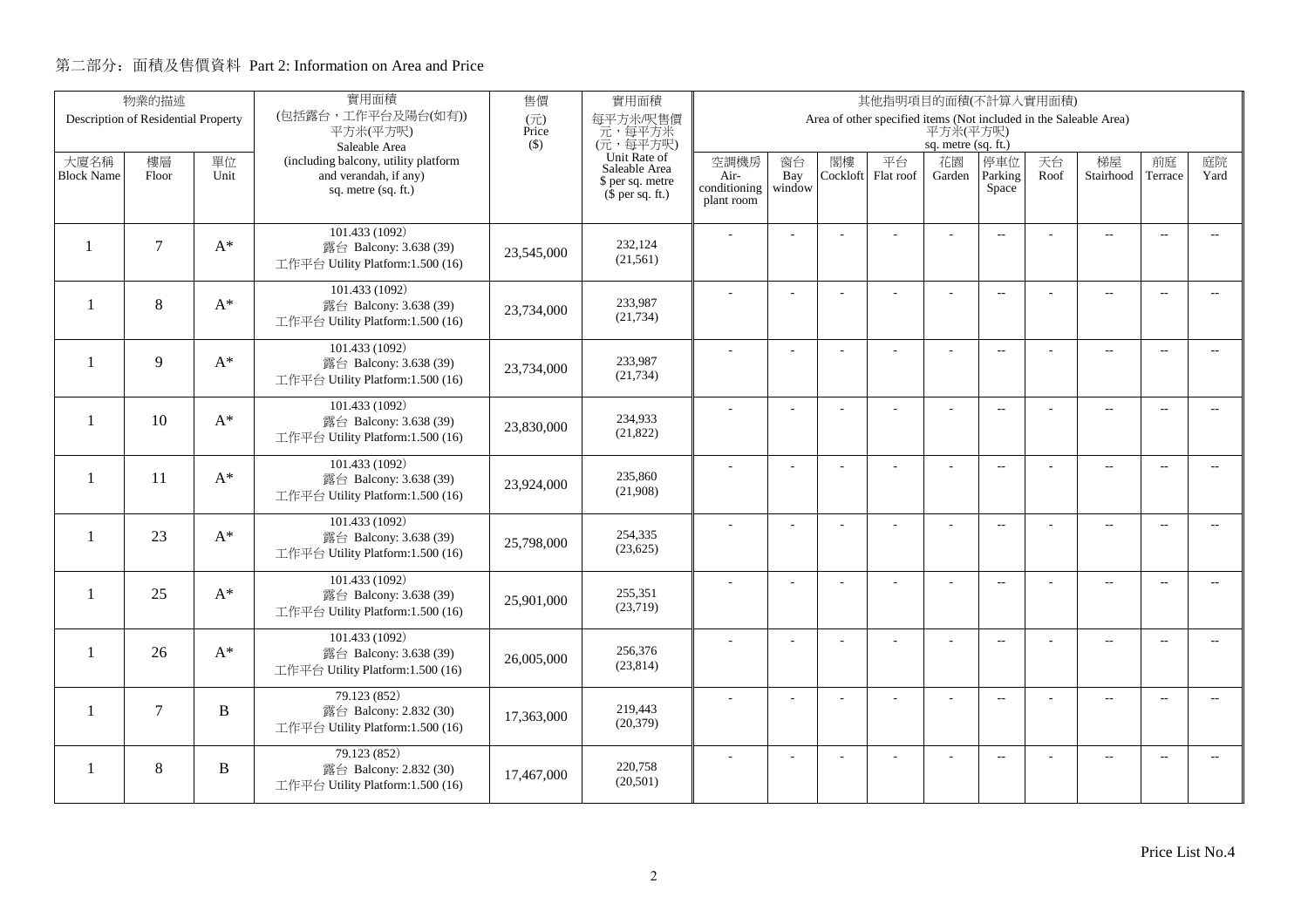|                   | 物業的描述                               |              | 實用面積                                                       | 售價           | 實用面積<br>其他指明項目的面積(不計算入實用面積)   |                      |                |          |                                                                   |                     |                          |      |                          |                          |                          |
|-------------------|-------------------------------------|--------------|------------------------------------------------------------|--------------|-------------------------------|----------------------|----------------|----------|-------------------------------------------------------------------|---------------------|--------------------------|------|--------------------------|--------------------------|--------------------------|
|                   | Description of Residential Property |              | (包括露台,工作平台及陽台(如有))<br>平方米(平方呎)                             | (元)<br>Price | 每平方米/呎售價<br>元,每平方米            |                      |                |          | Area of other specified items (Not included in the Saleable Area) | 平方米(平方呎)            |                          |      |                          |                          |                          |
|                   |                                     |              | Saleable Area                                              | $($ \$)      | (元,每平方呎)                      |                      |                |          |                                                                   | sq. metre (sq. ft.) |                          |      |                          |                          |                          |
| 大廈名稱              | 樓層                                  | 單位           | (including balcony, utility platform                       |              | Unit Rate of<br>Saleable Area | 空調機房                 | 窗台             | 閣樓       | 平台                                                                | 花園                  | 停車位                      | 天台   | 梯屋                       | 前庭                       | 庭院                       |
| <b>Block Name</b> | Floor                               | Unit         | and verandah, if any)<br>sq. metre (sq. ft.)               |              | \$ per sq. metre              | Air-<br>conditioning | Bay<br>window  | Cockloft | Flat roof                                                         | Garden              | Parking<br>Space         | Roof | Stairhood                | Terrace                  | Yard                     |
|                   |                                     |              |                                                            |              | $$$ per sq. ft.)              | plant room           |                |          |                                                                   |                     |                          |      |                          |                          |                          |
|                   |                                     |              | 79.123 (852)                                               |              |                               |                      |                |          |                                                                   |                     | $\overline{a}$           |      | $\overline{\phantom{a}}$ | $\overline{\phantom{a}}$ |                          |
| $\mathbf{1}$      | $\mathbf{Q}$                        | B            | 露台 Balcony: 2.832 (30)                                     | 17,467,000   | 220,758                       |                      |                |          |                                                                   |                     |                          |      |                          |                          |                          |
|                   |                                     |              | 工作平台 Utility Platform:1.500 (16)                           |              | (20,501)                      |                      |                |          |                                                                   |                     |                          |      |                          |                          |                          |
|                   |                                     |              | 79.123 (852)                                               |              |                               |                      |                |          | ÷.                                                                | ÷                   | $\overline{a}$           |      | $\overline{\phantom{a}}$ | $\sim$                   |                          |
| $\mathbf{1}$      | 10                                  | $\, {\bf B}$ | 露台 Balcony: 2.832 (30)<br>工作平台 Utility Platform:1.500 (16) | 17,519,000   | 221,415<br>(20, 562)          |                      |                |          |                                                                   |                     |                          |      |                          |                          |                          |
|                   |                                     |              |                                                            |              |                               |                      |                |          |                                                                   |                     |                          |      |                          |                          |                          |
| -1                | 11                                  | B            | 79.123 (852)<br>露台 Balcony: 2.832 (30)                     |              | 222,085                       |                      | L.             |          |                                                                   | L,                  | $\overline{a}$           |      | $\overline{\phantom{a}}$ | $\sim$                   | $\overline{a}$           |
|                   |                                     |              | 工作平台 Utility Platform:1.500 (16)                           | 17,572,000   | (20,624)                      |                      |                |          |                                                                   |                     |                          |      |                          |                          |                          |
|                   |                                     |              | 79.123 (852)                                               |              |                               |                      |                |          |                                                                   | $\overline{a}$      | $\overline{\phantom{a}}$ |      | $\overline{\phantom{a}}$ | $\overline{\phantom{a}}$ | $- -$                    |
| $\mathbf{1}$      | 12                                  | $\mathbf B$  | 露台 Balcony: 2.832 (30)                                     | 17,625,000   | 222,754                       |                      |                |          |                                                                   |                     |                          |      |                          |                          |                          |
|                   |                                     |              | 工作平台 Utility Platform:1.500 (16)                           |              | (20,687)                      |                      |                |          |                                                                   |                     |                          |      |                          |                          |                          |
|                   |                                     |              | 79.123 (852)                                               |              | 223.412                       |                      |                |          |                                                                   | $\overline{a}$      | $\sim$                   |      | $\overline{\phantom{a}}$ | $\sim$                   | $\sim$                   |
| $\mathbf{1}$      | 15                                  | B            | 露台 Balcony: 2.832 (30)<br>工作平台 Utility Platform:1.500 (16) | 17,677,000   | (20,748)                      |                      |                |          |                                                                   |                     |                          |      |                          |                          |                          |
|                   |                                     |              |                                                            |              |                               |                      |                |          |                                                                   |                     |                          |      |                          |                          |                          |
| $\mathbf{1}$      | 16                                  | B            | 79.123 (852)<br>露台 Balcony: 2.832 (30)                     |              | 224,081                       |                      | $\overline{a}$ |          |                                                                   | ÷,                  | $\overline{\phantom{m}}$ |      | $\overline{\phantom{m}}$ | $\overline{\phantom{a}}$ | $- -$                    |
|                   |                                     |              | 工作平台 Utility Platform:1.500 (16)                           | 17,730,000   | (20, 810)                     |                      |                |          |                                                                   |                     |                          |      |                          |                          |                          |
|                   |                                     |              | 79.123 (852)                                               |              |                               |                      | ÷              |          |                                                                   | $\overline{a}$      | $\overline{a}$           |      | $\overline{a}$           | $\overline{\phantom{a}}$ | $\overline{\phantom{0}}$ |
| $\mathbf{1}$      | 17                                  | B            | 露台 Balcony: 2.832 (30)                                     | 17,783,000   | 224,751                       |                      |                |          |                                                                   |                     |                          |      |                          |                          |                          |
|                   |                                     |              | 工作平台 Utility Platform:1.500 (16)                           |              | (20, 872)                     |                      |                |          |                                                                   |                     |                          |      |                          |                          |                          |
|                   |                                     |              | 79.123 (852)                                               |              | 228,366                       |                      | L.             |          | L,                                                                | L,                  | $\overline{\phantom{a}}$ |      | $\overline{\phantom{a}}$ | $\sim$                   | $\overline{a}$           |
| $\mathbf{1}$      | 18                                  | B            | 露台 Balcony: 2.832 (30)<br>工作平台 Utility Platform:1.500 (16) | 18,069,000   | (21,208)                      |                      |                |          |                                                                   |                     |                          |      |                          |                          |                          |
|                   |                                     |              |                                                            |              |                               |                      |                |          |                                                                   |                     |                          |      |                          |                          |                          |
| 1                 | 19                                  | $\, {\bf B}$ | 79.123 (852)<br>露台 Balcony: 2.832 (30)                     |              | 228,366                       |                      | $\overline{a}$ |          | L,                                                                | ÷,                  | $\overline{\phantom{m}}$ |      | $\overline{\phantom{a}}$ | $\sim$                   | $- -$                    |
|                   |                                     |              | 工作平台 Utility Platform:1.500 (16)                           | 18,069,000   | (21,208)                      |                      |                |          |                                                                   |                     |                          |      |                          |                          |                          |
|                   |                                     |              | 79.123(852)                                                |              |                               |                      |                |          |                                                                   |                     | $\overline{\phantom{a}}$ |      | $\overline{\phantom{m}}$ | $\overline{a}$           | $\overline{\phantom{a}}$ |
| -1                | 20                                  | B            | 露台 Balcony: 2.832 (30)                                     | 18.212.000   | 230,173                       |                      |                |          |                                                                   |                     |                          |      |                          |                          |                          |
|                   |                                     |              | 工作平台 Utility Platform:1.500 (16)                           |              | (21, 376)                     |                      |                |          |                                                                   |                     |                          |      |                          |                          |                          |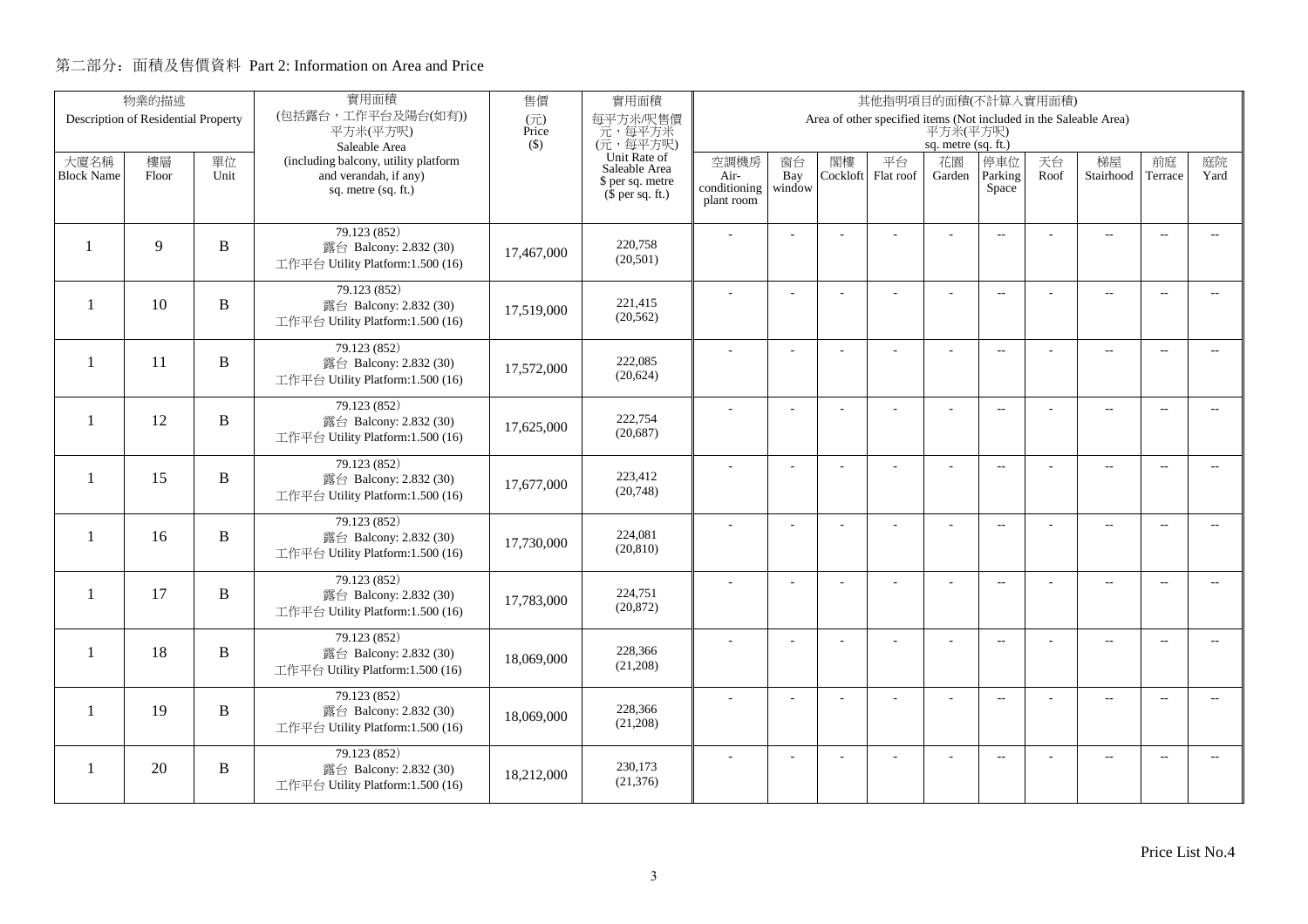|                          | 物業的描述                               |                | 實用面積                                                       | 售價                                | 實用面積<br>其他指明項目的面積(不計算入實用面積)   |                      |                |          |                                                                   |                     |                          |      |                          |                          |                          |
|--------------------------|-------------------------------------|----------------|------------------------------------------------------------|-----------------------------------|-------------------------------|----------------------|----------------|----------|-------------------------------------------------------------------|---------------------|--------------------------|------|--------------------------|--------------------------|--------------------------|
|                          | Description of Residential Property |                | (包括露台,工作平台及陽台(如有))<br>平方米(平方呎)                             | $(\overrightarrow{\pi})$<br>Price | 每平方米/呎售價<br>元,每平方米            |                      |                |          | Area of other specified items (Not included in the Saleable Area) | 平方米(平方呎)            |                          |      |                          |                          |                          |
|                          |                                     |                | Saleable Area                                              | $($ \$)                           | (元,每平方呎)                      |                      |                |          |                                                                   | sq. metre (sq. ft.) |                          |      |                          |                          |                          |
| 大廈名稱                     | 樓層                                  | 單位             | (including balcony, utility platform                       |                                   | Unit Rate of<br>Saleable Area | 空調機房                 | 窗台             | 閣樓       | 平台                                                                | 花園                  | 停車位                      | 天台   | 梯屋                       | 前庭                       | 庭院                       |
| <b>Block Name</b>        | Floor                               | Unit           | and verandah, if any)<br>sq. metre (sq. ft.)               |                                   | \$ per sq. metre              | Air-<br>conditioning | Bay<br>window  | Cockloft | Flat roof                                                         | Garden              | Parking<br>Space         | Roof | Stairhood                | Terrace                  | Yard                     |
|                          |                                     |                |                                                            |                                   | $(\bar{\S}$ per sq. ft.)      | plant room           |                |          |                                                                   |                     |                          |      |                          |                          |                          |
|                          |                                     |                | 79.123 (852)                                               |                                   |                               |                      |                |          |                                                                   |                     |                          |      |                          |                          |                          |
|                          | 21                                  | B              | 露台 Balcony: 2.832 (30)                                     | 18,285,000                        | 231,096                       |                      |                |          |                                                                   |                     | $\overline{a}$           |      | $\overline{\phantom{a}}$ | $\sim$                   |                          |
|                          |                                     |                | 工作平台 Utility Platform:1.500 (16)                           |                                   | (21, 461)                     |                      |                |          |                                                                   |                     |                          |      |                          |                          |                          |
|                          |                                     |                | 79.123 (852)                                               |                                   |                               |                      |                |          |                                                                   |                     | $\overline{\phantom{a}}$ |      | $\overline{\phantom{a}}$ | $\sim$                   |                          |
| $\overline{\phantom{0}}$ | 22                                  | B              | 露台 Balcony: 2.832 (30)                                     | 18,359,000                        | 232,031                       |                      |                |          |                                                                   |                     |                          |      |                          |                          |                          |
|                          |                                     |                | 工作平台 Utility Platform:1.500 (16)                           |                                   | (21, 548)                     |                      |                |          |                                                                   |                     |                          |      |                          |                          |                          |
|                          |                                     |                | 79.123 (852)                                               |                                   |                               |                      | $\overline{a}$ |          | L.                                                                | ÷                   | $\overline{\phantom{a}}$ |      | $\overline{a}$           | $\overline{\phantom{a}}$ | $-$                      |
| $\overline{\phantom{0}}$ | 23                                  | $\, {\bf B}$   | 露台 Balcony: 2.832 (30)<br>工作平台 Utility Platform:1.500 (16) | 18,432,000                        | 232,954<br>(21, 634)          |                      |                |          |                                                                   |                     |                          |      |                          |                          |                          |
|                          |                                     |                |                                                            |                                   |                               |                      |                |          |                                                                   |                     |                          |      |                          |                          |                          |
| -1                       | 25                                  | B              | 79.123 (852)<br>露台 Balcony: 2.832 (30)                     |                                   | 233,889                       |                      |                |          |                                                                   | L,                  | $\overline{a}$           |      | $\overline{\phantom{a}}$ | $\overline{\phantom{a}}$ | $\overline{\phantom{0}}$ |
|                          |                                     |                | 工作平台 Utility Platform:1.500 (16)                           | 18,506,000                        | (21, 721)                     |                      |                |          |                                                                   |                     |                          |      |                          |                          |                          |
|                          |                                     |                | 79.123 (852)                                               |                                   |                               |                      |                |          |                                                                   |                     |                          |      |                          |                          |                          |
| -1                       | 26                                  | B              | 露台 Balcony: 2.832 (30)                                     | 18,579,000                        | 234,812                       |                      |                |          |                                                                   | ÷.                  | $\overline{\phantom{a}}$ |      | $\overline{a}$           | $\overline{\phantom{a}}$ | $- -$                    |
|                          |                                     |                | 工作平台 Utility Platform:1.500 (16)                           |                                   | (21, 806)                     |                      |                |          |                                                                   |                     |                          |      |                          |                          |                          |
|                          |                                     |                | 79.123 (852)                                               |                                   |                               |                      | $\overline{a}$ |          |                                                                   | ÷,                  | $\overline{\phantom{a}}$ |      | $\overline{a}$           | $\overline{\phantom{a}}$ | $- -$                    |
| $\mathbf{1}$             | 28                                  | $B^*$          | 露台 Balcony: 2.832 (30)                                     | 18,859,000                        | 238,350                       |                      |                |          |                                                                   |                     |                          |      |                          |                          |                          |
|                          |                                     |                | 工作平台 Utility Platform:1.500 (16)                           |                                   | (22, 135)                     |                      |                |          |                                                                   |                     |                          |      |                          |                          |                          |
|                          |                                     |                | 79.123 (852)                                               |                                   |                               |                      | L.             |          |                                                                   | L,                  | $\overline{\phantom{a}}$ |      | $\overline{a}$           | $\overline{a}$           | $\overline{\phantom{a}}$ |
| $\mathbf{1}$             | 29                                  | $B^*$          | 露台 Balcony: 2.832 (30)                                     | 18,859,000                        | 238,350<br>(22, 135)          |                      |                |          |                                                                   |                     |                          |      |                          |                          |                          |
|                          |                                     |                | 工作平台 Utility Platform:1.500 (16)                           |                                   |                               |                      |                |          |                                                                   |                     |                          |      |                          |                          |                          |
| -1                       | 30                                  | $\mathbf{B}^*$ | 79.123 (852)                                               |                                   | 239,538                       |                      | $\overline{a}$ |          | ÷,                                                                | ÷,                  | $\overline{\phantom{a}}$ |      | $\overline{a}$           | $\sim$                   | $- -$                    |
|                          |                                     |                | 露台 Balcony: 2.832 (30)<br>工作平台 Utility Platform:1.500 (16) | 18,953,000                        | (22, 245)                     |                      |                |          |                                                                   |                     |                          |      |                          |                          |                          |
|                          |                                     |                |                                                            |                                   |                               |                      |                |          |                                                                   |                     |                          |      |                          |                          |                          |
| 1                        | 31                                  | $B^*$          | 79.123 (852)<br>露台 Balcony: 2.832 (30)                     | 19,047,000                        | 240,726                       |                      | ÷              |          | ÷                                                                 | ÷                   | $\overline{\phantom{a}}$ |      | $\overline{a}$           | $\overline{\phantom{a}}$ | $\overline{\phantom{a}}$ |
|                          |                                     |                | 工作平台 Utility Platform:1.500 (16)                           |                                   | (22, 356)                     |                      |                |          |                                                                   |                     |                          |      |                          |                          |                          |
|                          |                                     |                | 79.123 (852)                                               |                                   |                               |                      |                |          |                                                                   |                     | $\overline{\phantom{a}}$ |      | $\overline{\phantom{m}}$ | $\overline{a}$           | $\overline{a}$           |
| 1                        | 32                                  | $B^*$          | 露台 Balcony: 2.832 (30)                                     | 19,143,000                        | 241,940                       |                      |                |          |                                                                   |                     |                          |      |                          |                          |                          |
|                          |                                     |                | 工作平台 Utility Platform:1.500 (16)                           |                                   | (22, 468)                     |                      |                |          |                                                                   |                     |                          |      |                          |                          |                          |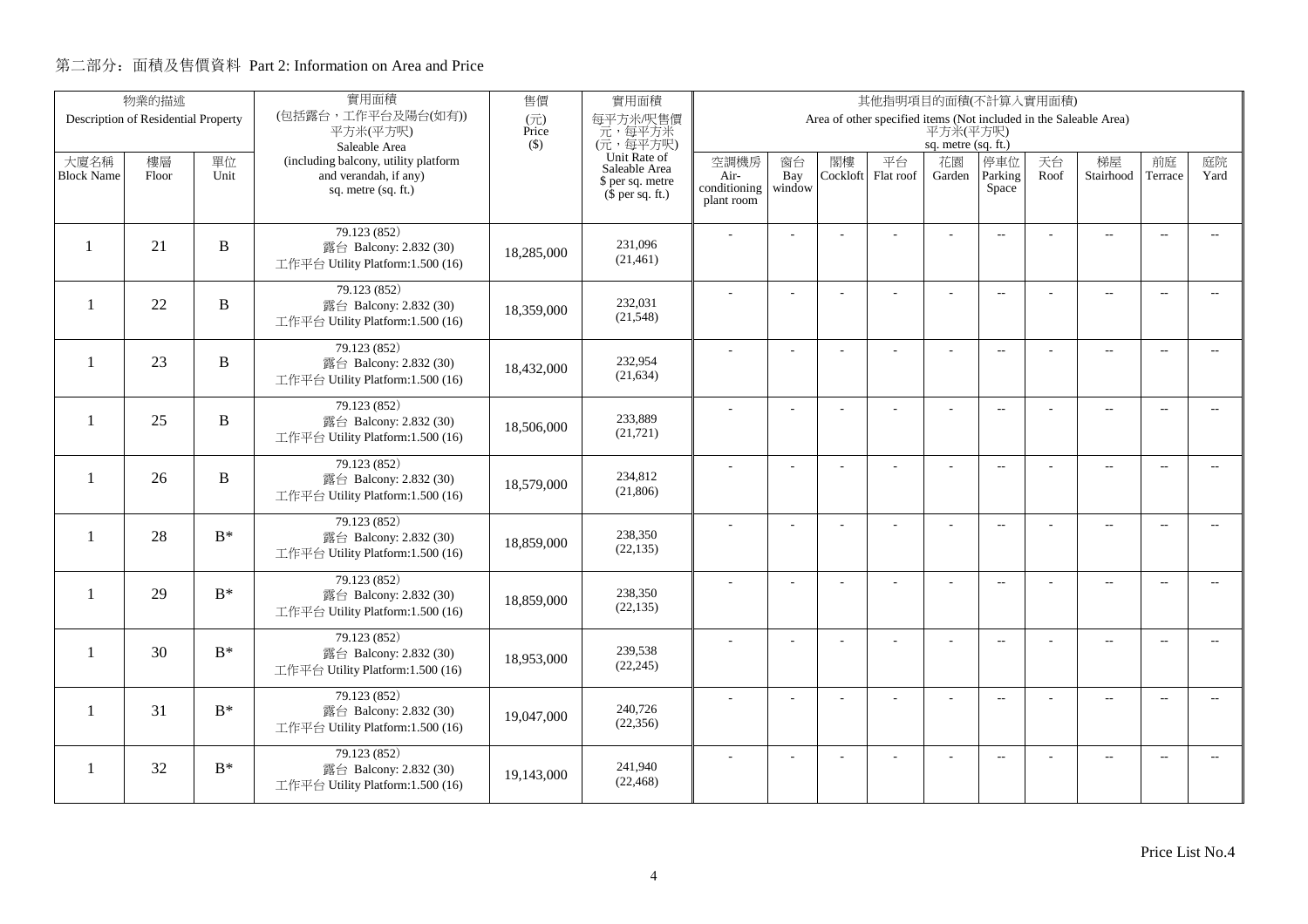|                           | 物業的描述                               |                | 實用面積                                                          | 售價           | 實用面積<br>其他指明項目的面積(不計算入實用面積)          |              |                |                |                                                                   |                     |                          |            |                          |                          |                          |
|---------------------------|-------------------------------------|----------------|---------------------------------------------------------------|--------------|--------------------------------------|--------------|----------------|----------------|-------------------------------------------------------------------|---------------------|--------------------------|------------|--------------------------|--------------------------|--------------------------|
|                           | Description of Residential Property |                | (包括露台,工作平台及陽台(如有))<br>平方米(平方呎)                                | (元)<br>Price | 每平方米/呎售價<br>元,每平方米                   |              |                |                | Area of other specified items (Not included in the Saleable Area) | 平方米(平方呎)            |                          |            |                          |                          |                          |
|                           |                                     |                | Saleable Area                                                 | $($ \$)      | (元,每平方呎)                             |              |                |                |                                                                   | sq. metre (sq. ft.) |                          |            |                          |                          |                          |
| 大廈名稱<br><b>Block Name</b> | 樓層<br>Floor                         | 單位<br>Unit     | (including balcony, utility platform<br>and verandah, if any) |              | Unit Rate of<br>Saleable Area        | 空調機房<br>Air- | 窗台<br>Bay      | 閣樓<br>Cockloft | 平台<br>Flat roof                                                   | 花園<br>Garden        | 停車位<br>Parking           | 天台<br>Roof | 梯屋<br>Stairhood          | 前庭<br>Terrace            | 庭院<br>Yard               |
|                           |                                     |                | sq. metre (sq. ft.)                                           |              | \$ per sq. metre<br>$$$ per sq. ft.) | conditioning | window         |                |                                                                   |                     | Space                    |            |                          |                          |                          |
|                           |                                     |                |                                                               |              |                                      | plant room   |                |                |                                                                   |                     |                          |            |                          |                          |                          |
|                           |                                     |                | 79.123 (852)                                                  |              |                                      |              |                |                |                                                                   |                     | $\overline{a}$           |            | $\overline{\phantom{a}}$ | $\overline{\phantom{a}}$ |                          |
| $\mathbf{1}$              | 33                                  | $B^*$          | 露台 Balcony: 2.832 (30)                                        | 19,238,000   | 243,140<br>(22, 580)                 |              |                |                |                                                                   |                     |                          |            |                          |                          |                          |
|                           |                                     |                | 工作平台 Utility Platform:1.500 (16)                              |              |                                      |              |                |                |                                                                   |                     |                          |            |                          |                          |                          |
| $\overline{\phantom{0}}$  | 35                                  | $B^*$          | 79.123 (852)                                                  |              | 244,366                              |              |                |                | ÷.                                                                | ÷                   | $\overline{a}$           |            | $\overline{\phantom{a}}$ | $\sim$                   | $\sim$                   |
|                           |                                     |                | 露台 Balcony: 2.832 (30)<br>工作平台 Utility Platform:1.500 (16)    | 19,335,000   | (22, 694)                            |              |                |                |                                                                   |                     |                          |            |                          |                          |                          |
|                           |                                     |                | 79.123 (852)                                                  |              |                                      |              |                |                |                                                                   |                     |                          |            |                          |                          |                          |
| $\overline{\phantom{0}}$  | 36                                  | $B^*$          | 露台 Balcony: 2.832 (30)                                        | 19,431,000   | 245,580                              |              | L.             |                |                                                                   | L,                  | $\overline{a}$           |            | $\overline{\phantom{a}}$ | $\sim$                   | $\overline{\phantom{a}}$ |
|                           |                                     |                | 工作平台 Utility Platform:1.500 (16)                              |              | (22, 806)                            |              |                |                |                                                                   |                     |                          |            |                          |                          |                          |
|                           |                                     |                | 79.123 (852)                                                  |              |                                      |              |                |                |                                                                   | ÷.                  | $\overline{a}$           |            | $\overline{\phantom{a}}$ | $\overline{\phantom{a}}$ | $- -$                    |
| -1                        | 37                                  | $\mathbf{B}^*$ | 露台 Balcony: 2.832 (30)                                        | 19,529,000   | 246,818<br>(22, 921)                 |              |                |                |                                                                   |                     |                          |            |                          |                          |                          |
|                           |                                     |                | 工作平台 Utility Platform:1.500 (16)                              |              |                                      |              |                |                |                                                                   |                     |                          |            |                          |                          |                          |
| -1                        | 38                                  | $B^*$          | 79.123 (852)                                                  |              | 249,283                              |              |                |                |                                                                   |                     | $\sim$                   |            | $\overline{\phantom{a}}$ | $\sim$                   | $\sim$                   |
|                           |                                     |                | 露台 Balcony: 2.832 (30)<br>工作平台 Utility Platform:1.500 (16)    | 19,724,000   | (23, 150)                            |              |                |                |                                                                   |                     |                          |            |                          |                          |                          |
|                           |                                     |                | 79.123 (852)                                                  |              |                                      |              |                |                |                                                                   |                     |                          |            |                          |                          |                          |
| -1                        | 39                                  | $B^*$          | 露台 Balcony: 2.832 (30)                                        | 19,724,000   | 249,283                              |              | $\overline{a}$ |                |                                                                   | ÷,                  | $\overline{\phantom{m}}$ |            | $\overline{\phantom{m}}$ | $\overline{\phantom{a}}$ | $- -$                    |
|                           |                                     |                | 工作平台 Utility Platform:1.500 (16)                              |              | (23,150)                             |              |                |                |                                                                   |                     |                          |            |                          |                          |                          |
|                           |                                     |                | 79.123 (852)                                                  |              |                                      |              | ÷              |                |                                                                   | $\overline{a}$      | $\overline{a}$           |            | $\overline{a}$           | $\overline{\phantom{a}}$ | $\overline{\phantom{0}}$ |
| $\mathbf{1}$              | 40                                  | $B^*$          | 露台 Balcony: 2.832 (30)                                        | 19,822,000   | 250,521<br>(23,265)                  |              |                |                |                                                                   |                     |                          |            |                          |                          |                          |
|                           |                                     |                | 工作平台 Utility Platform:1.500 (16)                              |              |                                      |              |                |                |                                                                   |                     |                          |            |                          |                          |                          |
| -1                        | 41                                  | $B^*$          | 79.123 (852)                                                  |              | 251,785                              |              | L.             |                | L,                                                                | L,                  | $\overline{\phantom{a}}$ |            | $\overline{\phantom{a}}$ | $\sim$                   | $\overline{a}$           |
|                           |                                     |                | 露台 Balcony: 2.832 (30)<br>工作平台 Utility Platform:1.500 (16)    | 19,922,000   | (23, 383)                            |              |                |                |                                                                   |                     |                          |            |                          |                          |                          |
|                           |                                     |                | 79.123 (852)                                                  |              |                                      |              |                |                |                                                                   |                     |                          |            |                          |                          |                          |
| $\mathbf{1}$              | 42                                  | $B^*$          | 露台 Balcony: 2.832 (30)                                        | 20,021,000   | 253,036                              |              | $\overline{a}$ |                | L,                                                                | ÷,                  | $\overline{\phantom{m}}$ |            | $\overline{\phantom{a}}$ | $\sim$                   | $- -$                    |
|                           |                                     |                | 工作平台 Utility Platform:1.500 (16)                              |              | (23, 499)                            |              |                |                |                                                                   |                     |                          |            |                          |                          |                          |
|                           |                                     |                | 79.123 (852)                                                  |              |                                      |              |                |                |                                                                   |                     | $\overline{\phantom{a}}$ |            | $\overline{\phantom{m}}$ | $\overline{a}$           | $\overline{\phantom{a}}$ |
| 1                         | 43                                  | $B^*$          | 露台 Balcony: 2.832 (30)                                        | 20,122,000   | 254,313<br>(23,617)                  |              |                |                |                                                                   |                     |                          |            |                          |                          |                          |
|                           |                                     |                | 工作平台 Utility Platform:1.500 (16)                              |              |                                      |              |                |                |                                                                   |                     |                          |            |                          |                          |                          |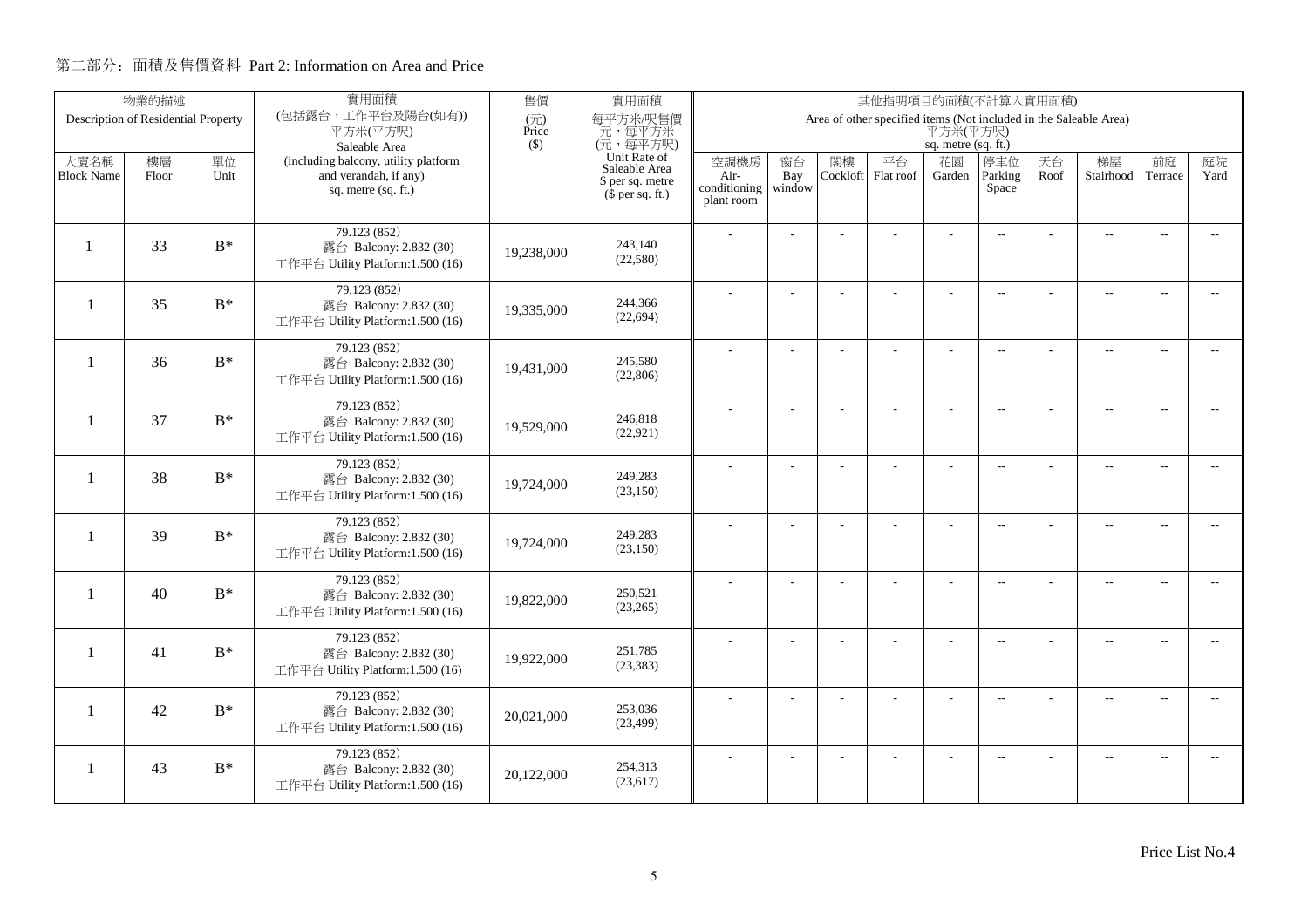|                          | 物業的描述                               |             | 實用面積                                                       | 售價           | 實用面積                                 | 其他指明項目的面積(不計算入實用面積)  |                |          |                                                                   |                     |                          |      |                          |                          |                          |
|--------------------------|-------------------------------------|-------------|------------------------------------------------------------|--------------|--------------------------------------|----------------------|----------------|----------|-------------------------------------------------------------------|---------------------|--------------------------|------|--------------------------|--------------------------|--------------------------|
|                          | Description of Residential Property |             | (包括露台,工作平台及陽台(如有))<br>平方米(平方呎)                             | (元)<br>Price | 每平方米/呎售價<br>元,每平方米                   |                      |                |          | Area of other specified items (Not included in the Saleable Area) | 平方米(平方呎)            |                          |      |                          |                          |                          |
|                          |                                     |             | Saleable Area                                              | $($ \$)      | (元,每平方呎)                             |                      |                |          |                                                                   | sq. metre (sq. ft.) |                          |      |                          |                          |                          |
| 大廈名稱                     | 樓層                                  | 單位          | (including balcony, utility platform                       |              | Unit Rate of<br>Saleable Area        | 空調機房                 | 窗台             | 閣樓       | 平台                                                                | 花園                  | 停車位                      | 天台   | 梯屋                       | 前庭                       | 庭院                       |
| <b>Block Name</b>        | Floor                               | Unit        | and verandah, if any)<br>sq. metre (sq. ft.)               |              | \$ per sq. metre<br>$$$ per sq. ft.) | Air-<br>conditioning | Bay<br>window  | Cockloft | Flat roof                                                         | Garden              | Parking<br>Space         | Roof | Stairhood                | Terrace                  | Yard                     |
|                          |                                     |             |                                                            |              |                                      | plant room           |                |          |                                                                   |                     |                          |      |                          |                          |                          |
|                          |                                     |             | 79.123 (852)                                               |              |                                      |                      |                |          |                                                                   |                     | $\overline{a}$           |      | $\overline{a}$           | $\overline{\phantom{a}}$ |                          |
| $\mathbf{1}$             | 45                                  | $B^*$       | 露台 Balcony: 2.832 (30)                                     | 20,222,000   | 255,577                              |                      |                |          |                                                                   |                     |                          |      |                          |                          |                          |
|                          |                                     |             | 工作平台 Utility Platform:1.500 (16)                           |              | (23, 735)                            |                      |                |          |                                                                   |                     |                          |      |                          |                          |                          |
|                          |                                     |             | 79.123 (852)                                               |              |                                      |                      |                |          | ÷.                                                                | ÷                   | $\overline{a}$           |      | $\overline{\phantom{a}}$ | $\sim$                   |                          |
| $\mathbf{1}$             | 46                                  | $B^*$       | 露台 Balcony: 2.832 (30)<br>工作平台 Utility Platform:1.500 (16) | 20,323,000   | 256,853<br>(23, 853)                 |                      |                |          |                                                                   |                     |                          |      |                          |                          |                          |
|                          |                                     |             |                                                            |              |                                      |                      |                |          |                                                                   |                     |                          |      |                          |                          |                          |
| $\overline{\phantom{0}}$ | 47                                  | $B^*$       | 79.123 (852)<br>露台 Balcony: 2.832 (30)                     |              | 263,274                              |                      | L.             |          |                                                                   | L,                  | $\overline{a}$           |      | $\overline{\phantom{a}}$ | $\sim$                   | $\overline{a}$           |
|                          |                                     |             | 工作平台 Utility Platform:1.500 (16)                           | 20,831,000   | (24, 450)                            |                      |                |          |                                                                   |                     |                          |      |                          |                          |                          |
|                          |                                     |             | 79.123 (852)                                               |              |                                      |                      |                |          |                                                                   | L,                  | $\overline{a}$           |      | $\overline{\phantom{a}}$ | $\overline{\phantom{a}}$ | $- -$                    |
| -1                       | 48                                  | $B^*$       | 露台 Balcony: 2.832 (30)                                     | 21,040,000   | 265,915                              |                      |                |          |                                                                   |                     |                          |      |                          |                          |                          |
|                          |                                     |             | 工作平台 Utility Platform:1.500 (16)                           |              | (24, 695)                            |                      |                |          |                                                                   |                     |                          |      |                          |                          |                          |
|                          |                                     |             | 79.123 (852)                                               |              | 265,915                              |                      |                |          |                                                                   |                     | $\sim$                   |      | $\overline{\phantom{a}}$ | $\sim$                   | $\sim$                   |
| $\mathbf{1}$             | 49                                  | $B^*$       | 露台 Balcony: 2.832 (30)<br>工作平台 Utility Platform:1.500 (16) | 21,040,000   | (24, 695)                            |                      |                |          |                                                                   |                     |                          |      |                          |                          |                          |
|                          |                                     |             |                                                            |              |                                      |                      |                |          |                                                                   |                     |                          |      |                          |                          |                          |
| $\mathbf{1}$             | 40                                  | $\mathbf C$ | 71.103(765)<br>露台 Balcony: 2.490 (27)                      |              | 251.551                              |                      | $\overline{a}$ |          |                                                                   | ÷,                  | $\overline{\phantom{m}}$ |      | $\overline{\phantom{m}}$ | $\overline{\phantom{a}}$ | $- -$                    |
|                          |                                     |             | 工作平台 Utility Platform:1.500 (16)                           | 17,886,000   | (23,380)                             |                      |                |          |                                                                   |                     |                          |      |                          |                          |                          |
|                          |                                     |             | 71.103 (765)                                               |              |                                      |                      | ÷              |          |                                                                   | $\overline{a}$      | $\overline{a}$           |      | $\overline{\phantom{a}}$ | $\overline{\phantom{a}}$ | $- -$                    |
| $\mathbf{1}$             | 41                                  | $\mathbf C$ | 露台 Balcony: 2.490 (27)                                     | 17.976.000   | 252,816                              |                      |                |          |                                                                   |                     |                          |      |                          |                          |                          |
|                          |                                     |             | 工作平台 Utility Platform:1.500 (16)                           |              | (23, 498)                            |                      |                |          |                                                                   |                     |                          |      |                          |                          |                          |
|                          |                                     |             | 71.103(765)                                                |              | 254,068                              |                      | L.             |          | L,                                                                | L,                  | $\overline{\phantom{a}}$ |      | $\overline{\phantom{a}}$ | $\sim$                   | $\overline{a}$           |
| -1                       | 42                                  | $\mathbf C$ | 露台 Balcony: 2.490 (27)<br>工作平台 Utility Platform:1.500 (16) | 18,065,000   | (23, 614)                            |                      |                |          |                                                                   |                     |                          |      |                          |                          |                          |
|                          |                                     |             |                                                            |              |                                      |                      |                |          |                                                                   |                     |                          |      |                          |                          |                          |
| 1                        | 43                                  | $\mathbf C$ | 71.103 (765)<br>露台 Balcony: 2.490 (27)                     |              | 255,334                              |                      | $\overline{a}$ |          |                                                                   |                     | $\overline{\phantom{m}}$ |      | $\overline{\phantom{a}}$ | $\sim$                   | $- -$                    |
|                          |                                     |             | 工作平台 Utility Platform:1.500 (16)                           | 18,155,000   | (23, 732)                            |                      |                |          |                                                                   |                     |                          |      |                          |                          |                          |
|                          |                                     |             | 71.103(765)                                                |              |                                      |                      |                |          |                                                                   |                     | $\overline{\phantom{a}}$ |      | $\overline{\phantom{m}}$ | $\overline{a}$           | $\overline{\phantom{a}}$ |
| 1                        | 45                                  | $\mathbf C$ | 露台 Balcony: 2.490 (27)                                     | 18,246,000   | 256,614<br>(23, 851)                 |                      |                |          |                                                                   |                     |                          |      |                          |                          |                          |
|                          |                                     |             | 工作平台 Utility Platform:1.500 (16)                           |              |                                      |                      |                |          |                                                                   |                     |                          |      |                          |                          |                          |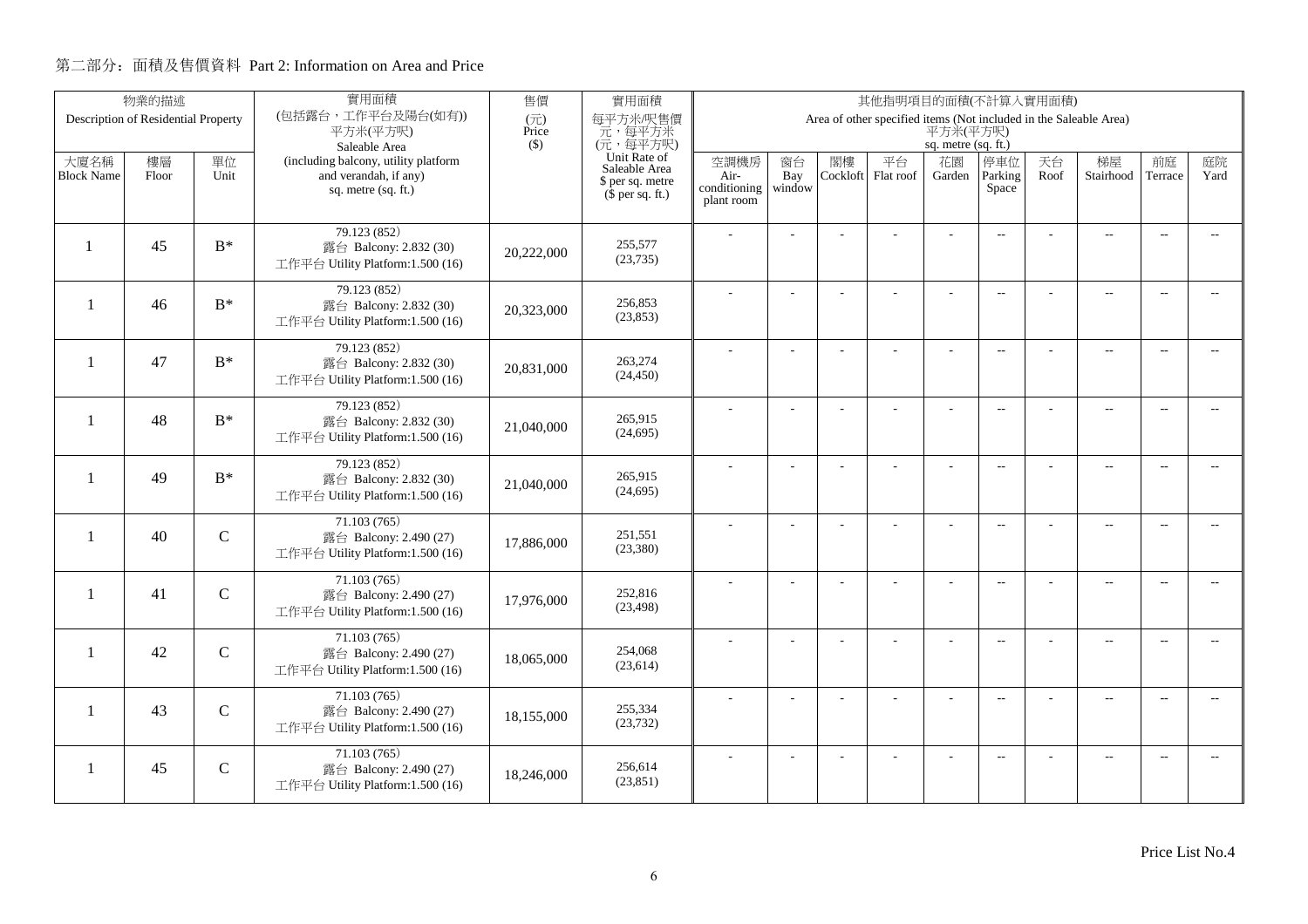|                          | 物業的描述                               |               | 實用面積                                                       | 售價           | 實用面積<br>其他指明項目的面積(不計算入實用面積)   |                      |                |          |                                                                   |                     |                          |      |                          |                          |                          |
|--------------------------|-------------------------------------|---------------|------------------------------------------------------------|--------------|-------------------------------|----------------------|----------------|----------|-------------------------------------------------------------------|---------------------|--------------------------|------|--------------------------|--------------------------|--------------------------|
|                          | Description of Residential Property |               | (包括露台,工作平台及陽台(如有))<br>平方米(平方呎)                             | (元)<br>Price | 每平方米/呎售價<br>元,每平方米            |                      |                |          | Area of other specified items (Not included in the Saleable Area) | 平方米(平方呎)            |                          |      |                          |                          |                          |
|                          |                                     |               | Saleable Area                                              | $($ \$)      | (元,每平方呎)                      |                      |                |          |                                                                   | sq. metre (sq. ft.) |                          |      |                          |                          |                          |
| 大廈名稱                     | 樓層                                  | 單位            | (including balcony, utility platform                       |              | Unit Rate of<br>Saleable Area | 空調機房                 | 窗台             | 閣樓       | 平台                                                                | 花園                  | 停車位                      | 天台   | 梯屋                       | 前庭                       | 庭院                       |
| <b>Block Name</b>        | Floor                               | Unit          | and verandah, if any)<br>sq. metre (sq. ft.)               |              | \$ per sq. metre              | Air-<br>conditioning | Bay<br>window  | Cockloft | Flat roof                                                         | Garden              | Parking<br>Space         | Roof | Stairhood                | Terrace                  | Yard                     |
|                          |                                     |               |                                                            |              | $$$ per sq. ft.)              | plant room           |                |          |                                                                   |                     |                          |      |                          |                          |                          |
|                          |                                     |               | 71.103(765)                                                |              |                               |                      |                |          |                                                                   |                     | $\overline{a}$           |      | $\overline{a}$           | $\overline{\phantom{a}}$ |                          |
| $\mathbf{1}$             | 46                                  | $\mathbf C$   | 露台 Balcony: 2.490 (27)                                     | 18,338,000   | 257,908<br>(23,971)           |                      |                |          |                                                                   |                     |                          |      |                          |                          |                          |
|                          |                                     |               | 工作平台 Utility Platform:1.500 (16)                           |              |                               |                      |                |          |                                                                   |                     |                          |      |                          |                          |                          |
| $\mathbf{1}$             | 47                                  | $\mathbf C$   | 71.103 (765)<br>露台 Balcony: 2.490 (27)                     |              | 264,349                       |                      |                |          | ÷.                                                                | ÷                   | $\overline{a}$           |      | $\overline{\phantom{a}}$ | $\sim$                   |                          |
|                          |                                     |               | 工作平台 Utility Platform:1.500 (16)                           | 18,796,000   | (24, 570)                     |                      |                |          |                                                                   |                     |                          |      |                          |                          |                          |
|                          |                                     |               | 71.103(765)                                                |              |                               |                      |                |          |                                                                   |                     |                          |      |                          |                          |                          |
| $\overline{\phantom{0}}$ | 48                                  | $\mathcal{C}$ | 露台 Balcony: 2.490 (27)                                     | 18,984,000   | 266,993                       |                      | L.             |          |                                                                   | L,                  | $\overline{a}$           |      | $\overline{\phantom{a}}$ | $\sim$                   | $\overline{a}$           |
|                          |                                     |               | 工作平台 Utility Platform:1.500 (16)                           |              | (24, 816)                     |                      |                |          |                                                                   |                     |                          |      |                          |                          |                          |
|                          |                                     |               | 71.103 (765)                                               |              |                               |                      |                |          |                                                                   | L,                  | $\mathbf{L}$             |      | $\overline{\phantom{a}}$ | $\overline{\phantom{a}}$ | $- -$                    |
| -1                       | 49                                  | $\mathsf{C}$  | 露台 Balcony: 2.490 (27)<br>工作平台 Utility Platform:1.500 (16) | 18,984,000   | 266,993<br>(24, 816)          |                      |                |          |                                                                   |                     |                          |      |                          |                          |                          |
|                          |                                     |               |                                                            |              |                               |                      |                |          |                                                                   |                     |                          |      |                          |                          |                          |
| $\mathbf{1}$             | 41                                  | ${\bf E}$     | 62.776 (676)<br>露台 Balcony: 2.260 (24)                     |              | 269,116                       |                      |                |          |                                                                   |                     | $\sim$                   |      | $\overline{\phantom{a}}$ | $\sim$                   | $\sim$                   |
|                          |                                     |               | 工作平台 Utility Platform:1.500 (16)                           | 16,894,000   | (24,991)                      |                      |                |          |                                                                   |                     |                          |      |                          |                          |                          |
|                          |                                     |               | 62.776 (676)                                               |              |                               |                      | $\overline{a}$ |          |                                                                   | ÷,                  | $\overline{\phantom{m}}$ |      | $\overline{\phantom{m}}$ | $\overline{\phantom{a}}$ | $- -$                    |
| -1                       | 42                                  | ${\bf E}$     | 露台 Balcony: 2.260 (24)                                     | 17,105,000   | 272,477                       |                      |                |          |                                                                   |                     |                          |      |                          |                          |                          |
|                          |                                     |               | 工作平台 Utility Platform:1.500 (16)                           |              | (25,303)                      |                      |                |          |                                                                   |                     |                          |      |                          |                          |                          |
|                          |                                     |               | 62.776 (676)                                               |              |                               |                      | ÷              |          |                                                                   | $\overline{a}$      | $\overline{a}$           |      | $\overline{\phantom{a}}$ | $\overline{\phantom{a}}$ | $\overline{\phantom{0}}$ |
| $\mathbf{1}$             | 43                                  | ${\bf E}$     | 露台 Balcony: 2.260 (24)<br>工作平台 Utility Platform:1.500 (16) | 17,225,000   | 274,388<br>(25, 481)          |                      |                |          |                                                                   |                     |                          |      |                          |                          |                          |
|                          |                                     |               |                                                            |              |                               |                      |                |          |                                                                   |                     |                          |      |                          |                          |                          |
| -1                       | 45                                  | E             | 62.776 (676)<br>露台 Balcony: 2.260 (24)                     |              | 276,300                       |                      | L.             |          | L,                                                                | L,                  | $\overline{\phantom{a}}$ |      | $\overline{a}$           | $\sim$                   | $\overline{a}$           |
|                          |                                     |               | 工作平台 Utility Platform:1.500 (16)                           | 17,345,000   | (25, 658)                     |                      |                |          |                                                                   |                     |                          |      |                          |                          |                          |
|                          |                                     |               | 62.776 (676)                                               |              |                               |                      |                |          |                                                                   |                     | $\overline{\phantom{m}}$ |      | $\overline{\phantom{a}}$ | $\sim$                   | $- -$                    |
| 1                        | 46                                  | ${\bf E}$     | 露台 Balcony: 2.260 (24)                                     | 17,466,000   | 278,227<br>(25, 837)          |                      |                |          |                                                                   |                     |                          |      |                          |                          |                          |
|                          |                                     |               | 工作平台 Utility Platform:1.500 (16)                           |              |                               |                      |                |          |                                                                   |                     |                          |      |                          |                          |                          |
|                          | $\tau$                              | $\mathbf F$   | 51.930 (559)                                               |              | 222,415                       |                      |                |          |                                                                   |                     | $\overline{\phantom{a}}$ |      | $\overline{\phantom{m}}$ | $\overline{a}$           | $\overline{\phantom{a}}$ |
| -1                       |                                     |               | 露台 Balcony: 2.000 (22)<br>工作平台 Utility Platform:1.500 (16) | 11,550,000   | (20, 662)                     |                      |                |          |                                                                   |                     |                          |      |                          |                          |                          |
|                          |                                     |               |                                                            |              |                               |                      |                |          |                                                                   |                     |                          |      |                          |                          |                          |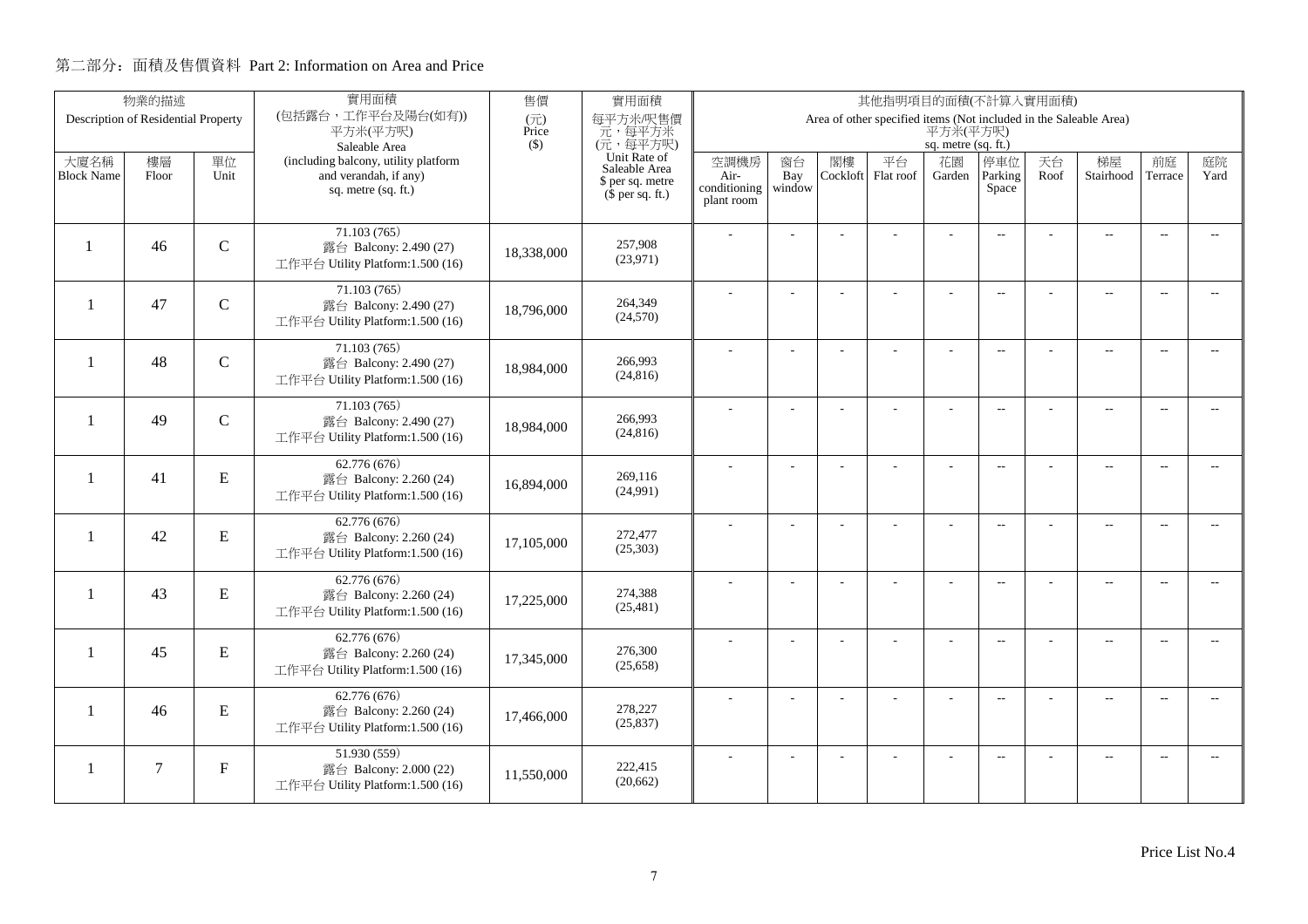|                           | 物業的描述                               |              | 實用面積                                                          | 售價           | 實用面積<br>其他指明項目的面積(不計算入實用面積)          |                            |                |                |                                                                   |                     |                          |            |                          |                          |                          |
|---------------------------|-------------------------------------|--------------|---------------------------------------------------------------|--------------|--------------------------------------|----------------------------|----------------|----------------|-------------------------------------------------------------------|---------------------|--------------------------|------------|--------------------------|--------------------------|--------------------------|
|                           | Description of Residential Property |              | (包括露台,工作平台及陽台(如有))<br>平方米(平方呎)                                | (元)<br>Price | 每平方米/呎售價<br>元,每平方米                   |                            |                |                | Area of other specified items (Not included in the Saleable Area) | 平方米(平方呎)            |                          |            |                          |                          |                          |
|                           |                                     |              | Saleable Area                                                 | $($ \$)      | (元,每平方呎)                             |                            |                |                |                                                                   | sq. metre (sq. ft.) |                          |            |                          |                          |                          |
| 大廈名稱<br><b>Block Name</b> | 樓層<br>Floor                         | 單位<br>Unit   | (including balcony, utility platform<br>and verandah, if any) |              | Unit Rate of<br>Saleable Area        | 空調機房<br>Air-               | 窗台<br>Bay      | 閣樓<br>Cockloft | 平台<br>Flat roof                                                   | 花園<br>Garden        | 停車位<br>Parking           | 天台<br>Roof | 梯屋<br>Stairhood          | 前庭<br>Terrace            | 庭院<br>Yard               |
|                           |                                     |              | sq. metre (sq. ft.)                                           |              | \$ per sq. metre<br>$$$ per sq. ft.) | conditioning<br>plant room | window         |                |                                                                   |                     | Space                    |            |                          |                          |                          |
|                           |                                     |              |                                                               |              |                                      |                            |                |                |                                                                   |                     |                          |            |                          |                          |                          |
| $\mathbf{1}$              | 8                                   | F            | 51.930 (559)<br>露台 Balcony: 2.000 (22)                        | 11,644,000   | 224,225                              |                            |                |                |                                                                   |                     | $\overline{a}$           |            | $\overline{a}$           | $\overline{\phantom{a}}$ |                          |
|                           |                                     |              | 工作平台 Utility Platform:1.500 (16)                              |              | (20, 830)                            |                            |                |                |                                                                   |                     |                          |            |                          |                          |                          |
| $\mathbf{1}$              | 9                                   | $\mathbf{F}$ | 51.930 (559)                                                  |              | 224,225                              |                            |                |                | ÷.                                                                | ÷                   | $\overline{a}$           |            | $\overline{a}$           | $\sim$                   |                          |
|                           |                                     |              | 露台 Balcony: 2.000 (22)<br>工作平台 Utility Platform:1.500 (16)    | 11,644,000   | (20, 830)                            |                            |                |                |                                                                   |                     |                          |            |                          |                          |                          |
|                           |                                     |              | 51.930 (559)                                                  |              |                                      |                            | L.             |                |                                                                   | L,                  | $\overline{a}$           |            | $\overline{\phantom{a}}$ | $\sim$                   | $\overline{a}$           |
| -1                        | 10                                  | $F_{\rm}$    | 露台 Balcony: 2.000 (22)                                        | 11,690,000   | 225,111<br>(20,912)                  |                            |                |                |                                                                   |                     |                          |            |                          |                          |                          |
|                           |                                     |              | 工作平台 Utility Platform:1.500 (16)                              |              |                                      |                            |                |                |                                                                   |                     |                          |            |                          |                          |                          |
| $\mathbf{1}$              | 11                                  | $\mathbf{F}$ | 51.930 (559)<br>露台 Balcony: 2.000 (22)                        |              | 226,016                              |                            |                |                |                                                                   | $\overline{a}$      | $\overline{\phantom{a}}$ |            | $\overline{\phantom{a}}$ | $\overline{\phantom{a}}$ | $- -$                    |
|                           |                                     |              | 工作平台 Utility Platform:1.500 (16)                              | 11,737,000   | (20,996)                             |                            |                |                |                                                                   |                     |                          |            |                          |                          |                          |
|                           |                                     |              | 51.930 (559)                                                  |              | 226,902                              |                            |                |                |                                                                   |                     | $\sim$                   |            | $\overline{\phantom{a}}$ | $\sim$                   | $\sim$                   |
| $\mathbf{1}$              | 12                                  | $\mathbf F$  | 露台 Balcony: 2.000 (22)<br>工作平台 Utility Platform:1.500 (16)    | 11,783,000   | (21,079)                             |                            |                |                |                                                                   |                     |                          |            |                          |                          |                          |
|                           |                                     |              | 51.930 (559)                                                  |              |                                      |                            | $\overline{a}$ |                |                                                                   | ÷,                  | $\overline{\phantom{m}}$ |            | $\overline{\phantom{m}}$ | $\overline{\phantom{a}}$ | $- -$                    |
| $\mathbf{1}$              | 15                                  | $F_{\rm}$    | 露台 Balcony: 2.000 (22)                                        | 11,831,000   | 227,826<br>(21, 165)                 |                            |                |                |                                                                   |                     |                          |            |                          |                          |                          |
|                           |                                     |              | 工作平台 Utility Platform:1.500 (16)                              |              |                                      |                            |                |                |                                                                   |                     |                          |            |                          |                          |                          |
| $\mathbf{1}$              | 16                                  | $\mathbf{F}$ | 51.930 (559)<br>露台 Balcony: 2.000 (22)                        | 11,877,000   | 228,712                              |                            | ÷              |                |                                                                   | $\overline{a}$      | $\overline{a}$           |            | $\overline{a}$           | $\overline{\phantom{a}}$ | $\overline{\phantom{0}}$ |
|                           |                                     |              | 工作平台 Utility Platform:1.500 (16)                              |              | (21, 247)                            |                            |                |                |                                                                   |                     |                          |            |                          |                          |                          |
|                           |                                     |              | 51.930 (559)                                                  |              | 229,636                              |                            | L.             |                | L,                                                                | L,                  | $\overline{\phantom{a}}$ |            | $\overline{\phantom{a}}$ | $\sim$                   | $\overline{a}$           |
| $\mathbf{1}$              | 17                                  | $F_{\rm}$    | 露台 Balcony: 2.000 (22)<br>工作平台 Utility Platform:1.500 (16)    | 11,925,000   | (21, 333)                            |                            |                |                |                                                                   |                     |                          |            |                          |                          |                          |
|                           |                                     |              | 51.930 (559)                                                  |              |                                      |                            | ÷              |                | L,                                                                | ÷,                  |                          |            |                          | $\sim$                   | $\overline{\phantom{a}}$ |
| 1                         | 18                                  | $\mathbf{F}$ | 露台 Balcony: 2.000 (22)                                        | 11,973,000   | 230,560<br>(21, 419)                 |                            |                |                |                                                                   |                     | $\overline{\phantom{m}}$ |            | $\overline{\phantom{a}}$ |                          |                          |
|                           |                                     |              | 工作平台 Utility Platform:1.500 (16)                              |              |                                      |                            |                |                |                                                                   |                     |                          |            |                          |                          |                          |
| -1                        | 19                                  | $\mathbf F$  | 51.930 (559)<br>露台 Balcony: 2.000 (22)                        |              | 230,560                              |                            |                |                |                                                                   |                     | $\overline{\phantom{a}}$ |            | $\overline{\phantom{m}}$ | $\overline{a}$           | $\overline{\phantom{a}}$ |
|                           |                                     |              | 工作平台 Utility Platform:1.500 (16)                              | 11,973,000   | (21, 419)                            |                            |                |                |                                                                   |                     |                          |            |                          |                          |                          |
|                           |                                     |              |                                                               |              |                                      |                            |                |                |                                                                   |                     |                          |            |                          |                          |                          |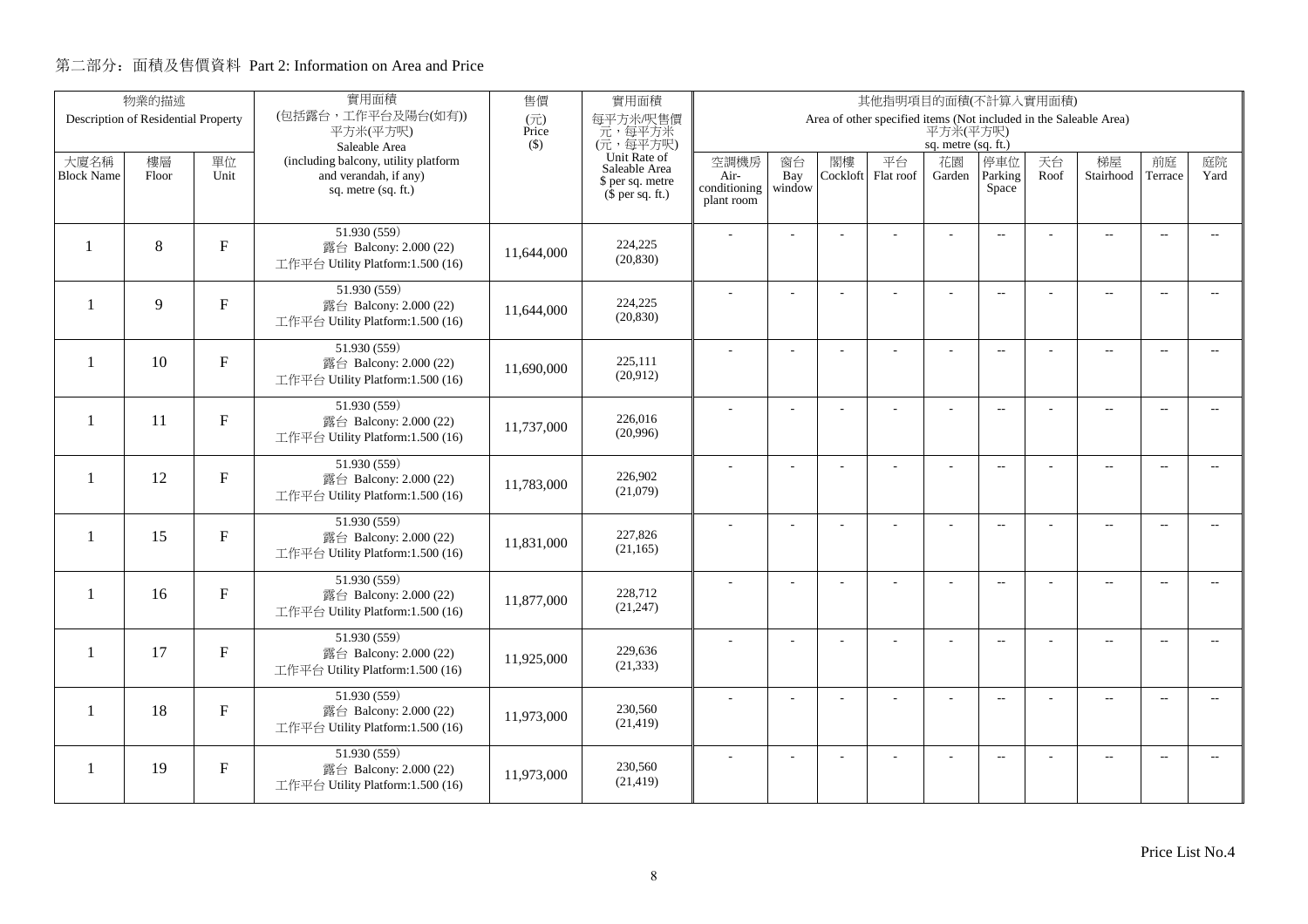|                          | 物業的描述                               |              | 實用面積                                                       | 售價                                | 實用面積<br>其他指明項目的面積(不計算入實用面積)   |                      |                |          |                                                                   |                     |                          |      |                          |                          |                          |
|--------------------------|-------------------------------------|--------------|------------------------------------------------------------|-----------------------------------|-------------------------------|----------------------|----------------|----------|-------------------------------------------------------------------|---------------------|--------------------------|------|--------------------------|--------------------------|--------------------------|
|                          | Description of Residential Property |              | (包括露台,工作平台及陽台(如有))<br>平方米(平方呎)                             | $(\overrightarrow{\pi})$<br>Price | 每平方米/呎售價<br>元,每平方米            |                      |                |          | Area of other specified items (Not included in the Saleable Area) | 平方米(平方呎)            |                          |      |                          |                          |                          |
|                          |                                     |              | Saleable Area                                              | $($ \$)                           | (元,每平方呎)                      |                      |                |          |                                                                   | sq. metre (sq. ft.) |                          |      |                          |                          |                          |
| 大廈名稱                     | 樓層                                  | 單位           | (including balcony, utility platform                       |                                   | Unit Rate of<br>Saleable Area | 空調機房                 | 窗台             | 閣樓       | 平台                                                                | 花園                  | 停車位                      | 天台   | 梯屋                       | 前庭                       | 庭院                       |
| <b>Block Name</b>        | Floor                               | Unit         | and verandah, if any)<br>sq. metre (sq. ft.)               |                                   | \$ per sq. metre              | Air-<br>conditioning | Bay<br>window  | Cockloft | Flat roof                                                         | Garden              | Parking<br>Space         | Roof | Stairhood                | Terrace                  | Yard                     |
|                          |                                     |              |                                                            |                                   | $(\bar{\S}$ per sq. ft.)      | plant room           |                |          |                                                                   |                     |                          |      |                          |                          |                          |
|                          |                                     |              | 51.930 (559)                                               |                                   |                               |                      |                |          |                                                                   |                     |                          |      |                          |                          |                          |
|                          | 20                                  | F            | 露台 Balcony: 2.000 (22)                                     | 12,008,000                        | 231,234                       |                      |                |          |                                                                   |                     | $\overline{a}$           |      | $\overline{\phantom{a}}$ | $\sim$                   |                          |
|                          |                                     |              | 工作平台 Utility Platform:1.500 (16)                           |                                   | (21, 481)                     |                      |                |          |                                                                   |                     |                          |      |                          |                          |                          |
|                          |                                     |              | 51.930 (559)                                               |                                   |                               |                      |                |          |                                                                   |                     | $\overline{\phantom{a}}$ |      | $\overline{\phantom{a}}$ | $\sim$                   |                          |
| $\overline{\phantom{0}}$ | 21                                  | F            | 露台 Balcony: 2.000 (22)                                     | 12,045,000                        | 231,947                       |                      |                |          |                                                                   |                     |                          |      |                          |                          |                          |
|                          |                                     |              | 工作平台 Utility Platform:1.500 (16)                           |                                   | (21, 547)                     |                      |                |          |                                                                   |                     |                          |      |                          |                          |                          |
|                          |                                     |              | 51.930 (559)                                               |                                   |                               |                      | $\overline{a}$ |          | L.                                                                | ÷                   | $\overline{\phantom{a}}$ |      | $\overline{a}$           | $\overline{\phantom{a}}$ | $-$                      |
| $\mathbf{1}$             | 22                                  | F            | 露台 Balcony: 2.000 (22)<br>工作平台 Utility Platform:1.500 (16) | 12,081,000                        | 232,640<br>(21,612)           |                      |                |          |                                                                   |                     |                          |      |                          |                          |                          |
|                          |                                     |              |                                                            |                                   |                               |                      |                |          |                                                                   |                     |                          |      |                          |                          |                          |
| -1                       | 23                                  | $\mathbf{F}$ | 51.930 (559)                                               |                                   | 233,353                       |                      |                |          |                                                                   |                     | $\overline{a}$           |      | $\overline{\phantom{a}}$ | $\overline{\phantom{a}}$ | $\overline{\phantom{0}}$ |
|                          |                                     |              | 露台 Balcony: 2.000 (22)<br>工作平台 Utility Platform:1.500 (16) | 12,118,000                        | (21, 678)                     |                      |                |          |                                                                   |                     |                          |      |                          |                          |                          |
|                          |                                     |              | 51.930(559)                                                |                                   |                               |                      |                |          |                                                                   |                     |                          |      |                          |                          |                          |
| $\mathbf{1}$             | 25                                  | $\mathbf{F}$ | 露台 Balcony: 2.000 (22)                                     |                                   | 234,046                       |                      |                |          |                                                                   | ÷.                  | $\overline{a}$           |      | $\overline{a}$           | $\overline{\phantom{a}}$ | $- -$                    |
|                          |                                     |              | 工作平台 Utility Platform:1.500 (16)                           | 12,154,000                        | (21,742)                      |                      |                |          |                                                                   |                     |                          |      |                          |                          |                          |
|                          |                                     |              | 51.930 (559)                                               |                                   |                               |                      | $\overline{a}$ |          |                                                                   | ÷,                  | $\overline{\phantom{a}}$ |      | $\overline{a}$           | $\overline{\phantom{a}}$ | $\overline{\phantom{a}}$ |
| $\mathbf{1}$             | 26                                  | $\mathbf{F}$ | 露台 Balcony: 2.000 (22)                                     | 12,191,000                        | 234,758                       |                      |                |          |                                                                   |                     |                          |      |                          |                          |                          |
|                          |                                     |              | 工作平台 Utility Platform:1.500 (16)                           |                                   | (21,809)                      |                      |                |          |                                                                   |                     |                          |      |                          |                          |                          |
|                          |                                     |              | 51.930 (559)                                               |                                   |                               |                      | L.             |          |                                                                   | L,                  | $\overline{\phantom{a}}$ |      | $\overline{a}$           | $\overline{a}$           | $\overline{\phantom{a}}$ |
| $\mathbf{1}$             | 28                                  | F            | 露台 Balcony: 2.000 (22)                                     | 12,373,000                        | 238,263<br>(22, 134)          |                      |                |          |                                                                   |                     |                          |      |                          |                          |                          |
|                          |                                     |              | 工作平台 Utility Platform:1.500 (16)                           |                                   |                               |                      |                |          |                                                                   |                     |                          |      |                          |                          |                          |
| $\mathbf{1}$             | 29                                  | $\mathbf F$  | 51.930 (559)                                               |                                   | 238,263                       |                      | $\overline{a}$ |          | ÷,                                                                | ÷,                  | $\overline{\phantom{a}}$ |      | $\overline{\phantom{a}}$ | $\sim$                   | $- -$                    |
|                          |                                     |              | 露台 Balcony: 2.000 (22)<br>工作平台 Utility Platform:1.500 (16) | 12,373,000                        | (22, 134)                     |                      |                |          |                                                                   |                     |                          |      |                          |                          |                          |
|                          |                                     |              |                                                            |                                   |                               |                      |                |          |                                                                   |                     |                          |      |                          |                          |                          |
| 1                        | 30                                  | $\mathbf{F}$ | 51.930 (559)<br>露台 Balcony: 2.000 (22)                     |                                   | 239,457                       |                      | ÷              |          | ÷                                                                 | ÷                   | $\overline{\phantom{a}}$ |      | $\overline{a}$           | $\sim$                   | $\overline{\phantom{a}}$ |
|                          |                                     |              | 工作平台 Utility Platform:1.500 (16)                           | 12,435,000                        | (22, 245)                     |                      |                |          |                                                                   |                     |                          |      |                          |                          |                          |
|                          |                                     |              | 51.930 (559)                                               |                                   |                               |                      |                |          |                                                                   |                     | $\overline{\phantom{a}}$ |      | $\overline{\phantom{m}}$ | $\overline{a}$           | $\overline{a}$           |
| 1                        | 31                                  | $\mathbf{F}$ | 露台 Balcony: 2.000 (22)                                     | 12,498,000                        | 240,670                       |                      |                |          |                                                                   |                     |                          |      |                          |                          |                          |
|                          |                                     |              | 工作平台 Utility Platform:1.500 (16)                           |                                   | (22, 358)                     |                      |                |          |                                                                   |                     |                          |      |                          |                          |                          |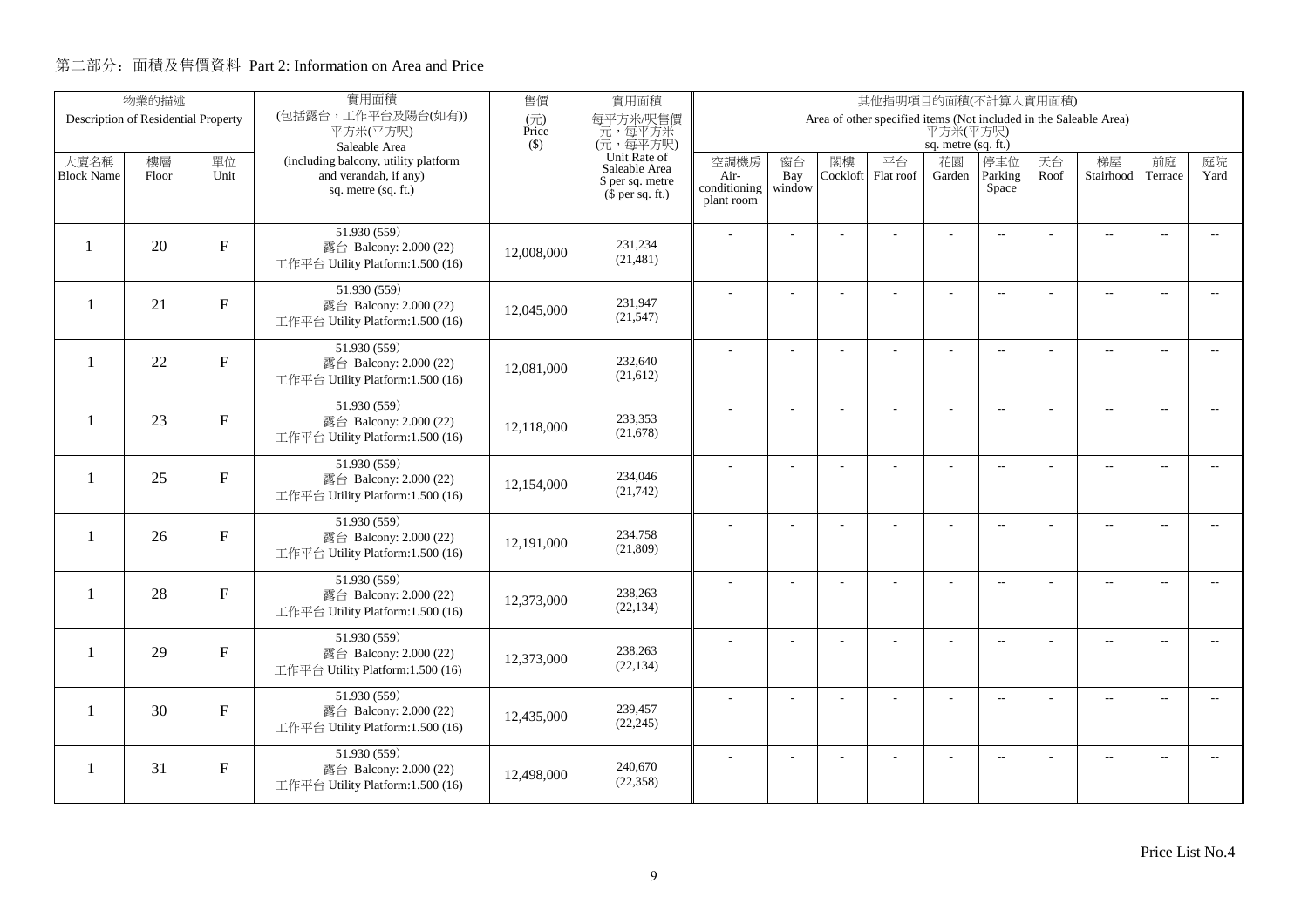|                           | 物業的描述                               |              | 實用面積                                                          | 售價           | 實用面積<br>其他指明項目的面積(不計算入實用面積)                       |                            |                |                |                                                                   |                     |                          |            |                          |                          |                          |
|---------------------------|-------------------------------------|--------------|---------------------------------------------------------------|--------------|---------------------------------------------------|----------------------------|----------------|----------------|-------------------------------------------------------------------|---------------------|--------------------------|------------|--------------------------|--------------------------|--------------------------|
|                           | Description of Residential Property |              | (包括露台,工作平台及陽台(如有))<br>平方米(平方呎)                                | (元)<br>Price | 每平方米/呎售價<br>元,每平方米                                |                            |                |                | Area of other specified items (Not included in the Saleable Area) | 平方米(平方呎)            |                          |            |                          |                          |                          |
|                           |                                     |              | Saleable Area                                                 | $($ \$)      | (元,每平方呎)                                          |                            |                |                |                                                                   | sq. metre (sq. ft.) |                          |            |                          |                          |                          |
| 大廈名稱<br><b>Block Name</b> | 樓層<br>Floor                         | 單位<br>Unit   | (including balcony, utility platform<br>and verandah, if any) |              | Unit Rate of<br>Saleable Area<br>\$ per sq. metre | 空調機房<br>Air-               | 窗台<br>Bay      | 閣樓<br>Cockloft | 平台<br>Flat roof                                                   | 花園<br>Garden        | 停車位<br>Parking           | 天台<br>Roof | 梯屋<br>Stairhood          | 前庭<br>Terrace            | 庭院<br>Yard               |
|                           |                                     |              | sq. metre (sq. ft.)                                           |              | $$$ per sq. ft.)                                  | conditioning<br>plant room | window         |                |                                                                   |                     | Space                    |            |                          |                          |                          |
| $\mathbf{1}$              | 32                                  | F            | 51.930 (559)<br>露台 Balcony: 2.000 (22)                        |              | 241,845                                           |                            |                |                |                                                                   |                     | $\overline{a}$           |            | $\overline{\phantom{a}}$ | $\overline{\phantom{a}}$ |                          |
|                           |                                     |              | 工作平台 Utility Platform:1.500 (16)                              | 12,559,000   | (22, 467)                                         |                            |                |                |                                                                   |                     |                          |            |                          |                          |                          |
| $\mathbf{1}$              | 33                                  | F            | 51.930 (559)<br>露台 Balcony: 2.000 (22)                        |              | 243,058                                           |                            |                |                | ÷.                                                                | ÷                   | $\overline{a}$           |            | $\overline{a}$           | $\sim$                   |                          |
|                           |                                     |              | 工作平台 Utility Platform:1.500 (16)                              | 12,622,000   | (22,580)                                          |                            |                |                |                                                                   |                     |                          |            |                          |                          |                          |
| $\overline{\phantom{0}}$  | 35                                  | $F_{\rm}$    | 51.930 (559)<br>露台 Balcony: 2.000 (22)                        |              | 244,271                                           |                            | L.             |                |                                                                   | L,                  | $\overline{a}$           |            | $\overline{\phantom{a}}$ | $\overline{a}$           | $\overline{a}$           |
|                           |                                     |              | 工作平台 Utility Platform:1.500 (16)                              | 12,685,000   | (22, 692)                                         |                            |                |                |                                                                   |                     |                          |            |                          |                          |                          |
| -1                        | 36                                  | $\mathbf{F}$ | 51.930 (559)<br>露台 Balcony: 2.000 (22)                        |              | 245,504                                           |                            |                |                |                                                                   | ÷.                  | $\mathbf{L}$             |            | $\overline{\phantom{a}}$ | $\overline{\phantom{a}}$ | $- -$                    |
|                           |                                     |              | 工作平台 Utility Platform:1.500 (16)                              | 12,749,000   | (22, 807)                                         |                            |                |                |                                                                   |                     |                          |            |                          |                          |                          |
| $\mathbf{1}$              | 37                                  | $\mathbf F$  | 51.930 (559)<br>露台 Balcony: 2.000 (22)                        |              | 246,717                                           |                            |                |                |                                                                   |                     | $\sim$                   |            | $\overline{\phantom{a}}$ | $\sim$                   | $\sim$                   |
|                           |                                     |              | 工作平台 Utility Platform:1.500 (16)                              | 12,812,000   | (22,919)                                          |                            |                |                |                                                                   |                     |                          |            |                          |                          |                          |
| $\mathbf{1}$              | 38                                  | $F_{\rm}$    | 51.930 (559)<br>露台 Balcony: 2.000 (22)                        | 12,940,000   | 249,182                                           |                            | $\overline{a}$ |                |                                                                   | ÷,                  | $\overline{\phantom{m}}$ |            | $\overline{\phantom{m}}$ | $\overline{\phantom{a}}$ | $- -$                    |
|                           |                                     |              | 工作平台 Utility Platform:1.500 (16)                              |              | (23, 148)                                         |                            |                |                |                                                                   |                     |                          |            |                          |                          |                          |
| $\mathbf{1}$              | 39                                  | $\mathbf{F}$ | 51.930 (559)<br>露台 Balcony: 2.000 (22)                        | 12,940,000   | 249,182                                           |                            | ÷              |                |                                                                   | $\overline{a}$      | $\overline{a}$           |            | $\overline{a}$           | $\overline{\phantom{a}}$ | $- -$                    |
|                           |                                     |              | 工作平台 Utility Platform:1.500 (16)                              |              | (23, 148)                                         |                            |                |                |                                                                   |                     |                          |            |                          |                          |                          |
| -1                        | 40                                  | $F_{\rm}$    | 51.930 (559)<br>露台 Balcony: 2.000 (22)                        | 13,006,000   | 250,453                                           |                            | L.             |                | L,                                                                | L,                  | $\overline{\phantom{a}}$ |            | $\overline{\phantom{a}}$ | $\sim$                   | $\overline{a}$           |
|                           |                                     |              | 工作平台 Utility Platform:1.500 (16)                              |              | (23, 267)                                         |                            |                |                |                                                                   |                     |                          |            |                          |                          |                          |
| $\mathbf{1}$              | 41                                  | $\mathbf{F}$ | 51.930 (559)<br>露台 Balcony: 2.000 (22)                        | 13,396,000   | 257,963                                           |                            |                |                | L,                                                                |                     | $\overline{\phantom{m}}$ |            | $\overline{\phantom{a}}$ | $\sim$                   | $\overline{\phantom{a}}$ |
|                           |                                     |              | 工作平台 Utility Platform:1.500 (16)                              |              | (23,964)                                          |                            |                |                |                                                                   |                     |                          |            |                          |                          |                          |
| 1                         | 42                                  | $\mathbf{F}$ | 51.930 (559)<br>露台 Balcony: 2.000 (22)                        | 13,529,000   | 260,524                                           |                            |                |                |                                                                   |                     | $\overline{\phantom{a}}$ |            | $\overline{\phantom{m}}$ | $\overline{a}$           | $\overline{a}$           |
|                           |                                     |              | 工作平台 Utility Platform:1.500 (16)                              |              | (24,202)                                          |                            |                |                |                                                                   |                     |                          |            |                          |                          |                          |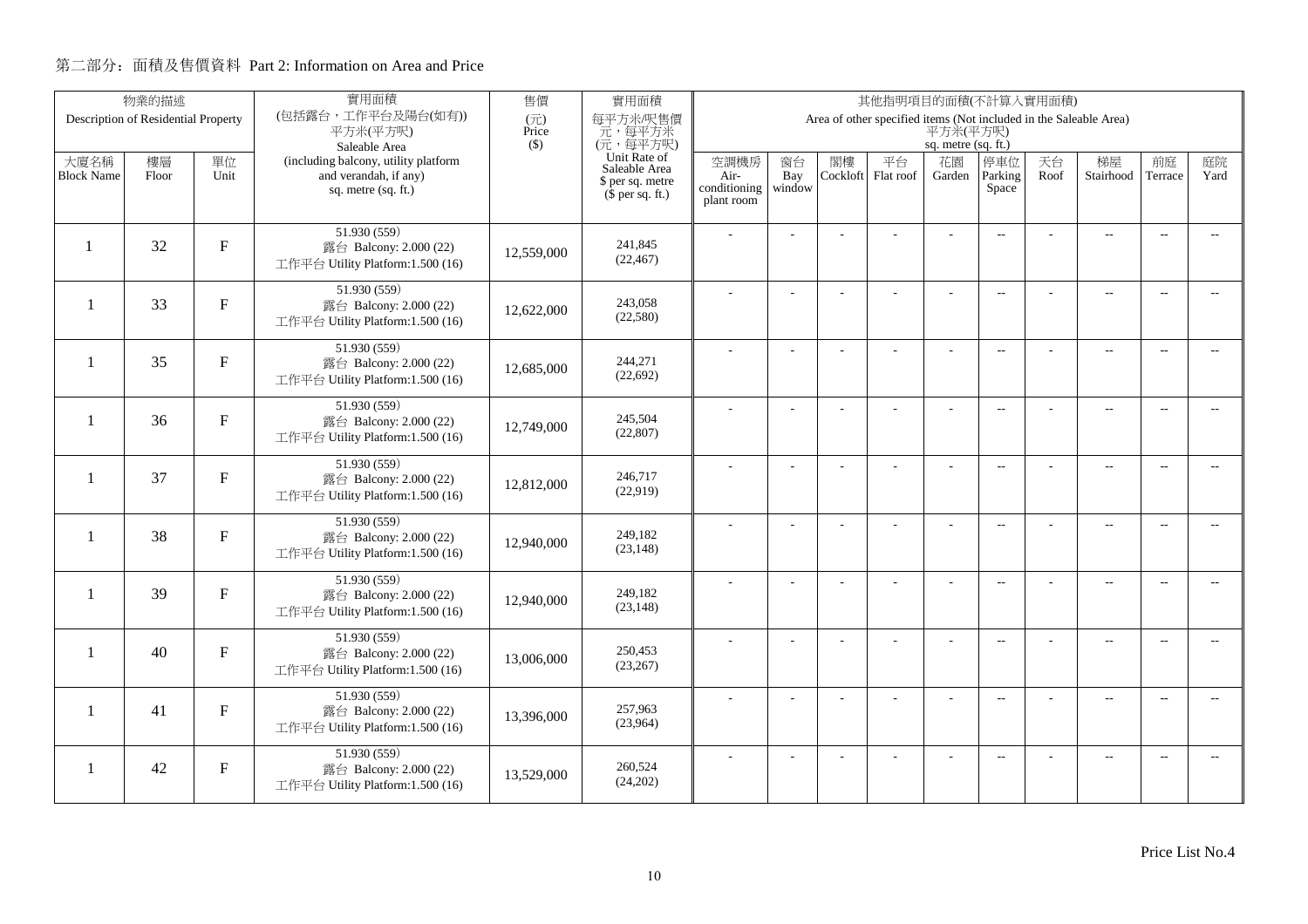|                          | 物業的描述                               |                           | 實用面積                                                       | 售價           | 實用面積                          | 其他指明項目的面積(不計算入實用面積)  |                |          |                                                                   |                     |                          |      |                          |                          |                          |
|--------------------------|-------------------------------------|---------------------------|------------------------------------------------------------|--------------|-------------------------------|----------------------|----------------|----------|-------------------------------------------------------------------|---------------------|--------------------------|------|--------------------------|--------------------------|--------------------------|
|                          | Description of Residential Property |                           | (包括露台,工作平台及陽台(如有))<br>平方米(平方呎)                             | (元)<br>Price | 每平方米/呎售價<br>元,每平方米            |                      |                |          | Area of other specified items (Not included in the Saleable Area) | 平方米(平方呎)            |                          |      |                          |                          |                          |
|                          |                                     |                           | Saleable Area                                              | $($ \$)      | (元,每平方呎)                      |                      |                |          |                                                                   | sq. metre (sq. ft.) |                          |      |                          |                          |                          |
| 大廈名稱                     | 樓層                                  | 單位                        | (including balcony, utility platform                       |              | Unit Rate of<br>Saleable Area | 空調機房                 | 窗台             | 閣樓       | 平台                                                                | 花園                  | 停車位                      | 天台   | 梯屋                       | 前庭                       | 庭院                       |
| <b>Block Name</b>        | Floor                               | Unit                      | and verandah, if any)<br>sq. metre (sq. ft.)               |              | \$ per sq. metre              | Air-<br>conditioning | Bay<br>window  | Cockloft | Flat roof                                                         | Garden              | Parking<br>Space         | Roof | Stairhood                | Terrace                  | Yard                     |
|                          |                                     |                           |                                                            |              | $$$ per sq. ft.)              | plant room           |                |          |                                                                   |                     |                          |      |                          |                          |                          |
|                          |                                     |                           | 51.930 (559)                                               |              |                               |                      |                |          |                                                                   |                     | $\overline{a}$           |      | $\overline{\phantom{a}}$ | $\overline{\phantom{a}}$ |                          |
| $\mathbf{1}$             | 43                                  | F                         | 露台 Balcony: 2.000 (22)                                     | 13,597,000   | 261,833<br>(24, 324)          |                      |                |          |                                                                   |                     |                          |      |                          |                          |                          |
|                          |                                     |                           | 工作平台 Utility Platform:1.500 (16)                           |              |                               |                      |                |          |                                                                   |                     |                          |      |                          |                          |                          |
| $\mathbf{1}$             | 45                                  | F                         | 51.930 (559)<br>露台 Balcony: 2.000 (22)                     |              | 263,143                       |                      |                |          | ÷.                                                                | ÷                   | $\overline{a}$           |      | $\overline{a}$           | $\sim$                   |                          |
|                          |                                     |                           | 工作平台 Utility Platform:1.500 (16)                           | 13,665,000   | (24, 445)                     |                      |                |          |                                                                   |                     |                          |      |                          |                          |                          |
|                          |                                     |                           | 51.930 (559)                                               |              |                               |                      |                |          |                                                                   |                     |                          |      |                          |                          |                          |
| $\overline{\phantom{0}}$ | 46                                  | $F_{\rm}$                 | 露台 Balcony: 2.000 (22)                                     | 13,734,000   | 264,471                       |                      | L.             |          |                                                                   | L,                  | $\overline{a}$           |      | $\overline{\phantom{a}}$ | $\overline{a}$           | $\overline{a}$           |
|                          |                                     |                           | 工作平台 Utility Platform:1.500 (16)                           |              | (24, 569)                     |                      |                |          |                                                                   |                     |                          |      |                          |                          |                          |
|                          |                                     |                           | 51.930 (559)                                               |              |                               |                      |                |          |                                                                   | $\overline{a}$      | $\mathbf{L}$             |      | $\overline{\phantom{a}}$ | $\overline{\phantom{a}}$ | $- -$                    |
| -1                       | 47                                  | $\mathbf{F}$              | 露台 Balcony: 2.000 (22)<br>工作平台 Utility Platform:1.500 (16) | 13,802,000   | 265,781<br>(24, 691)          |                      |                |          |                                                                   |                     |                          |      |                          |                          |                          |
|                          |                                     |                           |                                                            |              |                               |                      |                |          |                                                                   |                     |                          |      |                          |                          |                          |
| $\mathbf{1}$             | 48                                  | $\mathbf F$               | 51.930 (559)<br>露台 Balcony: 2.000 (22)                     |              | 268,438                       |                      |                |          |                                                                   |                     | $\sim$                   |      | $\overline{\phantom{a}}$ | $\sim$                   | $\sim$                   |
|                          |                                     |                           | 工作平台 Utility Platform:1.500 (16)                           | 13,940,000   | (24, 937)                     |                      |                |          |                                                                   |                     |                          |      |                          |                          |                          |
|                          |                                     |                           | 51.930 (559)                                               |              |                               |                      | $\overline{a}$ |          |                                                                   | ÷,                  | $\overline{\phantom{m}}$ |      | $\overline{\phantom{m}}$ | $\overline{\phantom{a}}$ | $- -$                    |
| $\mathbf{1}$             | 49                                  | F                         | 露台 Balcony: 2.000 (22)                                     | 13,940,000   | 268,438                       |                      |                |          |                                                                   |                     |                          |      |                          |                          |                          |
|                          |                                     |                           | 工作平台 Utility Platform:1.500 (16)                           |              | (24, 937)                     |                      |                |          |                                                                   |                     |                          |      |                          |                          |                          |
|                          |                                     |                           | 70.432 (758)                                               |              |                               |                      | ÷              |          |                                                                   | $\overline{a}$      | $\overline{a}$           |      | $\overline{a}$           | $\overline{\phantom{a}}$ | $- -$                    |
| $\mathbf{1}$             | $\overline{7}$                      | H                         | 露台 Balcony: 2.470 (27)<br>工作平台 Utility Platform:1.500 (16) | 16,477,000   | 233,942<br>(21, 737)          |                      |                |          |                                                                   |                     |                          |      |                          |                          |                          |
|                          |                                     |                           |                                                            |              |                               |                      |                |          |                                                                   |                     |                          |      |                          |                          |                          |
| $\mathbf{1}$             | 8                                   | H                         | 70.432 (758)<br>露台 Balcony: 2.470 (27)                     |              | 235,802                       |                      | L.             |          | L,                                                                | L,                  | $\overline{\phantom{a}}$ |      | $\overline{\phantom{a}}$ | $\sim$                   | $\overline{a}$           |
|                          |                                     |                           | 工作平台 Utility Platform:1.500 (16)                           | 16,608,000   | (21,910)                      |                      |                |          |                                                                   |                     |                          |      |                          |                          |                          |
|                          |                                     |                           | 70.432 (758)                                               |              |                               |                      |                |          |                                                                   |                     | $\overline{\phantom{m}}$ |      | $\overline{\phantom{a}}$ | $\sim$                   | $- -$                    |
| $\mathbf{1}$             | 9                                   | $\boldsymbol{\mathrm{H}}$ | 露台 Balcony: 2.470 (27)                                     | 16,608,000   | 235,802<br>(21,910)           |                      |                |          |                                                                   |                     |                          |      |                          |                          |                          |
|                          |                                     |                           | 工作平台 Utility Platform:1.500 (16)                           |              |                               |                      |                |          |                                                                   |                     |                          |      |                          |                          |                          |
| -1                       | 10                                  | H                         | 70.432 (758)                                               |              | 236,753                       |                      |                |          |                                                                   |                     | $\overline{\phantom{a}}$ |      | $\overline{\phantom{m}}$ | $\overline{a}$           | $\overline{\phantom{a}}$ |
|                          |                                     |                           | 露台 Balcony: 2.470 (27)<br>工作平台 Utility Platform:1.500 (16) | 16.675,000   | (21,999)                      |                      |                |          |                                                                   |                     |                          |      |                          |                          |                          |
|                          |                                     |                           |                                                            |              |                               |                      |                |          |                                                                   |                     |                          |      |                          |                          |                          |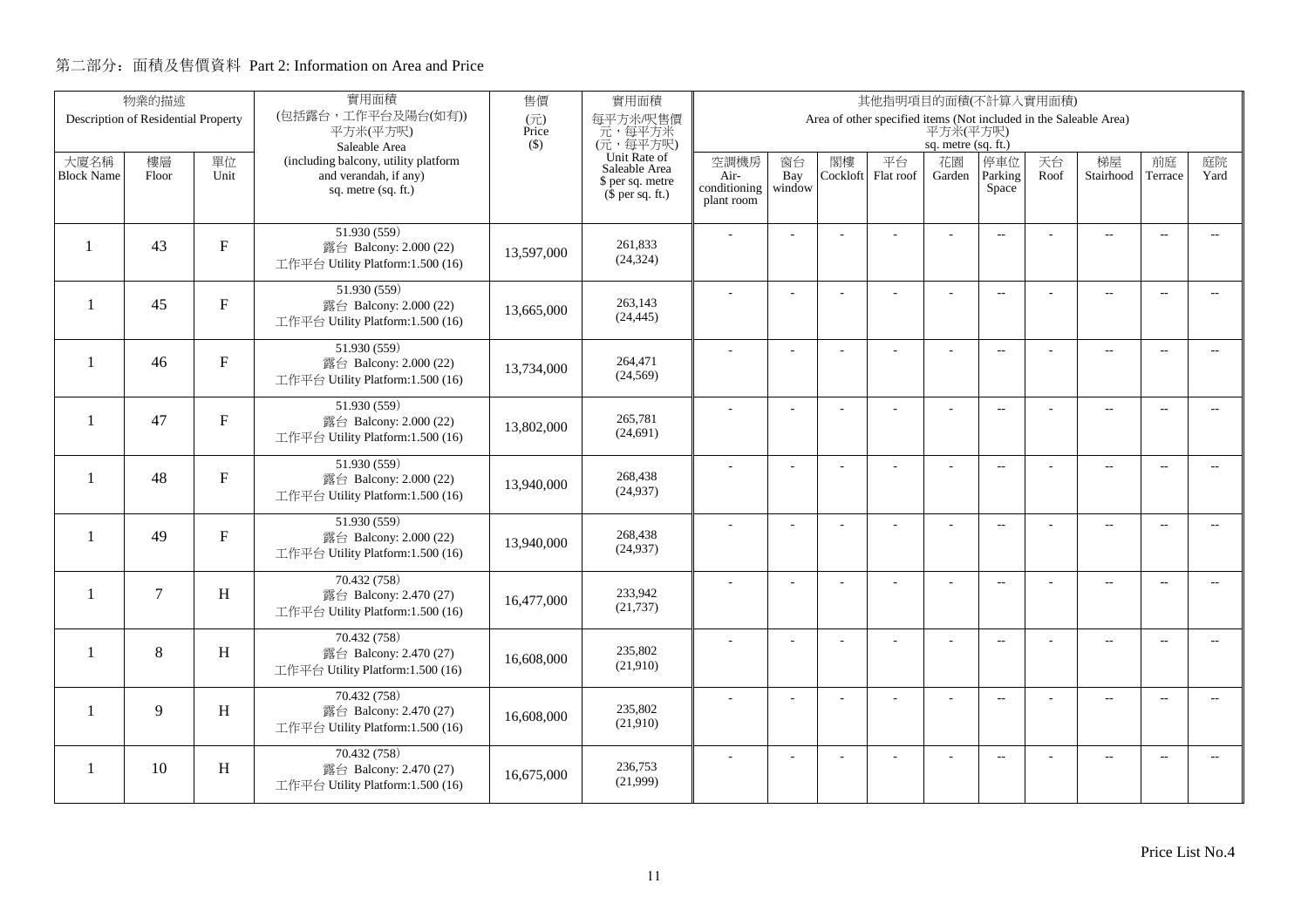|                   | 物業的描述                               |                           | 實用面積                                                       | 售價           | 實用面積                          | 其他指明項目的面積(不計算入實用面積)  |                |          |                                                                   |                     |                          |      |                          |                          |                          |
|-------------------|-------------------------------------|---------------------------|------------------------------------------------------------|--------------|-------------------------------|----------------------|----------------|----------|-------------------------------------------------------------------|---------------------|--------------------------|------|--------------------------|--------------------------|--------------------------|
|                   | Description of Residential Property |                           | (包括露台,工作平台及陽台(如有))<br>平方米(平方呎)                             | (元)<br>Price | 每平方米/呎售價<br>元,每平方米            |                      |                |          | Area of other specified items (Not included in the Saleable Area) | 平方米(平方呎)            |                          |      |                          |                          |                          |
|                   |                                     |                           | Saleable Area                                              | $($ \$)      | (元,每平方呎)                      |                      |                |          |                                                                   | sq. metre (sq. ft.) |                          |      |                          |                          |                          |
| 大廈名稱              | 樓層                                  | 單位                        | (including balcony, utility platform                       |              | Unit Rate of<br>Saleable Area | 空調機房                 | 窗台             | 閣樓       | 平台                                                                | 花園                  | 停車位                      | 天台   | 梯屋                       | 前庭                       | 庭院                       |
| <b>Block Name</b> | Floor                               | Unit                      | and verandah, if any)<br>sq. metre (sq. ft.)               |              | \$ per sq. metre              | Air-<br>conditioning | Bay<br>window  | Cockloft | Flat roof                                                         | Garden              | Parking<br>Space         | Roof | Stairhood                | Terrace                  | Yard                     |
|                   |                                     |                           |                                                            |              | $$$ per sq. ft.)              | plant room           |                |          |                                                                   |                     |                          |      |                          |                          |                          |
|                   |                                     |                           | 70.432 (758)                                               |              |                               |                      |                |          |                                                                   |                     | $\overline{a}$           |      | $\overline{\phantom{a}}$ | $\overline{\phantom{a}}$ |                          |
| $\mathbf{1}$      | 11                                  | H                         | 露台 Balcony: 2.470 (27)                                     | 16,742,000   | 237,704<br>(22,087)           |                      |                |          |                                                                   |                     |                          |      |                          |                          |                          |
|                   |                                     |                           | 工作平台 Utility Platform:1.500 (16)                           |              |                               |                      |                |          |                                                                   |                     |                          |      |                          |                          |                          |
| $\mathbf{1}$      | 12                                  | H                         | 70.432 (758)<br>露台 Balcony: 2.470 (27)                     |              | 238,642                       |                      |                |          | ÷.                                                                | ÷.                  | $\overline{a}$           |      | $\overline{\phantom{a}}$ | $\sim$                   |                          |
|                   |                                     |                           | 工作平台 Utility Platform:1.500 (16)                           | 16,808,000   | (22, 174)                     |                      |                |          |                                                                   |                     |                          |      |                          |                          |                          |
|                   |                                     |                           | 70.432 (758)                                               |              |                               |                      |                |          |                                                                   |                     |                          |      |                          |                          |                          |
| -1                | 15                                  | H                         | 露台 Balcony: 2.470 (27)                                     | 16.876.000   | 239,607                       |                      | L.             |          |                                                                   | L,                  | $\overline{a}$           |      | $\overline{\phantom{a}}$ | $\overline{a}$           | $\overline{a}$           |
|                   |                                     |                           | 工作平台 Utility Platform:1.500 (16)                           |              | (22, 264)                     |                      |                |          |                                                                   |                     |                          |      |                          |                          |                          |
|                   |                                     |                           | 70.432 (758)                                               |              |                               |                      |                |          |                                                                   | $\overline{a}$      | $\overline{a}$           |      | $\overline{\phantom{a}}$ | $\overline{\phantom{a}}$ | $- -$                    |
| $\mathbf{1}$      | 16                                  | H                         | 露台 Balcony: 2.470 (27)<br>工作平台 Utility Platform:1.500 (16) | 16,944,000   | 240,572<br>(22, 354)          |                      |                |          |                                                                   |                     |                          |      |                          |                          |                          |
|                   |                                     |                           |                                                            |              |                               |                      |                |          |                                                                   |                     |                          |      |                          |                          |                          |
| $\mathbf{1}$      | 17                                  | H                         | 70.432 (758)<br>露台 Balcony: 2.470 (27)                     |              | 241.524                       |                      |                |          |                                                                   | $\overline{a}$      | $\sim$                   |      | $\overline{\phantom{a}}$ | $\sim$                   | $\sim$                   |
|                   |                                     |                           | 工作平台 Utility Platform:1.500 (16)                           | 17,011,000   | (22, 442)                     |                      |                |          |                                                                   |                     |                          |      |                          |                          |                          |
|                   |                                     |                           | 70.432 (758)                                               |              |                               |                      | $\overline{a}$ |          |                                                                   | ÷,                  | $\overline{\phantom{m}}$ |      | $\overline{\phantom{m}}$ | $\overline{\phantom{a}}$ | $- -$                    |
| $\mathbf{1}$      | 18                                  | H                         | 露台 Balcony: 2.470 (27)                                     | 17,148,000   | 243,469                       |                      |                |          |                                                                   |                     |                          |      |                          |                          |                          |
|                   |                                     |                           | 工作平台 Utility Platform:1.500 (16)                           |              | (22, 623)                     |                      |                |          |                                                                   |                     |                          |      |                          |                          |                          |
|                   |                                     |                           | 70.432 (758)                                               |              |                               |                      | ÷              |          |                                                                   | $\overline{a}$      | $\overline{a}$           |      | $\overline{a}$           | $\overline{\phantom{a}}$ | $- -$                    |
| $\mathbf{1}$      | 19                                  | H                         | 露台 Balcony: 2.470 (27)<br>工作平台 Utility Platform:1.500 (16) | 17,148,000   | 243,469<br>(22, 623)          |                      |                |          |                                                                   |                     |                          |      |                          |                          |                          |
|                   |                                     |                           |                                                            |              |                               |                      |                |          |                                                                   |                     |                          |      |                          |                          |                          |
| -1                | 20                                  | H                         | 70.432 (758)<br>露台 Balcony: 2.470 (27)                     |              | 244,434                       |                      | L.             |          | L,                                                                | L,                  | $\overline{\phantom{a}}$ |      | $\overline{\phantom{a}}$ | $\sim$                   | $\overline{a}$           |
|                   |                                     |                           | 工作平台 Utility Platform:1.500 (16)                           | 17,216,000   | (22, 712)                     |                      |                |          |                                                                   |                     |                          |      |                          |                          |                          |
|                   |                                     |                           | 70.432 (758)                                               |              |                               |                      | ÷              |          | L,                                                                | ÷,                  | $\overline{\phantom{m}}$ |      | $\overline{\phantom{a}}$ | $\sim$                   | $\overline{a}$           |
| 1                 | 21                                  | $\boldsymbol{\mathrm{H}}$ | 露台 Balcony: 2.470 (27)                                     | 17,285,000   | 245,414                       |                      |                |          |                                                                   |                     |                          |      |                          |                          |                          |
|                   |                                     |                           | 工作平台 Utility Platform:1.500 (16)                           |              | (22, 803)                     |                      |                |          |                                                                   |                     |                          |      |                          |                          |                          |
|                   |                                     |                           | 70.432 (758)                                               |              | 246,394                       |                      |                |          |                                                                   |                     | $\overline{\phantom{a}}$ |      | $\overline{\phantom{m}}$ | $\overline{a}$           | $\overline{\phantom{a}}$ |
| -1                | 22                                  | $\, {\rm H}$              | 露台 Balcony: 2.470 (27)<br>工作平台 Utility Platform:1.500 (16) | 17,354,000   | (22, 894)                     |                      |                |          |                                                                   |                     |                          |      |                          |                          |                          |
|                   |                                     |                           |                                                            |              |                               |                      |                |          |                                                                   |                     |                          |      |                          |                          |                          |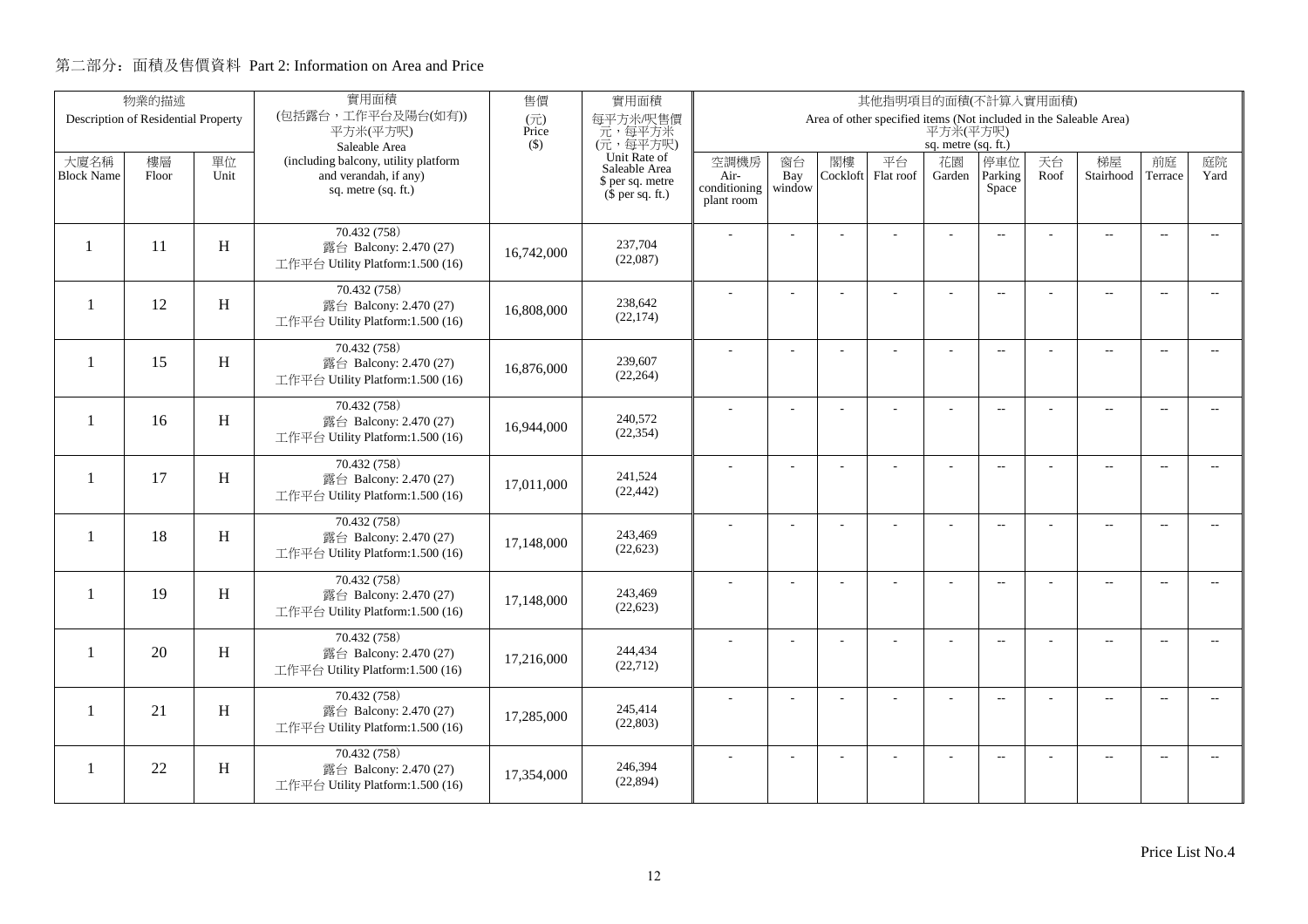|                          | 物業的描述                               |      | 實用面積                                                       | 售價           | 實用面積                                         | 其他指明項目的面積(不計算入實用面積)  |                |          |                                                                   |                     |                          |      |                          |                          |                          |
|--------------------------|-------------------------------------|------|------------------------------------------------------------|--------------|----------------------------------------------|----------------------|----------------|----------|-------------------------------------------------------------------|---------------------|--------------------------|------|--------------------------|--------------------------|--------------------------|
|                          | Description of Residential Property |      | (包括露台,工作平台及陽台(如有))<br>平方米(平方呎)                             | (元)<br>Price | 每平方米/呎售價<br>元,每平方米                           |                      |                |          | Area of other specified items (Not included in the Saleable Area) | 平方米(平方呎)            |                          |      |                          |                          |                          |
|                          |                                     |      | Saleable Area                                              | $($ \$)      | (元,每平方呎)                                     |                      |                |          |                                                                   | sq. metre (sq. ft.) |                          |      |                          |                          |                          |
| 大廈名稱                     | 樓層                                  | 單位   | (including balcony, utility platform                       |              | Unit Rate of<br>Saleable Area                | 空調機房                 | 窗台             | 閣樓       | 平台                                                                | 花園                  | 停車位                      | 天台   | 梯屋                       | 前庭                       | 庭院                       |
| <b>Block Name</b>        | Floor                               | Unit | and verandah, if any)<br>sq. metre (sq. ft.)               |              | \$ per sq. metre<br>$(\bar{\S}$ per sq. ft.) | Air-<br>conditioning | Bay<br>window  | Cockloft | Flat roof                                                         | Garden              | Parking<br>Space         | Roof | Stairhood                | Terrace                  | Yard                     |
|                          |                                     |      |                                                            |              |                                              | plant room           |                |          |                                                                   |                     |                          |      |                          |                          |                          |
|                          |                                     |      | 70.432 (758)                                               |              |                                              |                      |                |          |                                                                   |                     | $\overline{a}$           |      | $\sim$                   | $\sim$                   |                          |
| $\mathbf{1}$             | 23                                  | H    | 露台 Balcony: 2.470 (27)                                     | 17,423,000   | 247,373<br>(22,985)                          |                      |                |          |                                                                   |                     |                          |      |                          |                          |                          |
|                          |                                     |      | 工作平台 Utility Platform:1.500 (16)                           |              |                                              |                      |                |          |                                                                   |                     |                          |      |                          |                          |                          |
| $\overline{\phantom{0}}$ | 25                                  |      | 70.432 (758)                                               |              | 248,367                                      |                      |                |          | ä,                                                                |                     | $\overline{a}$           |      | $\overline{a}$           | $\overline{\phantom{a}}$ |                          |
|                          |                                     | H    | 露台 Balcony: 2.470 (27)<br>工作平台 Utility Platform:1.500 (16) | 17,493,000   | (23,078)                                     |                      |                |          |                                                                   |                     |                          |      |                          |                          |                          |
|                          |                                     |      | 70.432 (758)                                               |              |                                              |                      |                |          |                                                                   |                     |                          |      |                          |                          |                          |
| $\mathbf{1}$             | 26                                  | H    | 露台 Balcony: 2.470 (27)                                     | 17,563,000   | 249,361                                      |                      | ÷              |          |                                                                   | ٠                   | $\mathbf{L}$             |      | $\overline{\phantom{a}}$ | $\overline{\phantom{a}}$ | $\sim$                   |
|                          |                                     |      | 工作平台 Utility Platform:1.500 (16)                           |              | (23,170)                                     |                      |                |          |                                                                   |                     |                          |      |                          |                          |                          |
|                          |                                     |      | 70.432 (758)                                               |              |                                              |                      |                |          |                                                                   |                     | $\overline{\phantom{a}}$ |      | $\overline{a}$           | $\overline{a}$           | $- -$                    |
| $\mathbf{1}$             | 28                                  | H    | 露台 Balcony: 2.470 (27)                                     | 17,722,000   | 251.619<br>(23,380)                          |                      |                |          |                                                                   |                     |                          |      |                          |                          |                          |
|                          |                                     |      | 工作平台 Utility Platform:1.500 (16)                           |              |                                              |                      |                |          |                                                                   |                     |                          |      |                          |                          |                          |
| -1                       | 29                                  | H    | 70.432 (758)<br>露台 Balcony: 2.470 (27)                     |              | 251,619                                      |                      | $\overline{a}$ |          | ÷.                                                                | $\overline{a}$      | $\overline{a}$           |      | ц.                       | $\sim$                   | $\overline{a}$           |
|                          |                                     |      | 工作平台 Utility Platform:1.500 (16)                           | 17,722,000   | (23, 380)                                    |                      |                |          |                                                                   |                     |                          |      |                          |                          |                          |
|                          |                                     |      | 70.432 (758)                                               |              |                                              |                      |                |          |                                                                   |                     | $\overline{\phantom{a}}$ |      | $\overline{a}$           | $\overline{\phantom{a}}$ | $\overline{a}$           |
| -1                       | 30                                  | H    | 露台 Balcony: 2.470 (27)                                     | 17,774,000   | 252,357                                      |                      |                |          |                                                                   |                     |                          |      |                          |                          |                          |
|                          |                                     |      | 工作平台 Utility Platform:1.500 (16)                           |              | (23, 449)                                    |                      |                |          |                                                                   |                     |                          |      |                          |                          |                          |
|                          |                                     |      | 70.432 (758)                                               |              |                                              |                      | ÷              |          |                                                                   |                     | $\overline{a}$           |      | $\overline{\phantom{a}}$ | $\sim$                   | $\overline{\phantom{a}}$ |
| -1                       | 31                                  | H    | 露台 Balcony: 2.470 (27)<br>工作平台 Utility Platform:1.500 (16) | 17,827,000   | 253,109<br>(23,518)                          |                      |                |          |                                                                   |                     |                          |      |                          |                          |                          |
|                          |                                     |      |                                                            |              |                                              |                      |                |          |                                                                   |                     |                          |      |                          |                          |                          |
| $\mathbf{1}$             | 32                                  | H    | 70.432 (758)<br>露台 Balcony: 2.470 (27)                     |              | 253,876                                      |                      | L.             |          |                                                                   | $\overline{a}$      | $\overline{\phantom{a}}$ |      | $\overline{a}$           | $\overline{\phantom{a}}$ | $\overline{a}$           |
|                          |                                     |      | 工作平台 Utility Platform:1.500 (16)                           | 17,881,000   | (23,590)                                     |                      |                |          |                                                                   |                     |                          |      |                          |                          |                          |
|                          |                                     |      | 70.432 (758)                                               |              |                                              |                      | $\overline{a}$ |          | ÷,                                                                | ÷,                  | $\overline{\phantom{m}}$ |      | $\overline{a}$           | $\sim$                   | $\overline{\phantom{a}}$ |
| $\mathbf{1}$             | 33                                  | H    | 露台 Balcony: 2.470 (27)                                     | 17,935,000   | 254,643<br>(23,661)                          |                      |                |          |                                                                   |                     |                          |      |                          |                          |                          |
|                          |                                     |      | 工作平台 Utility Platform:1.500 (16)                           |              |                                              |                      |                |          |                                                                   |                     |                          |      |                          |                          |                          |
| 1                        | 35                                  | H    | 70.432 (758)                                               |              | 255,395                                      |                      | ÷              |          | ÷                                                                 | ÷.                  | $\overline{a}$           |      | $\overline{\phantom{a}}$ | $\sim$                   | $\overline{\phantom{a}}$ |
|                          |                                     |      | 露台 Balcony: 2.470 (27)<br>工作平台 Utility Platform:1.500 (16) | 17,988,000   | (23, 731)                                    |                      |                |          |                                                                   |                     |                          |      |                          |                          |                          |
|                          |                                     |      |                                                            |              |                                              |                      |                |          |                                                                   |                     |                          |      |                          |                          |                          |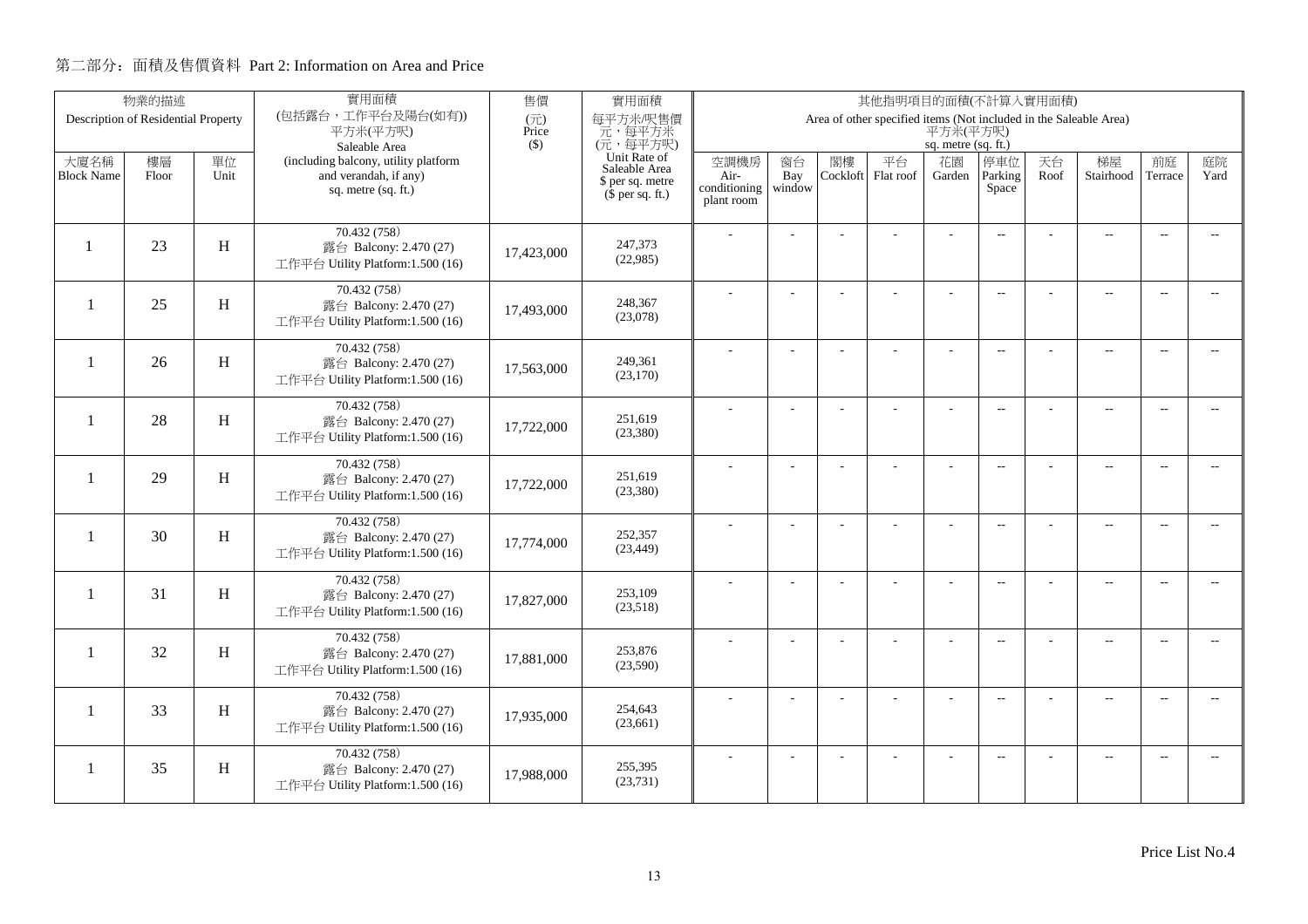|                           | 物業的描述                               |            | 實用面積                                                                                 | 售價           | 實用面積                                                                  | 其他指明項目的面積(不計算入實用面積)                        |                     |                |                                                                   |                     |                          |            |                          |                          |                          |
|---------------------------|-------------------------------------|------------|--------------------------------------------------------------------------------------|--------------|-----------------------------------------------------------------------|--------------------------------------------|---------------------|----------------|-------------------------------------------------------------------|---------------------|--------------------------|------------|--------------------------|--------------------------|--------------------------|
|                           | Description of Residential Property |            | (包括露台,工作平台及陽台(如有))<br>平方米(平方呎)                                                       | (元)<br>Price | 每平方米/呎售價<br>元,每平方米                                                    |                                            |                     |                | Area of other specified items (Not included in the Saleable Area) | 平方米(平方呎)            |                          |            |                          |                          |                          |
|                           |                                     |            | Saleable Area                                                                        | $($ \$)      | (元,每平方呎)                                                              |                                            |                     |                |                                                                   | sq. metre (sq. ft.) |                          |            |                          |                          |                          |
| 大廈名稱<br><b>Block Name</b> | 樓層<br>Floor                         | 單位<br>Unit | (including balcony, utility platform<br>and verandah, if any)<br>sq. metre (sq. ft.) |              | Unit Rate of<br>Saleable Area<br>\$ per sq. metre<br>$$$ per sq. ft.) | 空調機房<br>Air-<br>conditioning<br>plant room | 窗台<br>Bay<br>window | 閣樓<br>Cockloft | 平台<br>Flat roof                                                   | 花園<br>Garden        | 停車位<br>Parking<br>Space  | 天台<br>Roof | 梯屋<br>Stairhood          | 前庭<br>Terrace            | 庭院<br>Yard               |
|                           |                                     |            |                                                                                      |              |                                                                       |                                            |                     |                |                                                                   |                     |                          |            |                          |                          |                          |
| $\mathbf{1}$              | 36                                  | H          | 70.432 (758)<br>露台 Balcony: 2.470 (27)<br>工作平台 Utility Platform:1.500 (16)           | 18,042,000   | 256,162<br>(23,802)                                                   |                                            |                     |                |                                                                   |                     | $\overline{a}$           |            | $\overline{a}$           | $\overline{\phantom{a}}$ |                          |
| $\mathbf{1}$              | 37                                  | H          | 70.432 (758)<br>露台 Balcony: 2.470 (27)<br>工作平台 Utility Platform:1.500 (16)           | 18,096,000   | 256,929<br>(23, 873)                                                  |                                            |                     |                | ÷.                                                                | ÷                   | $\overline{a}$           |            | $\overline{a}$           | $\sim$                   |                          |
| $\overline{\phantom{0}}$  | 38                                  | H          | 70.432 (758)<br>露台 Balcony: 2.470 (27)<br>工作平台 Utility Platform:1.500 (16)           | 18,206,000   | 258,490<br>(24, 018)                                                  |                                            | L.                  |                |                                                                   | L,                  | $\overline{a}$           |            | $\overline{\phantom{a}}$ | $\sim$                   | $\overline{a}$           |
| $\mathbf{1}$              | $\overline{7}$                      |            | 54.180 (583)<br>露台 Balcony: 2.022 (22)<br>工作平台 Utility Platform:1.500 (16)           | 12,499,000   | 230,694<br>(21, 439)                                                  |                                            |                     |                |                                                                   | ÷.                  | $\overline{a}$           |            | $\overline{\phantom{a}}$ | $\overline{\phantom{a}}$ | $\overline{a}$           |
| $\mathbf{1}$              | 8                                   | T          | 54.180 (583)<br>露台 Balcony: 2.022 (22)<br>工作平台 Utility Platform:1.500 (16)           | 12,598,000   | 232.521<br>(21,609)                                                   |                                            |                     |                |                                                                   |                     | $\sim$                   |            | $\overline{\phantom{a}}$ | $\sim$                   | $\sim$                   |
| $\mathbf{1}$              | $\mathbf{Q}$                        | T          | 54.180 (583)<br>露台 Balcony: 2.022 (22)<br>工作平台 Utility Platform:1.500 (16)           | 12,598,000   | 232,521<br>(21,609)                                                   |                                            | $\overline{a}$      |                |                                                                   | ÷,                  | $\overline{\phantom{m}}$ |            | $\overline{\phantom{m}}$ | $\overline{\phantom{a}}$ | $- -$                    |
| $\mathbf{1}$              | 10                                  | J          | 54.180 (583)<br>露台 Balcony: 2.022 (22)<br>工作平台 Utility Platform:1.500 (16)           | 12,649,000   | 233,463<br>(21,696)                                                   |                                            | ÷                   |                |                                                                   | $\overline{a}$      | $\overline{a}$           |            | $\overline{a}$           | $\overline{\phantom{a}}$ | $- -$                    |
| $\mathbf{1}$              | 11                                  | J          | 54.180 (583)<br>露台 Balcony: 2.022 (22)<br>工作平台 Utility Platform:1.500 (16)           | 12,700,000   | 234,404<br>(21, 784)                                                  |                                            | L.                  |                |                                                                   | L,                  | $\overline{\phantom{a}}$ |            | $\overline{\phantom{a}}$ | $\sim$                   | $\overline{a}$           |
| 1                         | 12                                  | J          | 54.180 (583)<br>露台 Balcony: 2.022 (22)<br>工作平台 Utility Platform:1.500 (16)           | 12,750,000   | 235,327<br>(21, 870)                                                  |                                            |                     |                |                                                                   |                     | $\overline{\phantom{m}}$ |            | $\overline{\phantom{a}}$ | $\sim$                   | $- -$                    |
| -1                        | 15                                  | J          | 54.180 (583)<br>露台 Balcony: 2.022 (22)<br>工作平台 Utility Platform:1.500 (16)           | 12,802,000   | 236,286<br>(21,959)                                                   |                                            |                     |                |                                                                   |                     | $\overline{\phantom{a}}$ |            | $\overline{\phantom{m}}$ | $\overline{a}$           | $\overline{\phantom{a}}$ |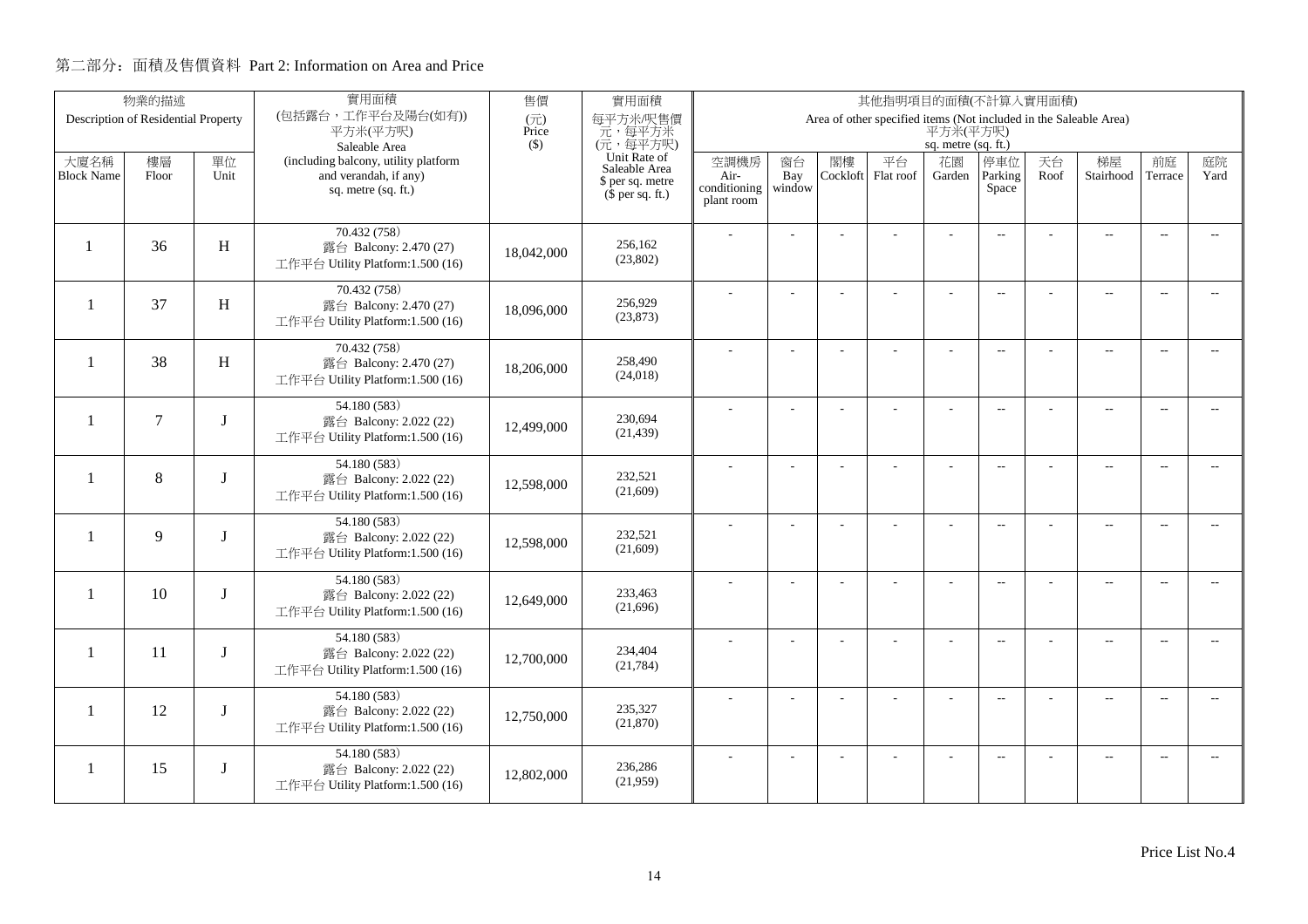|                          | 物業的描述                               |              | 實用面積                                                       | 售價           | 實用面積                                        | 其他指明項目的面積(不計算入實用面積)  |                |          |                                                                   |                     |                          |      |                          |                          |                |
|--------------------------|-------------------------------------|--------------|------------------------------------------------------------|--------------|---------------------------------------------|----------------------|----------------|----------|-------------------------------------------------------------------|---------------------|--------------------------|------|--------------------------|--------------------------|----------------|
|                          | Description of Residential Property |              | (包括露台,工作平台及陽台(如有))<br>平方米(平方呎)                             | (元)<br>Price | 每平方米/呎售價<br>元,每平方米                          |                      |                |          | Area of other specified items (Not included in the Saleable Area) | 平方米(平方呎)            |                          |      |                          |                          |                |
|                          |                                     |              | Saleable Area                                              | $($)$        | (元,每平方呎)                                    |                      |                |          |                                                                   | sq. metre (sq. ft.) |                          |      |                          |                          |                |
| 大廈名稱                     | 樓層                                  | 單位           | (including balcony, utility platform                       |              | Unit Rate of<br>Saleable Area               | 空調機房                 | 窗台             | 閣樓       | 平台                                                                | 花園                  | 停車位                      | 天台   | 梯屋                       | 前庭                       | 庭院             |
| <b>Block Name</b>        | Floor                               | Unit         | and verandah, if any)<br>sq. metre (sq. ft.)               |              | \$ per sq. metre<br>$(\bar{S}$ per sq. ft.) | Air-<br>conditioning | Bay<br>window  | Cockloft | Flat roof                                                         | Garden              | Parking<br>Space         | Roof | Stairhood                | Terrace                  | Yard           |
|                          |                                     |              |                                                            |              |                                             | plant room           |                |          |                                                                   |                     |                          |      |                          |                          |                |
|                          |                                     |              | 54.180 (583)                                               |              |                                             |                      |                |          |                                                                   |                     | $\overline{a}$           |      | $\overline{\phantom{a}}$ | $\sim$                   |                |
| $\mathbf{1}$             | 16                                  | $\mathbf{I}$ | 露台 Balcony: 2.022 (22)                                     | 12,852,000   | 237,209<br>(22,045)                         |                      |                |          |                                                                   |                     |                          |      |                          |                          |                |
|                          |                                     |              | 工作平台 Utility Platform:1.500 (16)                           |              |                                             |                      |                |          |                                                                   |                     |                          |      |                          |                          |                |
| $\overline{\phantom{0}}$ | 17                                  | I            | 54.180 (583)                                               |              | 238,169                                     |                      |                |          | ÷.                                                                |                     | $\overline{a}$           |      | $\overline{a}$           | $\sim$                   |                |
|                          |                                     |              | 露台 Balcony: 2.022 (22)<br>工作平台 Utility Platform:1.500 (16) | 12,904,000   | (22, 134)                                   |                      |                |          |                                                                   |                     |                          |      |                          |                          |                |
|                          |                                     |              | 54.180 (583)                                               |              |                                             |                      |                |          |                                                                   |                     |                          |      |                          |                          |                |
| -1                       | 18                                  |              | 露台 Balcony: 2.022 (22)                                     | 13,007,000   | 240,070                                     |                      | ÷              |          |                                                                   | ÷                   | $\overline{\phantom{a}}$ |      | $\overline{a}$           | $\overline{\phantom{a}}$ | $-$            |
|                          |                                     |              | 工作平台 Utility Platform:1.500 (16)                           |              | (22,310)                                    |                      |                |          |                                                                   |                     |                          |      |                          |                          |                |
|                          |                                     |              | 54.180 (583)                                               |              |                                             |                      |                |          |                                                                   |                     | $\overline{a}$           |      | $\overline{a}$           | $\overline{\phantom{a}}$ |                |
| -1                       | 19                                  | T            | 露台 Balcony: 2.022 (22)<br>工作平台 Utility Platform:1.500 (16) | 13,007,000   | 240,070<br>(22,310)                         |                      |                |          |                                                                   |                     |                          |      |                          |                          |                |
|                          |                                     |              |                                                            |              |                                             |                      |                |          |                                                                   |                     |                          |      |                          |                          |                |
| -1                       | 20                                  | J            | 54.180 (583)<br>露台 Balcony: 2.022 (22)                     |              | 240,790                                     |                      |                |          |                                                                   | ÷.                  | $\overline{a}$           |      | $\overline{a}$           | $\overline{\phantom{a}}$ | $- -$          |
|                          |                                     |              | 工作平台 Utility Platform:1.500 (16)                           | 13,046,000   | (22, 377)                                   |                      |                |          |                                                                   |                     |                          |      |                          |                          |                |
|                          |                                     |              | 54.180 (583)                                               |              |                                             |                      | $\overline{a}$ |          |                                                                   | $\overline{a}$      | $\overline{a}$           |      | $\overline{\phantom{a}}$ | $\sim$                   | $\sim$         |
| $\mathbf{1}$             | 21                                  | J            | 露台 Balcony: 2.022 (22)                                     | 13,085,000   | 241,510                                     |                      |                |          |                                                                   |                     |                          |      |                          |                          |                |
|                          |                                     |              | 工作平台 Utility Platform:1.500 (16)                           |              | (22, 444)                                   |                      |                |          |                                                                   |                     |                          |      |                          |                          |                |
|                          |                                     |              | 54.180 (583)                                               |              |                                             |                      | $\overline{a}$ |          |                                                                   | ÷,                  | $\overline{\phantom{a}}$ |      | $\overline{a}$           | $\sim$                   | $\overline{a}$ |
| $\mathbf{1}$             | 22                                  | J            | 露台 Balcony: 2.022 (22)<br>工作平台 Utility Platform:1.500 (16) | 13,125,000   | 242,248<br>(22,513)                         |                      |                |          |                                                                   |                     |                          |      |                          |                          |                |
|                          |                                     |              |                                                            |              |                                             |                      |                |          |                                                                   |                     |                          |      |                          |                          |                |
| $\mathbf{1}$             | 23                                  | J            | 54.180 (583)<br>露台 Balcony: 2.022 (22)                     |              | 242,968                                     |                      |                |          |                                                                   | ÷.                  | $\overline{a}$           |      | $\overline{\phantom{a}}$ | $\sim$                   | $\sim$         |
|                          |                                     |              | 工作平台 Utility Platform:1.500 (16)                           | 13,164,000   | (22, 580)                                   |                      |                |          |                                                                   |                     |                          |      |                          |                          |                |
|                          |                                     |              | 54.180 (583)                                               |              |                                             |                      | ÷              |          | ÷                                                                 | ٠                   | $\overline{a}$           |      | $\overline{\phantom{m}}$ | $\sim$                   | $-$            |
| $\mathbf{1}$             | 25                                  | $\mathbf{J}$ | 露台 Balcony: 2.022 (22)                                     | 13,203,000   | 243,688                                     |                      |                |          |                                                                   |                     |                          |      |                          |                          |                |
|                          |                                     |              | 工作平台 Utility Platform:1.500 (16)                           |              | (22, 647)                                   |                      |                |          |                                                                   |                     |                          |      |                          |                          |                |
|                          |                                     |              | 54.180 (583)                                               |              | 244,444                                     |                      | ÷              |          | ÷                                                                 | ÷                   | $\overline{a}$           |      | $\qquad \qquad -$        | $\overline{a}$           | $\overline{a}$ |
| -1                       | 26                                  | J            | 露台 Balcony: 2.022 (22)<br>工作平台 Utility Platform:1.500 (16) | 13,244,000   | (22,717)                                    |                      |                |          |                                                                   |                     |                          |      |                          |                          |                |
|                          |                                     |              |                                                            |              |                                             |                      |                |          |                                                                   |                     |                          |      |                          |                          |                |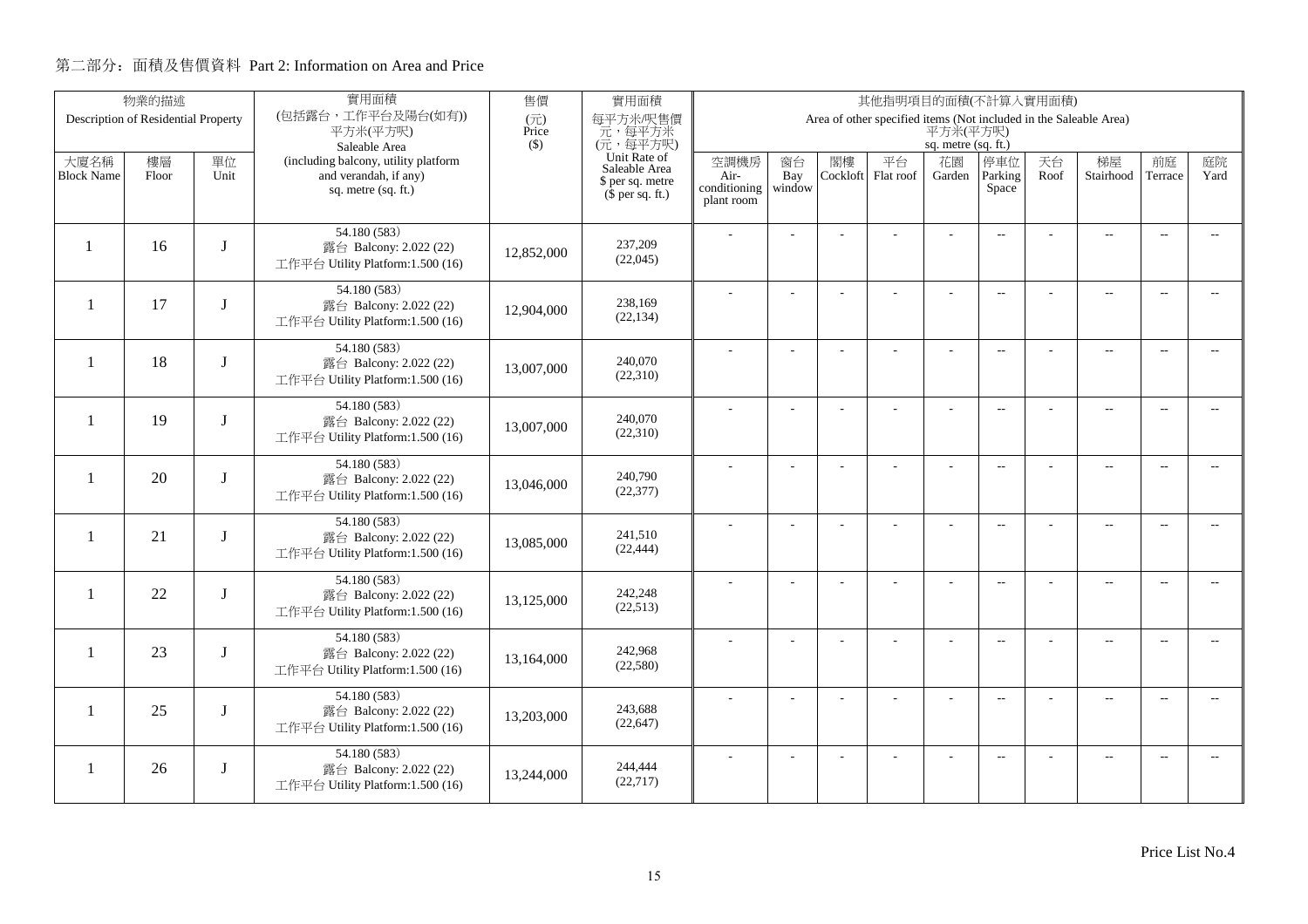|                          | 物業的描述                               |              | 實用面積                                                          | 售價           | 實用面積                                        | 其他指明項目的面積(不計算入實用面積)  |                |          |                                                                   |                     |                          |            |                          |                          |                          |
|--------------------------|-------------------------------------|--------------|---------------------------------------------------------------|--------------|---------------------------------------------|----------------------|----------------|----------|-------------------------------------------------------------------|---------------------|--------------------------|------------|--------------------------|--------------------------|--------------------------|
|                          | Description of Residential Property |              | (包括露台,工作平台及陽台(如有))<br>平方米(平方呎)                                | (元)<br>Price | 每平方米/呎售價<br>元,每平方米                          |                      |                |          | Area of other specified items (Not included in the Saleable Area) | 平方米(平方呎)            |                          |            |                          |                          |                          |
|                          |                                     |              | Saleable Area                                                 | $(\$)$       | (元,每平方呎)                                    |                      |                |          |                                                                   | sq. metre (sq. ft.) |                          |            |                          |                          |                          |
| 大廈名稱                     | 樓層                                  | 單位<br>Unit   | (including balcony, utility platform<br>and verandah, if any) |              | Unit Rate of<br>Saleable Area               | 空調機房                 | 窗台             | 閣樓       | 平台                                                                | 花園                  | 停車位<br>Parking           | 天台<br>Roof | 梯屋<br>Stairhood          | 前庭                       | 庭院<br>Yard               |
| <b>Block Name</b>        | Floor                               |              | sq. metre (sq. ft.)                                           |              | \$ per sq. metre<br>$(\bar{S}$ per sq. ft.) | Air-<br>conditioning | Bay<br>window  | Cockloft | Flat roof                                                         | Garden              | Space                    |            |                          | Terrace                  |                          |
|                          |                                     |              |                                                               |              |                                             | plant room           |                |          |                                                                   |                     |                          |            |                          |                          |                          |
|                          |                                     |              | 54.180 (583)                                                  |              |                                             |                      |                |          |                                                                   |                     | $\overline{a}$           |            | $\overline{\phantom{a}}$ | $\sim$                   |                          |
| $\mathbf{1}$             | 28                                  | $\mathbf{I}$ | 露台 Balcony: 2.022 (22)                                        | 13,363,000   | 246,641<br>(22, 921)                        |                      |                |          |                                                                   |                     |                          |            |                          |                          |                          |
|                          |                                     |              | 工作平台 Utility Platform:1.500 (16)                              |              |                                             |                      |                |          |                                                                   |                     |                          |            |                          |                          |                          |
| $\overline{\phantom{0}}$ | 29                                  | T            | 54.180 (583)<br>露台 Balcony: 2.022 (22)                        |              | 246,641                                     |                      |                |          | ÷.                                                                |                     | $\overline{a}$           |            | $\overline{a}$           | $\sim$                   |                          |
|                          |                                     |              | 工作平台 Utility Platform:1.500 (16)                              | 13,363,000   | (22, 921)                                   |                      |                |          |                                                                   |                     |                          |            |                          |                          |                          |
|                          |                                     |              | 54.180 (583)                                                  |              |                                             |                      | ÷              |          |                                                                   | ÷                   | $\overline{\phantom{a}}$ |            | $\overline{a}$           | $\overline{\phantom{a}}$ | $-$                      |
| $\mathbf{1}$             | 30                                  |              | 露台 Balcony: 2.022 (22)                                        | 13,402,000   | 247,361                                     |                      |                |          |                                                                   |                     |                          |            |                          |                          |                          |
|                          |                                     |              | 工作平台 Utility Platform:1.500 (16)                              |              | (22,988)                                    |                      |                |          |                                                                   |                     |                          |            |                          |                          |                          |
|                          |                                     |              | 54.180 (583)                                                  |              |                                             |                      |                |          |                                                                   |                     | $\overline{a}$           |            | $\overline{\phantom{a}}$ | $\overline{a}$           |                          |
| $\overline{\phantom{0}}$ | 31                                  | I            | 露台 Balcony: 2.022 (22)<br>工作平台 Utility Platform:1.500 (16)    | 13,442,000   | 248,099<br>(23,057)                         |                      |                |          |                                                                   |                     |                          |            |                          |                          |                          |
|                          |                                     |              |                                                               |              |                                             |                      |                |          |                                                                   |                     |                          |            |                          |                          |                          |
| -1                       | 32                                  | J            | 54.180 (583)<br>露台 Balcony: 2.022 (22)                        |              | 248,856                                     |                      |                |          |                                                                   | ÷.                  | $\overline{a}$           |            | $\overline{a}$           | $\overline{\phantom{a}}$ | $\overline{\phantom{a}}$ |
|                          |                                     |              | 工作平台 Utility Platform:1.500 (16)                              | 13,483,000   | (23, 127)                                   |                      |                |          |                                                                   |                     |                          |            |                          |                          |                          |
|                          |                                     |              | 54.180 (583)                                                  |              |                                             |                      | $\overline{a}$ |          |                                                                   | $\overline{a}$      | $\overline{a}$           |            | $\overline{\phantom{a}}$ | $\sim$                   | $\sim$                   |
| $\mathbf{1}$             | 33                                  | J            | 露台 Balcony: 2.022 (22)                                        | 13,524,000   | 249,612<br>(23, 197)                        |                      |                |          |                                                                   |                     |                          |            |                          |                          |                          |
|                          |                                     |              | 工作平台 Utility Platform:1.500 (16)                              |              |                                             |                      |                |          |                                                                   |                     |                          |            |                          |                          |                          |
| $\mathbf{1}$             | 35                                  | J            | 54.180 (583)<br>露台 Balcony: 2.022 (22)                        |              | 250,351                                     |                      | $\overline{a}$ |          |                                                                   | ÷,                  | $\overline{\phantom{a}}$ |            | $\overline{a}$           | $\sim$                   | $\overline{a}$           |
|                          |                                     |              | 工作平台 Utility Platform:1.500 (16)                              | 13,564,000   | (23,266)                                    |                      |                |          |                                                                   |                     |                          |            |                          |                          |                          |
|                          |                                     |              | 54.180 (583)                                                  |              |                                             |                      |                |          |                                                                   | ÷.                  | $\overline{a}$           |            | $\overline{\phantom{a}}$ | $\sim$                   | $\sim$                   |
| $\mathbf{1}$             | 36                                  | $\bf{I}$     | 露台 Balcony: 2.022 (22)                                        | 13,605,000   | 251,107                                     |                      |                |          |                                                                   |                     |                          |            |                          |                          |                          |
|                          |                                     |              | 工作平台 Utility Platform:1.500 (16)                              |              | (23, 336)                                   |                      |                |          |                                                                   |                     |                          |            |                          |                          |                          |
|                          |                                     |              | 54.180 (583)                                                  |              |                                             |                      | ÷              |          | ÷                                                                 | ٠                   | $\overline{a}$           |            | $\overline{\phantom{m}}$ | $\sim$                   | $-$                      |
| $\mathbf{1}$             | 37                                  | J            | 露台 Balcony: 2.022 (22)<br>工作平台 Utility Platform:1.500 (16)    | 13,646,000   | 251,864<br>(23, 407)                        |                      |                |          |                                                                   |                     |                          |            |                          |                          |                          |
|                          |                                     |              |                                                               |              |                                             |                      |                |          |                                                                   |                     |                          |            |                          |                          |                          |
| -1                       | 38                                  | J            | 54.180 (583)<br>露台 Balcony: 2.022 (22)                        |              | 253,378                                     |                      | ÷              |          | ÷                                                                 | ÷                   | $\overline{a}$           |            | $\qquad \qquad -$        | $\overline{a}$           | $\overline{a}$           |
|                          |                                     |              | 工作平台 Utility Platform:1.500 (16)                              | 13,728,000   | (23, 547)                                   |                      |                |          |                                                                   |                     |                          |            |                          |                          |                          |
|                          |                                     |              |                                                               |              |                                             |                      |                |          |                                                                   |                     |                          |            |                          |                          |                          |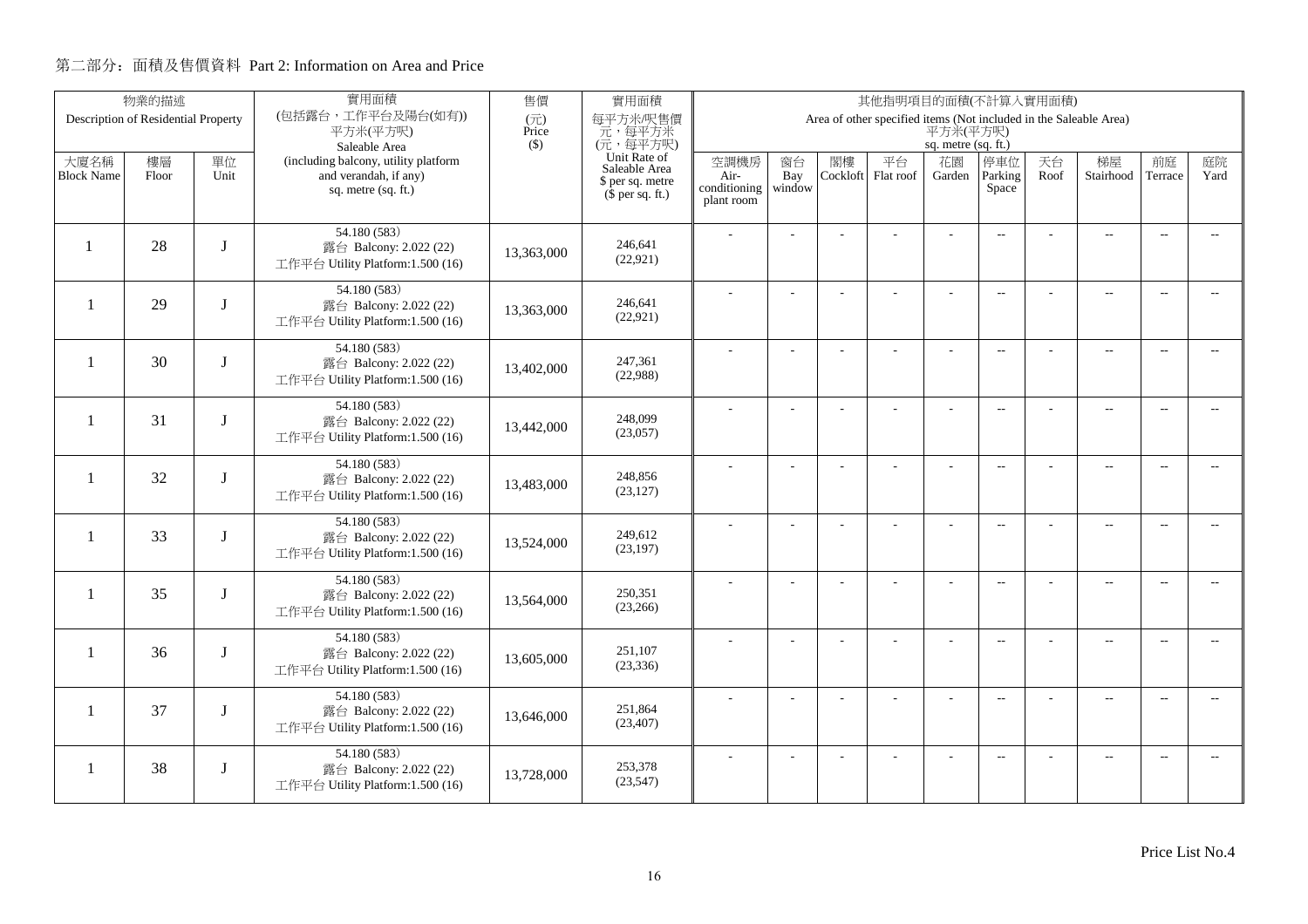|                          | 物業的描述                               |              | 實用面積                                                       | 售價                                | 實用面積                          | 其他指明項目的面積(不計算入實用面積)  |                |          |                                                                   |                     |                          |      |                          |                          |                          |
|--------------------------|-------------------------------------|--------------|------------------------------------------------------------|-----------------------------------|-------------------------------|----------------------|----------------|----------|-------------------------------------------------------------------|---------------------|--------------------------|------|--------------------------|--------------------------|--------------------------|
|                          | Description of Residential Property |              | (包括露台,工作平台及陽台(如有))<br>平方米(平方呎)                             | $(\overrightarrow{\pi})$<br>Price | 每平方米/呎售價<br>元,每平方米            |                      |                |          | Area of other specified items (Not included in the Saleable Area) | 平方米(平方呎)            |                          |      |                          |                          |                          |
|                          |                                     |              | Saleable Area                                              | $($)$                             | (元,每平方呎)                      |                      |                |          |                                                                   | sq. metre (sq. ft.) |                          |      |                          |                          |                          |
| 大廈名稱                     | 樓層                                  | 單位           | (including balcony, utility platform                       |                                   | Unit Rate of<br>Saleable Area | 空調機房                 | 窗台             | 閣樓       | 平台                                                                | 花園                  | 停車位                      | 天台   | 梯屋                       | 前庭                       | 庭院                       |
| <b>Block Name</b>        | Floor                               | Unit         | and verandah, if any)<br>sq. metre (sq. ft.)               |                                   | \$ per sq. metre              | Air-<br>conditioning | Bay<br>window  | Cockloft | Flat roof                                                         | Garden              | Parking<br>Space         | Roof | Stairhood                | Terrace                  | Yard                     |
|                          |                                     |              |                                                            |                                   | $(\bar{\S}$ per sq. ft.)      | plant room           |                |          |                                                                   |                     |                          |      |                          |                          |                          |
|                          |                                     |              | 54.180 (583)                                               |                                   |                               |                      |                |          |                                                                   |                     |                          |      |                          |                          |                          |
|                          | 39                                  | $\mathbf{I}$ | 露台 Balcony: 2.022 (22)                                     | 13,728,000                        | 253,378                       |                      |                |          |                                                                   |                     | $\overline{a}$           |      | $\overline{\phantom{a}}$ | $\sim$                   |                          |
|                          |                                     |              | 工作平台 Utility Platform:1.500 (16)                           |                                   | (23, 547)                     |                      |                |          |                                                                   |                     |                          |      |                          |                          |                          |
|                          |                                     |              | 54.180 (583)                                               |                                   |                               |                      |                |          |                                                                   |                     | $\overline{\phantom{a}}$ |      | $\overline{\phantom{a}}$ | $\sim$                   |                          |
| $\overline{\phantom{0}}$ | 40                                  | T            | 露台 Balcony: 2.022 (22)                                     | 13,865,000                        | 255,906                       |                      |                |          |                                                                   |                     |                          |      |                          |                          |                          |
|                          |                                     |              | 工作平台 Utility Platform:1.500 (16)                           |                                   | (23, 782)                     |                      |                |          |                                                                   |                     |                          |      |                          |                          |                          |
|                          |                                     |              | 54.180 (583)                                               |                                   |                               |                      | $\overline{a}$ |          | L.                                                                | ÷                   | $\overline{\phantom{a}}$ |      | $\overline{a}$           | $\overline{\phantom{a}}$ | $-$                      |
| $\mathbf{1}$             | 41                                  | I            | 露台 Balcony: 2.022 (22)<br>工作平台 Utility Platform:1.500 (16) | 14,211,000                        | 262,292<br>(24, 376)          |                      |                |          |                                                                   |                     |                          |      |                          |                          |                          |
|                          |                                     |              |                                                            |                                   |                               |                      |                |          |                                                                   |                     |                          |      |                          |                          |                          |
| -1                       | 42                                  | T            | 54.180 (583)<br>露台 Balcony: 2.022 (22)                     |                                   | 263,474                       |                      |                |          |                                                                   |                     | $\overline{a}$           |      | $\overline{\phantom{a}}$ | $\overline{\phantom{a}}$ | $- -$                    |
|                          |                                     |              | 工作平台 Utility Platform:1.500 (16)                           | 14,275,000                        | (24, 485)                     |                      |                |          |                                                                   |                     |                          |      |                          |                          |                          |
|                          |                                     |              | 54.180 (583)                                               |                                   |                               |                      |                |          |                                                                   |                     |                          |      |                          |                          |                          |
| $\mathbf{1}$             | 43                                  | $\mathbf I$  | 露台 Balcony: 2.022 (22)                                     | 14,339,000                        | 264,655                       |                      |                |          |                                                                   | ÷.                  | $\overline{a}$           |      | $\overline{a}$           | $\overline{\phantom{a}}$ | $- -$                    |
|                          |                                     |              | 工作平台 Utility Platform:1.500 (16)                           |                                   | (24, 595)                     |                      |                |          |                                                                   |                     |                          |      |                          |                          |                          |
|                          |                                     |              | 54.180 (583)                                               |                                   |                               |                      | $\overline{a}$ |          |                                                                   | ÷,                  | $\overline{\phantom{a}}$ |      | $\overline{a}$           | $\overline{\phantom{a}}$ | $- -$                    |
| $\mathbf{1}$             | 45                                  | T            | 露台 Balcony: 2.022 (22)                                     | 14,405,000                        | 265,873                       |                      |                |          |                                                                   |                     |                          |      |                          |                          |                          |
|                          |                                     |              | 工作平台 Utility Platform:1.500 (16)                           |                                   | (24,708)                      |                      |                |          |                                                                   |                     |                          |      |                          |                          |                          |
|                          |                                     |              | 54.180 (583)                                               |                                   |                               |                      | L.             |          |                                                                   | L,                  | $\overline{\phantom{a}}$ |      | $\overline{a}$           | $\overline{a}$           | $\overline{a}$           |
| $\mathbf{1}$             | 46                                  | J            | 露台 Balcony: 2.022 (22)                                     | 14,469,000                        | 267,054<br>(24, 818)          |                      |                |          |                                                                   |                     |                          |      |                          |                          |                          |
|                          |                                     |              | 工作平台 Utility Platform:1.500 (16)                           |                                   |                               |                      |                |          |                                                                   |                     |                          |      |                          |                          |                          |
| $\mathbf{1}$             | $\overline{7}$                      | K            | 53.339 (574)                                               |                                   | 231.969                       |                      | $\overline{a}$ |          | ÷,                                                                | ÷,                  | $\overline{\phantom{a}}$ |      | $\overline{\phantom{a}}$ | $\sim$                   | $- -$                    |
|                          |                                     |              | 露台 Balcony: 2.000 (22)<br>工作平台 Utility Platform:1.500 (16) | 12,373,000                        | (21, 556)                     |                      |                |          |                                                                   |                     |                          |      |                          |                          |                          |
|                          |                                     |              |                                                            |                                   |                               |                      |                |          |                                                                   |                     |                          |      |                          |                          |                          |
| 1                        | 8                                   | $\bf K$      | 53.339 (574)<br>露台 Balcony: 2.000 (22)                     |                                   | 233,825                       |                      | ÷              |          | L.                                                                | ÷                   | $\overline{\phantom{a}}$ |      | $\overline{\phantom{a}}$ | $\sim$                   | $\overline{\phantom{a}}$ |
|                          |                                     |              | 工作平台 Utility Platform:1.500 (16)                           | 12,472,000                        | (21, 728)                     |                      |                |          |                                                                   |                     |                          |      |                          |                          |                          |
|                          |                                     |              | 53.339 (574)                                               |                                   |                               |                      |                |          |                                                                   |                     | $\overline{\phantom{a}}$ |      | $\overline{\phantom{m}}$ | $\overline{a}$           | $\overline{a}$           |
| 1                        | 9                                   | $\bf K$      | 露台 Balcony: 2.000 (22)                                     | 12,472,000                        | 233,825                       |                      |                |          |                                                                   |                     |                          |      |                          |                          |                          |
|                          |                                     |              | 工作平台 Utility Platform:1.500 (16)                           |                                   | (21, 728)                     |                      |                |          |                                                                   |                     |                          |      |                          |                          |                          |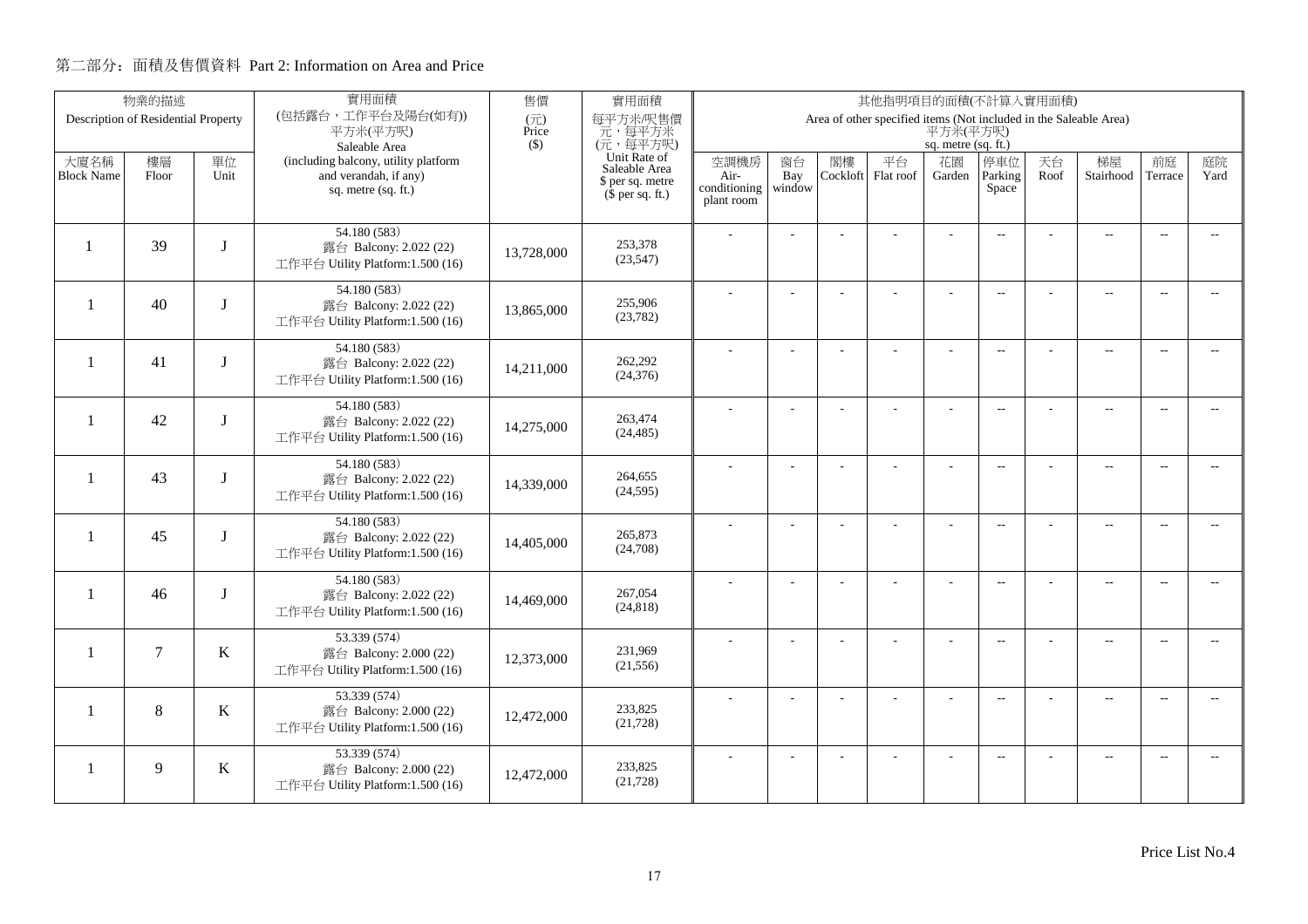|                          | 物業的描述                               |         | 實用面積                                                       | 售價           | 實用面積                                        | 其他指明項目的面積(不計算入實用面積)  |                |          |                                                                   |                     |                          |      |                          |                          |                          |
|--------------------------|-------------------------------------|---------|------------------------------------------------------------|--------------|---------------------------------------------|----------------------|----------------|----------|-------------------------------------------------------------------|---------------------|--------------------------|------|--------------------------|--------------------------|--------------------------|
|                          | Description of Residential Property |         | (包括露台,工作平台及陽台(如有))<br>平方米(平方呎)                             | (元)<br>Price | 每平方米/呎售價<br>元,每平方米                          |                      |                |          | Area of other specified items (Not included in the Saleable Area) | 平方米(平方呎)            |                          |      |                          |                          |                          |
|                          |                                     |         | Saleable Area                                              | $(\$)$       | (元,每平方呎)                                    |                      |                |          |                                                                   | sq. metre (sq. ft.) |                          |      |                          |                          |                          |
| 大廈名稱                     | 樓層                                  | 單位      | (including balcony, utility platform                       |              | Unit Rate of<br>Saleable Area               | 空調機房                 | 窗台             | 閣樓       | 平台                                                                | 花園                  | 停車位                      | 天台   | 梯屋                       | 前庭                       | 庭院                       |
| <b>Block Name</b>        | Floor                               | Unit    | and verandah, if any)<br>sq. metre (sq. ft.)               |              | \$ per sq. metre<br>$(\bar{S}$ per sq. ft.) | Air-<br>conditioning | Bay<br>window  | Cockloft | Flat roof                                                         | Garden              | Parking<br>Space         | Roof | Stairhood                | Terrace                  | Yard                     |
|                          |                                     |         |                                                            |              |                                             | plant room           |                |          |                                                                   |                     |                          |      |                          |                          |                          |
|                          |                                     |         | 53.339 (574)                                               |              |                                             |                      |                |          |                                                                   |                     | $\overline{a}$           |      | $\sim$                   | $\sim$                   |                          |
| $\mathbf{1}$             | 10                                  | $\bf K$ | 露台 Balcony: 2.000 (22)                                     | 12,522,000   | 234,763<br>(21, 815)                        |                      |                |          |                                                                   |                     |                          |      |                          |                          |                          |
|                          |                                     |         | 工作平台 Utility Platform:1.500 (16)                           |              |                                             |                      |                |          |                                                                   |                     |                          |      |                          |                          |                          |
| $\overline{\phantom{0}}$ | 45                                  | K       | 53.339 (574)<br>露台 Balcony: 2.000 (22)                     |              | 266,822                                     |                      |                |          | L.                                                                |                     | $\overline{a}$           |      | $\overline{a}$           | $\overline{\phantom{a}}$ |                          |
|                          |                                     |         | 工作平台 Utility Platform:1.500 (16)                           | 14,232,000   | (24, 794)                                   |                      |                |          |                                                                   |                     |                          |      |                          |                          |                          |
|                          |                                     |         | 53.339 (574)                                               |              |                                             |                      |                |          |                                                                   |                     |                          |      |                          |                          |                          |
| $\overline{\phantom{a}}$ | 46                                  | $\bf K$ | 露台 Balcony: 2.000 (22)                                     | 14,296,000   | 268,022                                     |                      | ÷              |          |                                                                   |                     | $\overline{\phantom{a}}$ |      | $\overline{\phantom{a}}$ | $\overline{\phantom{a}}$ | $\sim$                   |
|                          |                                     |         | 工作平台 Utility Platform:1.500 (16)                           |              | (24,906)                                    |                      |                |          |                                                                   |                     |                          |      |                          |                          |                          |
|                          |                                     |         | 53.339 (574)                                               |              |                                             |                      |                |          |                                                                   |                     | $\overline{\phantom{a}}$ |      | $\overline{a}$           | $\overline{a}$           | $- -$                    |
| $\mathbf{1}$             | 47                                  | K       | 露台 Balcony: 2.000 (22)<br>工作平台 Utility Platform:1.500 (16) | 14,361,000   | 269,240<br>(25,019)                         |                      |                |          |                                                                   |                     |                          |      |                          |                          |                          |
|                          |                                     |         |                                                            |              |                                             |                      |                |          |                                                                   |                     |                          |      |                          |                          |                          |
| -1                       | 42                                  | M       | 54.806 (590)<br>露台 Balcony: 2.018 (22)                     |              | 266,504                                     |                      | $\overline{a}$ |          | ÷.                                                                | $\overline{a}$      | $\overline{a}$           |      | ц.                       | $\sim$                   | $\sim$ $\sim$            |
|                          |                                     |         | 工作平台 Utility Platform:1.500 (16)                           | 14,606,000   | (24, 756)                                   |                      |                |          |                                                                   |                     |                          |      |                          |                          |                          |
|                          |                                     |         | 54.806 (590)                                               |              |                                             |                      |                |          |                                                                   |                     | $\overline{\phantom{a}}$ |      | $\overline{a}$           | $\overline{\phantom{a}}$ | $\overline{a}$           |
| -1                       | 43                                  | M       | 露台 Balcony: 2.018 (22)                                     | 14,715,000   | 268,493<br>(24, 941)                        |                      |                |          |                                                                   |                     |                          |      |                          |                          |                          |
|                          |                                     |         | 工作平台 Utility Platform:1.500 (16)                           |              |                                             |                      |                |          |                                                                   |                     |                          |      |                          |                          |                          |
| $\overline{2}$           | 40                                  | $A^*$   | 79.880 (860)                                               |              | 257,586                                     |                      | ÷              |          |                                                                   |                     | $\overline{a}$           |      | $\overline{\phantom{a}}$ | $\sim$                   | $\overline{\phantom{a}}$ |
|                          |                                     |         | 露台 Balcony: 2.690 (29)<br>工作平台 Utility Platform:1.500 (16) | 20,576,000   | (23,926)                                    |                      |                |          |                                                                   |                     |                          |      |                          |                          |                          |
|                          |                                     |         | 79.880 (860)                                               |              |                                             |                      |                |          |                                                                   |                     |                          |      |                          |                          |                          |
| $\overline{2}$           | 41                                  | $A^*$   | 露台 Balcony: 2.690 (29)                                     | 20.657,000   | 258,600                                     |                      | L.             |          |                                                                   | $\overline{a}$      | $\overline{\phantom{a}}$ |      | $\overline{a}$           | $\overline{\phantom{a}}$ | $\overline{a}$           |
|                          |                                     |         | 工作平台 Utility Platform:1.500 (16)                           |              | (24,020)                                    |                      |                |          |                                                                   |                     |                          |      |                          |                          |                          |
|                          |                                     |         | 79.880 (860)                                               |              |                                             |                      | $\overline{a}$ |          | ÷,                                                                | ÷,                  | $\overline{\phantom{m}}$ |      | $\overline{a}$           | $\sim$                   | $\overline{\phantom{a}}$ |
| $\overline{2}$           | 42                                  | $A^*$   | 露台 Balcony: 2.690 (29)<br>工作平台 Utility Platform:1.500 (16) | 20,761,000   | 259,902<br>(24, 141)                        |                      |                |          |                                                                   |                     |                          |      |                          |                          |                          |
|                          |                                     |         |                                                            |              |                                             |                      |                |          |                                                                   |                     |                          |      |                          |                          |                          |
| 2                        | 43                                  | $A^*$   | 79.880 (860)<br>露台 Balcony: 2.690 (29)                     |              | 261,204                                     |                      | ÷              |          | ÷                                                                 | ÷.                  | $\overline{a}$           |      | $\overline{a}$           | $\sim$                   | $\overline{\phantom{a}}$ |
|                          |                                     |         | 工作平台 Utility Platform:1.500 (16)                           | 20,865,000   | (24, 262)                                   |                      |                |          |                                                                   |                     |                          |      |                          |                          |                          |
|                          |                                     |         |                                                            |              |                                             |                      |                |          |                                                                   |                     |                          |      |                          |                          |                          |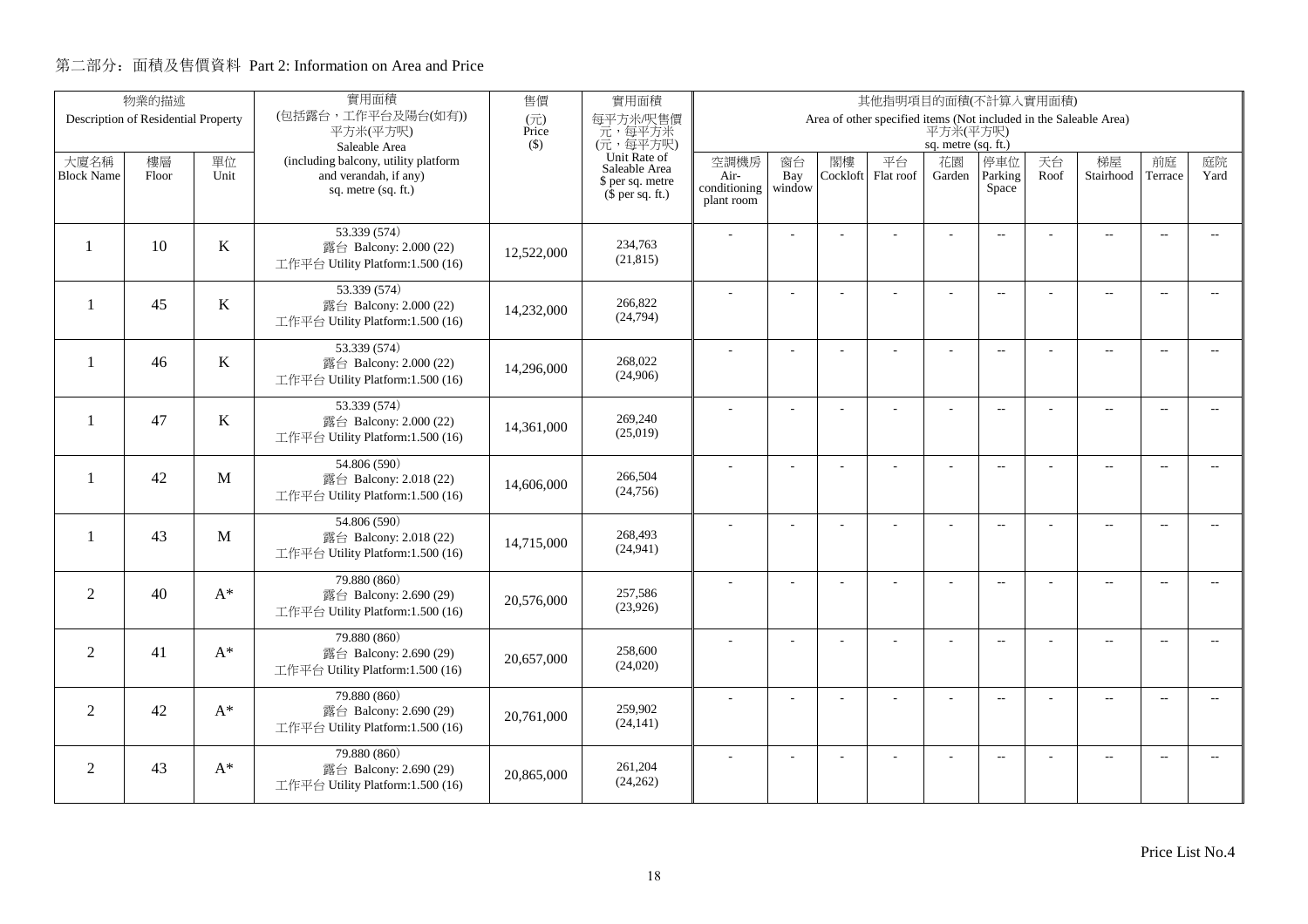|                           | 物業的描述                               |               | 實用面積                                                                                                  | 售價           | 實用面積                                                                                      | 其他指明項目的面積(不計算入實用面積)                        |                     |                |                                                                   |                                     |                          |            |                          |                          |                          |
|---------------------------|-------------------------------------|---------------|-------------------------------------------------------------------------------------------------------|--------------|-------------------------------------------------------------------------------------------|--------------------------------------------|---------------------|----------------|-------------------------------------------------------------------|-------------------------------------|--------------------------|------------|--------------------------|--------------------------|--------------------------|
|                           | Description of Residential Property |               | (包括露台,工作平台及陽台(如有))<br>平方米(平方呎)                                                                        | (元)<br>Price | 每平方米/呎售價<br>元,每平方米                                                                        |                                            |                     |                | Area of other specified items (Not included in the Saleable Area) | 平方米(平方呎)                            |                          |            |                          |                          |                          |
| 大廈名稱<br><b>Block Name</b> | 樓層<br>Floor                         | 單位<br>Unit    | Saleable Area<br>(including balcony, utility platform<br>and verandah, if any)<br>sq. metre (sq. ft.) | $($ \$)      | (元,每平方呎)<br>Unit Rate of<br>Saleable Area<br>\$ per sq. metre<br>$(\bar{\S}$ per sq. ft.) | 空調機房<br>Air-<br>conditioning<br>plant room | 窗台<br>Bay<br>window | 閣樓<br>Cockloft | 平台<br>Flat roof                                                   | sq. metre (sq. ft.)<br>花園<br>Garden | 停車位<br>Parking<br>Space  | 天台<br>Roof | 梯屋<br>Stairhood          | 前庭<br>Terrace            | 庭院<br>Yard               |
| 2                         | 45                                  | $A^*$         | 79.880 (860)<br>露台 Balcony: 2.690 (29)<br>工作平台 Utility Platform:1.500 (16)                            | 20,969,000   | 262,506<br>(24, 383)                                                                      |                                            |                     |                |                                                                   |                                     | $\overline{\phantom{a}}$ |            | $\overline{\phantom{a}}$ | $\overline{\phantom{a}}$ |                          |
| $\overline{2}$            | 46                                  | $A^*$         | 79.880 (860)<br>露台 Balcony: 2.690 (29)<br>工作平台 Utility Platform:1.500 (16)                            | 21,074,000   | 263,821<br>(24,505)                                                                       |                                            |                     |                | ÷.                                                                | ÷                                   | $\overline{\phantom{a}}$ |            | $\overline{\phantom{a}}$ | $\sim$                   | $\sim$                   |
| $\overline{2}$            | 47                                  | $A^*$         | 79.880 (860)<br>露台 Balcony: 2.690 (29)<br>工作平台 Utility Platform:1.500 (16)                            | 21,179,000   | 265,135<br>(24, 627)                                                                      |                                            | L,                  |                |                                                                   | L,                                  | $\overline{a}$           |            | $\overline{\phantom{a}}$ | $\sim$                   | $\overline{\phantom{a}}$ |
| $\overline{2}$            | 48                                  | $A^*$         | 79.880 (860)<br>露台 Balcony: 2.690 (29)<br>工作平台 Utility Platform:1.500 (16)                            | 21,433,000   | 268,315<br>(24, 922)                                                                      |                                            |                     |                |                                                                   | L,                                  | $\overline{\phantom{a}}$ |            | $\overline{\phantom{a}}$ | $\overline{\phantom{a}}$ | $\overline{\phantom{a}}$ |
| 2                         | 49                                  | $A^*$         | 79.880 (860)<br>露台 Balcony: 2.690 (29)<br>工作平台 Utility Platform:1.500 (16)                            | 21,433,000   | 268,315<br>(24, 922)                                                                      |                                            |                     |                |                                                                   | ÷.                                  | $\sim$ $\sim$            |            | $\overline{a}$           | $\sim$                   | $\sim$                   |
| $\overline{2}$            | 40                                  | $B^*$         | 80.059(862)<br>露台 Balcony: 2.696 (29)<br>工作平台 Utility Platform:1.500 (16)                             | 20,871,000   | 260,695<br>(24,212)                                                                       |                                            | $\overline{a}$      |                |                                                                   | ÷,                                  | $\overline{\phantom{m}}$ |            | $\overline{\phantom{a}}$ | $\overline{\phantom{a}}$ | $- -$                    |
| $\overline{2}$            | 41                                  | $B^*$         | 80.059 (862)<br>露台 Balcony: 2.696 (29)<br>工作平台 Utility Platform:1.500 (16)                            | 21,289,000   | 265,916<br>(24, 697)                                                                      |                                            | ÷.                  |                |                                                                   | L,                                  | $\overline{\phantom{a}}$ |            | $\overline{a}$           | $\overline{\phantom{a}}$ | $- -$                    |
| 2                         | 42                                  | $B^*$         | 80.059(862)<br>露台 Balcony: 2.696 (29)<br>工作平台 Utility Platform:1.500 (16)                             | 21,501,000   | 268,564<br>(24, 943)                                                                      |                                            | Ĭ.                  |                | L                                                                 | $\overline{\phantom{a}}$            | $\overline{a}$           |            | $\overline{\phantom{a}}$ | $\sim$                   | $\overline{\phantom{a}}$ |
| $\overline{2}$            | 43                                  | $B^*$         | 80.059 (862)<br>露台 Balcony: 2.696 (29)<br>工作平台 Utility Platform:1.500 (16)                            | 21,608,000   | 269,901<br>(25,067)                                                                       |                                            |                     |                | L,                                                                |                                     | $-$                      |            | $\overline{\phantom{a}}$ | $\sim$                   | $\overline{\phantom{a}}$ |
| 2                         | 30                                  | $\mathcal{C}$ | 41.999 (452)<br>露台 Balcony: 2.000 (22)<br>工作平台 Utility Platform:1.500 (16)                            | 10.997.000   | 261,840<br>(24, 330)                                                                      |                                            |                     |                |                                                                   |                                     | $\overline{\phantom{m}}$ |            | $\overline{\phantom{a}}$ | $\sim$                   | $\overline{\phantom{a}}$ |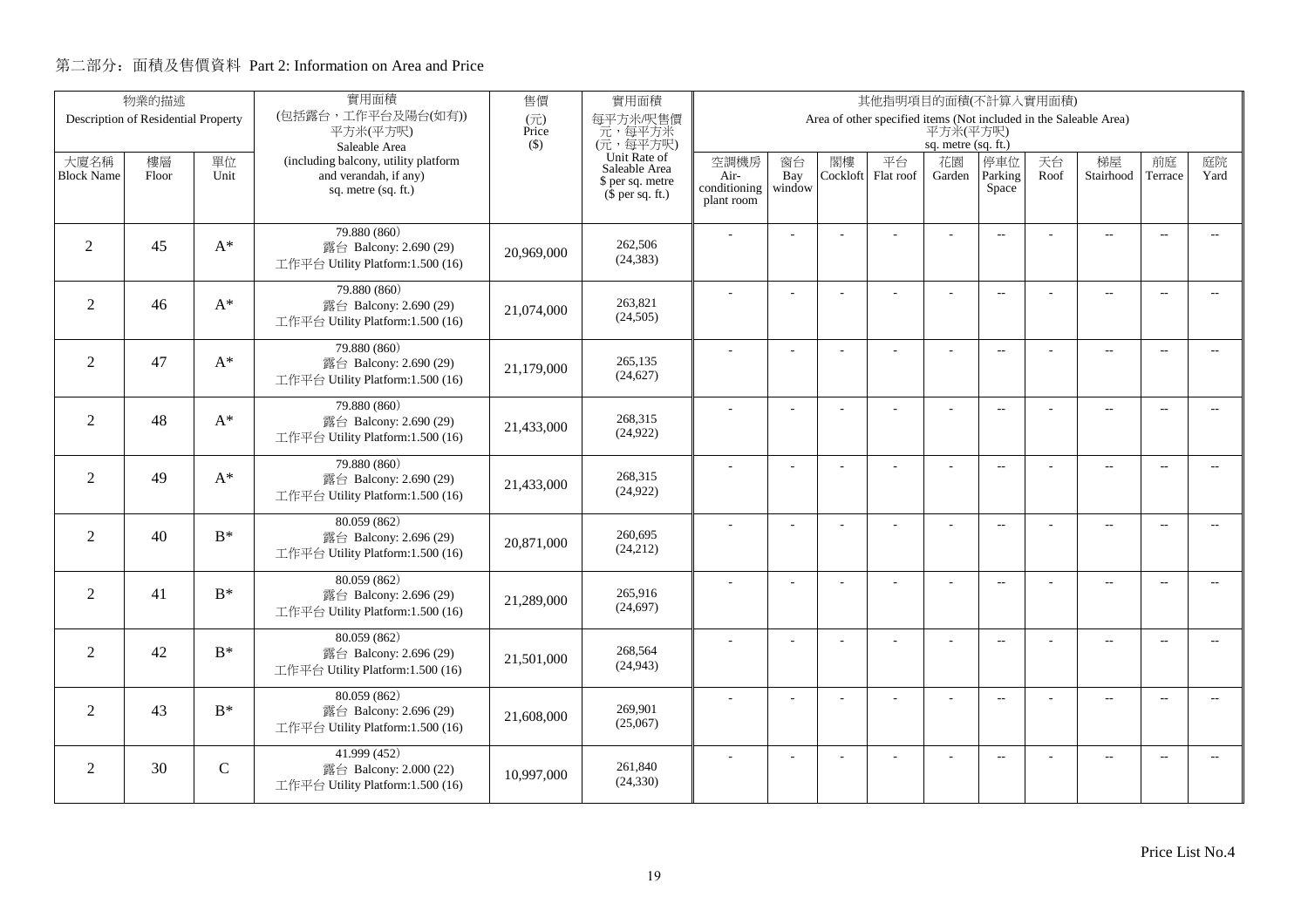| (包括露台,工作平台及陽台(如有))<br>每平方米/呎售價<br>$(\overrightarrow{\pi})$<br>Description of Residential Property<br>Area of other specified items (Not included in the Saleable Area)<br>平方米(平方呎)<br>元,每平方米<br>平方米(平方呎)<br>Price<br>(元,每平方呎)<br>$($ \$)<br>sq. metre (sq. ft.)<br>Saleable Area<br>Unit Rate of<br>平台<br>天台<br>梯屋<br>前庭<br>庭院<br>大廈名稱<br>樓層<br>單位<br>(including balcony, utility platform<br>空調機房<br>窗台<br>閣樓<br>停車位<br>花園<br>Saleable Area<br>and verandah, if any)<br>Cockloft Flat roof<br>Parking<br>Stairhood<br>Yard<br><b>Block Name</b><br>Unit<br>Bay<br>Roof<br>Terrace<br>Floor<br>Air-<br>Garden<br>\$ per sq. metre<br>conditioning<br>window<br>Space<br>sq. metre (sq. ft.)<br>$(\bar{\S}$ per sq. ft.)<br>plant room<br>41.999(452)<br>$\overline{\phantom{a}}$<br>$\overline{\phantom{a}}$<br>$\sim$<br>31<br>$\mathcal{C}$<br>263,149<br>$\overline{2}$<br>露台 Balcony: 2.000 (22)<br>11.052.000<br>(24, 451)<br>工作平台 Utility Platform:1.500 (16)<br>41.999 (452)<br>$\overline{\phantom{a}}$<br>$\overline{\phantom{a}}$<br>$\sim$<br>2<br>32<br>$\mathcal{C}$<br>264,482<br>露台 Balcony: 2.000 (22)<br>11,108,000<br>(24, 575)<br>工作平台 Utility Platform:1.500 (16)<br>41.999 (452)<br>$\overline{a}$<br>$\overline{a}$<br>$\overline{\phantom{a}}$<br>÷,<br>÷.<br>÷,<br>$-$<br>265,792<br>$\overline{2}$<br>33<br>$\mathcal{C}$<br>露台 Balcony: 2.000 (22)<br>11,163,000<br>(24, 697)<br>工作平台 Utility Platform:1.500 (16)<br>41.999 (452)<br>$\overline{\phantom{a}}$<br>$\overline{\phantom{a}}$<br>$\sim$<br>$\overline{\phantom{a}}$<br>L,<br>267,102<br>2<br>35<br>$\mathbf C$<br>露台 Balcony: 2.000 (22)<br>11,218,000<br>(24, 819)<br>工作平台 Utility Platform:1.500 (16)<br>41.999(452)<br>$\overline{\phantom{a}}$<br>$\overline{a}$<br>$\overline{\phantom{a}}$<br>$\overline{\phantom{a}}$<br>$\overline{a}$<br>268,459<br>2<br>$\mathcal{C}$<br>36<br>露台 Balcony: 2.000 (22)<br>11,275,000<br>(24, 945)<br>工作平台 Utility Platform:1.500 (16)<br>41.999 (452)<br>$\overline{a}$<br>$\overline{a}$<br>$\overline{\phantom{a}}$<br>$\overline{\phantom{a}}$<br>÷,<br>÷,<br>37<br>269,816<br>$\overline{2}$<br>$\mathcal{C}$<br>露台 Balcony: 2.000 (22)<br>11,332,000<br>(25,071)<br>工作平台 Utility Platform:1.500 (16)<br>55.442 (597)<br>Ĭ.<br>÷,<br>$\overline{a}$<br>$\overline{a}$<br>$\overline{a}$<br>$\overline{a}$<br>$\overline{2}$<br>${\bf E}$<br>262,653<br>40<br>露台 Balcony: 2.034 (22)<br>14,562,000<br>(24, 392)<br>工作平台 Utility Platform:1.500 (16)<br>55.442 (597)<br>$\overline{\phantom{a}}$<br>$\overline{a}$<br>$\overline{\phantom{a}}$<br>÷,<br>÷.<br>÷,<br>$\sim$<br>264,601<br>2<br>${\bf E}$<br>41<br>露台 Balcony: 2.034 (22)<br>14,670,000<br>(24, 573)<br>工作平台 Utility Platform:1.500 (16)<br>55.442 (597)<br>$\overline{a}$<br>$\sim$<br>$\overline{\phantom{a}}$<br>÷.<br>÷.<br>÷<br>$\sim$<br>÷<br>$\overline{2}$<br>266,603<br>42<br>${\bf E}$<br>露台 Balcony: 2.034 (22)<br>14,781,000<br>(24,759)<br>工作平台 Utility Platform:1.500 (16)<br>55.442 (597)<br>$\sim$<br>$\sim$ $\sim$<br>$\overline{\phantom{a}}$<br>$\sim$<br>${\bf E}$<br>268,587<br>2<br>43<br>露台 Balcony: 2.034 (22)<br>14,891,000 | 物業的描述 | 實用面積 | 售價 | 實用面積      | 其他指明項目的面積(不計算入實用面積) |  |  |  |  |  |  |  |  |  |
|-----------------------------------------------------------------------------------------------------------------------------------------------------------------------------------------------------------------------------------------------------------------------------------------------------------------------------------------------------------------------------------------------------------------------------------------------------------------------------------------------------------------------------------------------------------------------------------------------------------------------------------------------------------------------------------------------------------------------------------------------------------------------------------------------------------------------------------------------------------------------------------------------------------------------------------------------------------------------------------------------------------------------------------------------------------------------------------------------------------------------------------------------------------------------------------------------------------------------------------------------------------------------------------------------------------------------------------------------------------------------------------------------------------------------------------------------------------------------------------------------------------------------------------------------------------------------------------------------------------------------------------------------------------------------------------------------------------------------------------------------------------------------------------------------------------------------------------------------------------------------------------------------------------------------------------------------------------------------------------------------------------------------------------------------------------------------------------------------------------------------------------------------------------------------------------------------------------------------------------------------------------------------------------------------------------------------------------------------------------------------------------------------------------------------------------------------------------------------------------------------------------------------------------------------------------------------------------------------------------------------------------------------------------------------------------------------------------------------------------------------------------------------------------------------------------------------------------------------------------------------------------------------------------------------------------------------------------------------------------------------------------------------------------------------------------------------------------------------------------------------------------------------------|-------|------|----|-----------|---------------------|--|--|--|--|--|--|--|--|--|
|                                                                                                                                                                                                                                                                                                                                                                                                                                                                                                                                                                                                                                                                                                                                                                                                                                                                                                                                                                                                                                                                                                                                                                                                                                                                                                                                                                                                                                                                                                                                                                                                                                                                                                                                                                                                                                                                                                                                                                                                                                                                                                                                                                                                                                                                                                                                                                                                                                                                                                                                                                                                                                                                                                                                                                                                                                                                                                                                                                                                                                                                                                                                                     |       |      |    |           |                     |  |  |  |  |  |  |  |  |  |
|                                                                                                                                                                                                                                                                                                                                                                                                                                                                                                                                                                                                                                                                                                                                                                                                                                                                                                                                                                                                                                                                                                                                                                                                                                                                                                                                                                                                                                                                                                                                                                                                                                                                                                                                                                                                                                                                                                                                                                                                                                                                                                                                                                                                                                                                                                                                                                                                                                                                                                                                                                                                                                                                                                                                                                                                                                                                                                                                                                                                                                                                                                                                                     |       |      |    |           |                     |  |  |  |  |  |  |  |  |  |
|                                                                                                                                                                                                                                                                                                                                                                                                                                                                                                                                                                                                                                                                                                                                                                                                                                                                                                                                                                                                                                                                                                                                                                                                                                                                                                                                                                                                                                                                                                                                                                                                                                                                                                                                                                                                                                                                                                                                                                                                                                                                                                                                                                                                                                                                                                                                                                                                                                                                                                                                                                                                                                                                                                                                                                                                                                                                                                                                                                                                                                                                                                                                                     |       |      |    |           |                     |  |  |  |  |  |  |  |  |  |
|                                                                                                                                                                                                                                                                                                                                                                                                                                                                                                                                                                                                                                                                                                                                                                                                                                                                                                                                                                                                                                                                                                                                                                                                                                                                                                                                                                                                                                                                                                                                                                                                                                                                                                                                                                                                                                                                                                                                                                                                                                                                                                                                                                                                                                                                                                                                                                                                                                                                                                                                                                                                                                                                                                                                                                                                                                                                                                                                                                                                                                                                                                                                                     |       |      |    |           |                     |  |  |  |  |  |  |  |  |  |
|                                                                                                                                                                                                                                                                                                                                                                                                                                                                                                                                                                                                                                                                                                                                                                                                                                                                                                                                                                                                                                                                                                                                                                                                                                                                                                                                                                                                                                                                                                                                                                                                                                                                                                                                                                                                                                                                                                                                                                                                                                                                                                                                                                                                                                                                                                                                                                                                                                                                                                                                                                                                                                                                                                                                                                                                                                                                                                                                                                                                                                                                                                                                                     |       |      |    |           |                     |  |  |  |  |  |  |  |  |  |
|                                                                                                                                                                                                                                                                                                                                                                                                                                                                                                                                                                                                                                                                                                                                                                                                                                                                                                                                                                                                                                                                                                                                                                                                                                                                                                                                                                                                                                                                                                                                                                                                                                                                                                                                                                                                                                                                                                                                                                                                                                                                                                                                                                                                                                                                                                                                                                                                                                                                                                                                                                                                                                                                                                                                                                                                                                                                                                                                                                                                                                                                                                                                                     |       |      |    |           |                     |  |  |  |  |  |  |  |  |  |
|                                                                                                                                                                                                                                                                                                                                                                                                                                                                                                                                                                                                                                                                                                                                                                                                                                                                                                                                                                                                                                                                                                                                                                                                                                                                                                                                                                                                                                                                                                                                                                                                                                                                                                                                                                                                                                                                                                                                                                                                                                                                                                                                                                                                                                                                                                                                                                                                                                                                                                                                                                                                                                                                                                                                                                                                                                                                                                                                                                                                                                                                                                                                                     |       |      |    |           |                     |  |  |  |  |  |  |  |  |  |
|                                                                                                                                                                                                                                                                                                                                                                                                                                                                                                                                                                                                                                                                                                                                                                                                                                                                                                                                                                                                                                                                                                                                                                                                                                                                                                                                                                                                                                                                                                                                                                                                                                                                                                                                                                                                                                                                                                                                                                                                                                                                                                                                                                                                                                                                                                                                                                                                                                                                                                                                                                                                                                                                                                                                                                                                                                                                                                                                                                                                                                                                                                                                                     |       |      |    |           |                     |  |  |  |  |  |  |  |  |  |
|                                                                                                                                                                                                                                                                                                                                                                                                                                                                                                                                                                                                                                                                                                                                                                                                                                                                                                                                                                                                                                                                                                                                                                                                                                                                                                                                                                                                                                                                                                                                                                                                                                                                                                                                                                                                                                                                                                                                                                                                                                                                                                                                                                                                                                                                                                                                                                                                                                                                                                                                                                                                                                                                                                                                                                                                                                                                                                                                                                                                                                                                                                                                                     |       |      |    |           |                     |  |  |  |  |  |  |  |  |  |
|                                                                                                                                                                                                                                                                                                                                                                                                                                                                                                                                                                                                                                                                                                                                                                                                                                                                                                                                                                                                                                                                                                                                                                                                                                                                                                                                                                                                                                                                                                                                                                                                                                                                                                                                                                                                                                                                                                                                                                                                                                                                                                                                                                                                                                                                                                                                                                                                                                                                                                                                                                                                                                                                                                                                                                                                                                                                                                                                                                                                                                                                                                                                                     |       |      |    |           |                     |  |  |  |  |  |  |  |  |  |
|                                                                                                                                                                                                                                                                                                                                                                                                                                                                                                                                                                                                                                                                                                                                                                                                                                                                                                                                                                                                                                                                                                                                                                                                                                                                                                                                                                                                                                                                                                                                                                                                                                                                                                                                                                                                                                                                                                                                                                                                                                                                                                                                                                                                                                                                                                                                                                                                                                                                                                                                                                                                                                                                                                                                                                                                                                                                                                                                                                                                                                                                                                                                                     |       |      |    |           |                     |  |  |  |  |  |  |  |  |  |
|                                                                                                                                                                                                                                                                                                                                                                                                                                                                                                                                                                                                                                                                                                                                                                                                                                                                                                                                                                                                                                                                                                                                                                                                                                                                                                                                                                                                                                                                                                                                                                                                                                                                                                                                                                                                                                                                                                                                                                                                                                                                                                                                                                                                                                                                                                                                                                                                                                                                                                                                                                                                                                                                                                                                                                                                                                                                                                                                                                                                                                                                                                                                                     |       |      |    |           |                     |  |  |  |  |  |  |  |  |  |
|                                                                                                                                                                                                                                                                                                                                                                                                                                                                                                                                                                                                                                                                                                                                                                                                                                                                                                                                                                                                                                                                                                                                                                                                                                                                                                                                                                                                                                                                                                                                                                                                                                                                                                                                                                                                                                                                                                                                                                                                                                                                                                                                                                                                                                                                                                                                                                                                                                                                                                                                                                                                                                                                                                                                                                                                                                                                                                                                                                                                                                                                                                                                                     |       |      |    |           |                     |  |  |  |  |  |  |  |  |  |
|                                                                                                                                                                                                                                                                                                                                                                                                                                                                                                                                                                                                                                                                                                                                                                                                                                                                                                                                                                                                                                                                                                                                                                                                                                                                                                                                                                                                                                                                                                                                                                                                                                                                                                                                                                                                                                                                                                                                                                                                                                                                                                                                                                                                                                                                                                                                                                                                                                                                                                                                                                                                                                                                                                                                                                                                                                                                                                                                                                                                                                                                                                                                                     |       |      |    |           |                     |  |  |  |  |  |  |  |  |  |
|                                                                                                                                                                                                                                                                                                                                                                                                                                                                                                                                                                                                                                                                                                                                                                                                                                                                                                                                                                                                                                                                                                                                                                                                                                                                                                                                                                                                                                                                                                                                                                                                                                                                                                                                                                                                                                                                                                                                                                                                                                                                                                                                                                                                                                                                                                                                                                                                                                                                                                                                                                                                                                                                                                                                                                                                                                                                                                                                                                                                                                                                                                                                                     |       |      |    |           |                     |  |  |  |  |  |  |  |  |  |
|                                                                                                                                                                                                                                                                                                                                                                                                                                                                                                                                                                                                                                                                                                                                                                                                                                                                                                                                                                                                                                                                                                                                                                                                                                                                                                                                                                                                                                                                                                                                                                                                                                                                                                                                                                                                                                                                                                                                                                                                                                                                                                                                                                                                                                                                                                                                                                                                                                                                                                                                                                                                                                                                                                                                                                                                                                                                                                                                                                                                                                                                                                                                                     |       |      |    |           |                     |  |  |  |  |  |  |  |  |  |
|                                                                                                                                                                                                                                                                                                                                                                                                                                                                                                                                                                                                                                                                                                                                                                                                                                                                                                                                                                                                                                                                                                                                                                                                                                                                                                                                                                                                                                                                                                                                                                                                                                                                                                                                                                                                                                                                                                                                                                                                                                                                                                                                                                                                                                                                                                                                                                                                                                                                                                                                                                                                                                                                                                                                                                                                                                                                                                                                                                                                                                                                                                                                                     |       |      |    |           |                     |  |  |  |  |  |  |  |  |  |
|                                                                                                                                                                                                                                                                                                                                                                                                                                                                                                                                                                                                                                                                                                                                                                                                                                                                                                                                                                                                                                                                                                                                                                                                                                                                                                                                                                                                                                                                                                                                                                                                                                                                                                                                                                                                                                                                                                                                                                                                                                                                                                                                                                                                                                                                                                                                                                                                                                                                                                                                                                                                                                                                                                                                                                                                                                                                                                                                                                                                                                                                                                                                                     |       |      |    |           |                     |  |  |  |  |  |  |  |  |  |
|                                                                                                                                                                                                                                                                                                                                                                                                                                                                                                                                                                                                                                                                                                                                                                                                                                                                                                                                                                                                                                                                                                                                                                                                                                                                                                                                                                                                                                                                                                                                                                                                                                                                                                                                                                                                                                                                                                                                                                                                                                                                                                                                                                                                                                                                                                                                                                                                                                                                                                                                                                                                                                                                                                                                                                                                                                                                                                                                                                                                                                                                                                                                                     |       |      |    |           |                     |  |  |  |  |  |  |  |  |  |
|                                                                                                                                                                                                                                                                                                                                                                                                                                                                                                                                                                                                                                                                                                                                                                                                                                                                                                                                                                                                                                                                                                                                                                                                                                                                                                                                                                                                                                                                                                                                                                                                                                                                                                                                                                                                                                                                                                                                                                                                                                                                                                                                                                                                                                                                                                                                                                                                                                                                                                                                                                                                                                                                                                                                                                                                                                                                                                                                                                                                                                                                                                                                                     |       |      |    |           |                     |  |  |  |  |  |  |  |  |  |
|                                                                                                                                                                                                                                                                                                                                                                                                                                                                                                                                                                                                                                                                                                                                                                                                                                                                                                                                                                                                                                                                                                                                                                                                                                                                                                                                                                                                                                                                                                                                                                                                                                                                                                                                                                                                                                                                                                                                                                                                                                                                                                                                                                                                                                                                                                                                                                                                                                                                                                                                                                                                                                                                                                                                                                                                                                                                                                                                                                                                                                                                                                                                                     |       |      |    |           |                     |  |  |  |  |  |  |  |  |  |
|                                                                                                                                                                                                                                                                                                                                                                                                                                                                                                                                                                                                                                                                                                                                                                                                                                                                                                                                                                                                                                                                                                                                                                                                                                                                                                                                                                                                                                                                                                                                                                                                                                                                                                                                                                                                                                                                                                                                                                                                                                                                                                                                                                                                                                                                                                                                                                                                                                                                                                                                                                                                                                                                                                                                                                                                                                                                                                                                                                                                                                                                                                                                                     |       |      |    |           |                     |  |  |  |  |  |  |  |  |  |
|                                                                                                                                                                                                                                                                                                                                                                                                                                                                                                                                                                                                                                                                                                                                                                                                                                                                                                                                                                                                                                                                                                                                                                                                                                                                                                                                                                                                                                                                                                                                                                                                                                                                                                                                                                                                                                                                                                                                                                                                                                                                                                                                                                                                                                                                                                                                                                                                                                                                                                                                                                                                                                                                                                                                                                                                                                                                                                                                                                                                                                                                                                                                                     |       |      |    |           |                     |  |  |  |  |  |  |  |  |  |
|                                                                                                                                                                                                                                                                                                                                                                                                                                                                                                                                                                                                                                                                                                                                                                                                                                                                                                                                                                                                                                                                                                                                                                                                                                                                                                                                                                                                                                                                                                                                                                                                                                                                                                                                                                                                                                                                                                                                                                                                                                                                                                                                                                                                                                                                                                                                                                                                                                                                                                                                                                                                                                                                                                                                                                                                                                                                                                                                                                                                                                                                                                                                                     |       |      |    |           |                     |  |  |  |  |  |  |  |  |  |
|                                                                                                                                                                                                                                                                                                                                                                                                                                                                                                                                                                                                                                                                                                                                                                                                                                                                                                                                                                                                                                                                                                                                                                                                                                                                                                                                                                                                                                                                                                                                                                                                                                                                                                                                                                                                                                                                                                                                                                                                                                                                                                                                                                                                                                                                                                                                                                                                                                                                                                                                                                                                                                                                                                                                                                                                                                                                                                                                                                                                                                                                                                                                                     |       |      |    |           |                     |  |  |  |  |  |  |  |  |  |
|                                                                                                                                                                                                                                                                                                                                                                                                                                                                                                                                                                                                                                                                                                                                                                                                                                                                                                                                                                                                                                                                                                                                                                                                                                                                                                                                                                                                                                                                                                                                                                                                                                                                                                                                                                                                                                                                                                                                                                                                                                                                                                                                                                                                                                                                                                                                                                                                                                                                                                                                                                                                                                                                                                                                                                                                                                                                                                                                                                                                                                                                                                                                                     |       |      |    |           |                     |  |  |  |  |  |  |  |  |  |
|                                                                                                                                                                                                                                                                                                                                                                                                                                                                                                                                                                                                                                                                                                                                                                                                                                                                                                                                                                                                                                                                                                                                                                                                                                                                                                                                                                                                                                                                                                                                                                                                                                                                                                                                                                                                                                                                                                                                                                                                                                                                                                                                                                                                                                                                                                                                                                                                                                                                                                                                                                                                                                                                                                                                                                                                                                                                                                                                                                                                                                                                                                                                                     |       |      |    |           |                     |  |  |  |  |  |  |  |  |  |
|                                                                                                                                                                                                                                                                                                                                                                                                                                                                                                                                                                                                                                                                                                                                                                                                                                                                                                                                                                                                                                                                                                                                                                                                                                                                                                                                                                                                                                                                                                                                                                                                                                                                                                                                                                                                                                                                                                                                                                                                                                                                                                                                                                                                                                                                                                                                                                                                                                                                                                                                                                                                                                                                                                                                                                                                                                                                                                                                                                                                                                                                                                                                                     |       |      |    |           |                     |  |  |  |  |  |  |  |  |  |
|                                                                                                                                                                                                                                                                                                                                                                                                                                                                                                                                                                                                                                                                                                                                                                                                                                                                                                                                                                                                                                                                                                                                                                                                                                                                                                                                                                                                                                                                                                                                                                                                                                                                                                                                                                                                                                                                                                                                                                                                                                                                                                                                                                                                                                                                                                                                                                                                                                                                                                                                                                                                                                                                                                                                                                                                                                                                                                                                                                                                                                                                                                                                                     |       |      |    |           |                     |  |  |  |  |  |  |  |  |  |
|                                                                                                                                                                                                                                                                                                                                                                                                                                                                                                                                                                                                                                                                                                                                                                                                                                                                                                                                                                                                                                                                                                                                                                                                                                                                                                                                                                                                                                                                                                                                                                                                                                                                                                                                                                                                                                                                                                                                                                                                                                                                                                                                                                                                                                                                                                                                                                                                                                                                                                                                                                                                                                                                                                                                                                                                                                                                                                                                                                                                                                                                                                                                                     |       |      |    |           |                     |  |  |  |  |  |  |  |  |  |
| 工作平台 Utility Platform:1.500 (16)                                                                                                                                                                                                                                                                                                                                                                                                                                                                                                                                                                                                                                                                                                                                                                                                                                                                                                                                                                                                                                                                                                                                                                                                                                                                                                                                                                                                                                                                                                                                                                                                                                                                                                                                                                                                                                                                                                                                                                                                                                                                                                                                                                                                                                                                                                                                                                                                                                                                                                                                                                                                                                                                                                                                                                                                                                                                                                                                                                                                                                                                                                                    |       |      |    | (24, 943) |                     |  |  |  |  |  |  |  |  |  |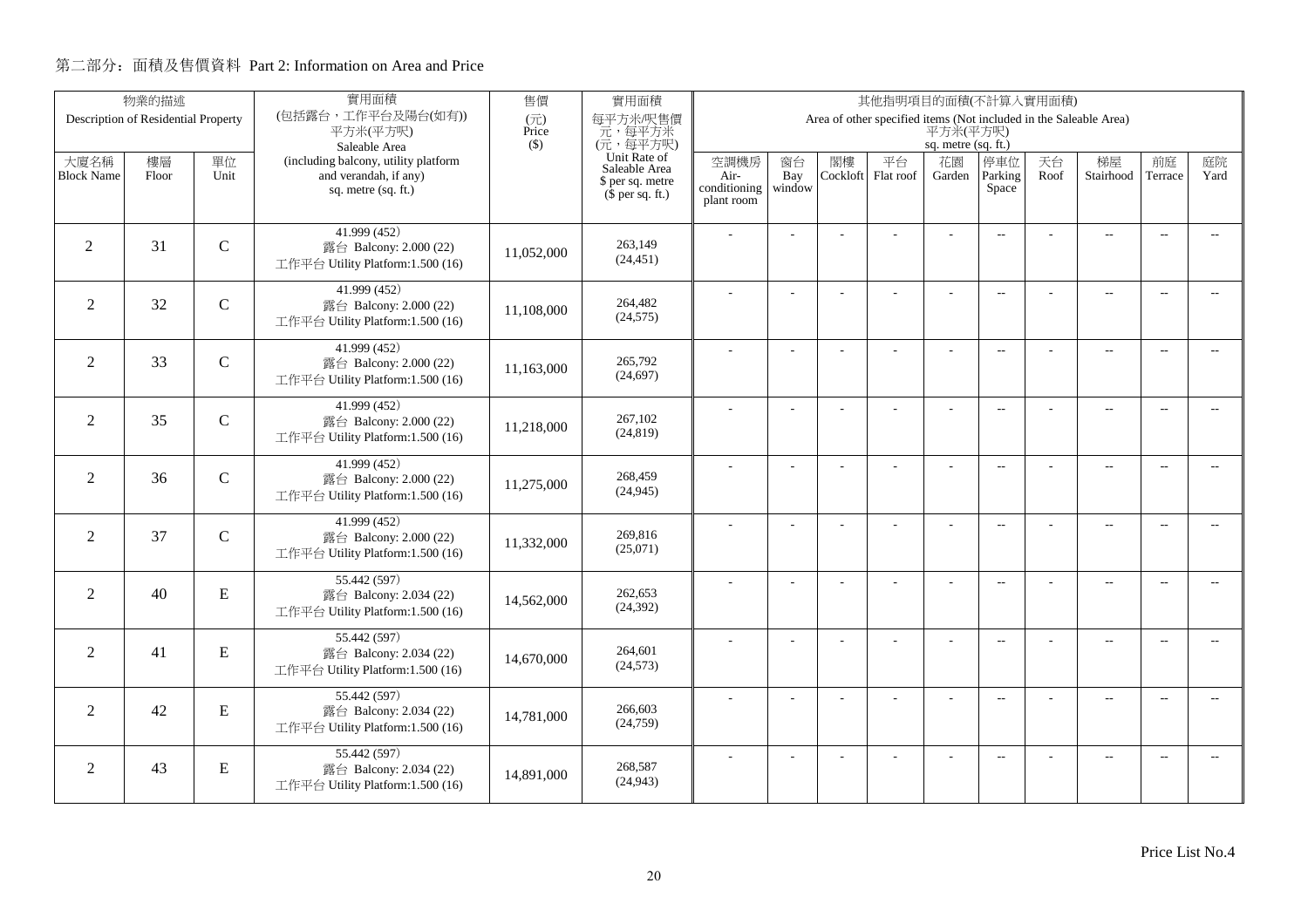|                   | 物業的描述                               |                | 實用面積                                                       | 售價                                | 實用面積                                         | 其他指明項目的面積(不計算入實用面積)  |               |    |                                                                   |                     |                          |      |                          |                          |                          |
|-------------------|-------------------------------------|----------------|------------------------------------------------------------|-----------------------------------|----------------------------------------------|----------------------|---------------|----|-------------------------------------------------------------------|---------------------|--------------------------|------|--------------------------|--------------------------|--------------------------|
|                   | Description of Residential Property |                | (包括露台,工作平台及陽台(如有))<br>平方米(平方呎)                             | $(\overrightarrow{\pi})$<br>Price | 每平方米/呎售價<br>元,每平方米                           |                      |               |    | Area of other specified items (Not included in the Saleable Area) | 平方米(平方呎)            |                          |      |                          |                          |                          |
|                   |                                     |                | Saleable Area                                              | $($ \$)                           | (元,每平方呎)                                     |                      |               |    |                                                                   | sq. metre (sq. ft.) |                          |      |                          |                          |                          |
| 大廈名稱              | 樓層                                  | 單位             | (including balcony, utility platform                       |                                   | Unit Rate of<br>Saleable Area                | 空調機房                 | 窗台            | 閣樓 | 平台                                                                | 花園                  | 停車位                      | 天台   | 梯屋                       | 前庭                       | 庭院<br>Yard               |
| <b>Block Name</b> | Floor                               | Unit           | and verandah, if any)<br>sq. metre (sq. ft.)               |                                   | \$ per sq. metre<br>$(\bar{\S}$ per sq. ft.) | Air-<br>conditioning | Bay<br>window |    | Cockloft Flat roof                                                | Garden              | Parking<br>Space         | Roof | Stairhood                | Terrace                  |                          |
|                   |                                     |                |                                                            |                                   |                                              | plant room           |               |    |                                                                   |                     |                          |      |                          |                          |                          |
|                   |                                     |                | 55.175 (594)                                               |                                   |                                              |                      |               |    |                                                                   |                     | $\overline{\phantom{a}}$ |      | $\overline{\phantom{a}}$ | $\sim$                   |                          |
| $\overline{2}$    | $\tau$                              | F              | 露台 Balcony: 2.034 (22)                                     | 13,200,000                        | 239,239<br>(22, 222)                         |                      |               |    |                                                                   |                     |                          |      |                          |                          |                          |
|                   |                                     |                | 工作平台 Utility Platform:1.500 (16)                           |                                   |                                              |                      |               |    |                                                                   |                     |                          |      |                          |                          |                          |
| 2                 | 8                                   | F              | 55.175 (594)<br>露台 Balcony: 2.034 (22)                     |                                   | 241,142                                      |                      |               |    |                                                                   |                     | $\overline{\phantom{a}}$ |      | $\overline{\phantom{a}}$ | $\sim$                   |                          |
|                   |                                     |                | 工作平台 Utility Platform:1.500 (16)                           | 13,305,000                        | (22, 399)                                    |                      |               |    |                                                                   |                     |                          |      |                          |                          |                          |
|                   |                                     |                | 55.175 (594)                                               |                                   |                                              |                      | ÷,            |    | ÷.                                                                | ÷,                  | $\overline{a}$           |      | $\overline{a}$           | $\overline{\phantom{a}}$ | $-$                      |
| $\overline{2}$    | 9                                   | F              | 露台 Balcony: 2.034 (22)                                     | 13,305,000                        | 241,142                                      |                      |               |    |                                                                   |                     |                          |      |                          |                          |                          |
|                   |                                     |                | 工作平台 Utility Platform:1.500 (16)                           |                                   | (22, 399)                                    |                      |               |    |                                                                   |                     |                          |      |                          |                          |                          |
|                   |                                     |                | 55.175 (594)                                               |                                   |                                              |                      |               |    |                                                                   | L,                  | $\overline{\phantom{a}}$ |      | $\overline{\phantom{a}}$ | $\overline{\phantom{a}}$ | $- -$                    |
| 2                 | 10                                  | $\mathbf F$    | 露台 Balcony: 2.034 (22)<br>工作平台 Utility Platform:1.500 (16) | 13,358,000                        | 242,102<br>(22, 488)                         |                      |               |    |                                                                   |                     |                          |      |                          |                          |                          |
|                   |                                     |                |                                                            |                                   |                                              |                      |               |    |                                                                   |                     |                          |      |                          |                          |                          |
| 2                 | 11                                  | $\mathbf F$    | 55.175 (594)<br>露台 Balcony: 2.034 (22)                     |                                   | 243,081                                      |                      |               |    |                                                                   | $\overline{a}$      | $\overline{\phantom{a}}$ |      | $\overline{a}$           | $\overline{\phantom{a}}$ | $- -$                    |
|                   |                                     |                | 工作平台 Utility Platform:1.500 (16)                           | 13,412,000                        | (22,579)                                     |                      |               |    |                                                                   |                     |                          |      |                          |                          |                          |
|                   |                                     |                | 55.175 (594)                                               |                                   |                                              |                      | ÷,            |    | L.                                                                | ÷,                  | $\overline{a}$           |      | $\overline{a}$           | $\overline{\phantom{a}}$ | $\overline{\phantom{a}}$ |
| $\overline{2}$    | 12                                  | $\overline{F}$ | 露台 Balcony: 2.034 (22)                                     | 13,465,000                        | 244,042                                      |                      |               |    |                                                                   |                     |                          |      |                          |                          |                          |
|                   |                                     |                | 工作平台 Utility Platform:1.500 (16)                           |                                   | (22, 668)                                    |                      |               |    |                                                                   |                     |                          |      |                          |                          |                          |
|                   |                                     |                | 55.175 (594)                                               |                                   | 245,020                                      |                      | Ĭ.            |    |                                                                   | ÷,                  | $\overline{a}$           |      | $\overline{a}$           | $\overline{a}$           | $\overline{a}$           |
| $\overline{2}$    | 15                                  | $\mathbf F$    | 露台 Balcony: 2.034 (22)<br>工作平台 Utility Platform:1.500 (16) | 13.519.000                        | (22, 759)                                    |                      |               |    |                                                                   |                     |                          |      |                          |                          |                          |
|                   |                                     |                | 55.175 (594)                                               |                                   |                                              |                      |               |    |                                                                   |                     |                          |      |                          |                          |                          |
| 2                 | 16                                  | $\mathbf{F}$   | 露台 Balcony: 2.034 (22)                                     | 13,573,000                        | 245,999                                      |                      | ÷,            |    | ÷.                                                                | ÷,                  | $\overline{\phantom{a}}$ |      | $\overline{a}$           | $\sim$                   | $- -$                    |
|                   |                                     |                | 工作平台 Utility Platform:1.500 (16)                           |                                   | (22, 850)                                    |                      |               |    |                                                                   |                     |                          |      |                          |                          |                          |
|                   |                                     |                | 55.175 (594)                                               |                                   |                                              |                      | ÷.            |    | ÷.                                                                | ÷                   | $\sim$                   | ÷    | $\overline{a}$           | $\sim$                   | $\overline{\phantom{a}}$ |
| $\overline{2}$    | 17                                  | $\mathbf{F}$   | 露台 Balcony: 2.034 (22)                                     | 13,627,000                        | 246,978<br>(22,941)                          |                      |               |    |                                                                   |                     |                          |      |                          |                          |                          |
|                   |                                     |                | 工作平台 Utility Platform:1.500 (16)                           |                                   |                                              |                      |               |    |                                                                   |                     |                          |      |                          |                          |                          |
| 2                 | 18                                  | $\mathbf F$    | 55.175 (594)<br>露台 Balcony: 2.034 (22)                     |                                   | 248,971                                      |                      |               |    |                                                                   |                     | $\sim$ $\sim$            |      | $\overline{\phantom{a}}$ | $\sim$                   | $\sim$                   |
|                   |                                     |                | 工作平台 Utility Platform:1.500 (16)                           | 13,737,000                        | (23, 126)                                    |                      |               |    |                                                                   |                     |                          |      |                          |                          |                          |
|                   |                                     |                |                                                            |                                   |                                              |                      |               |    |                                                                   |                     |                          |      |                          |                          |                          |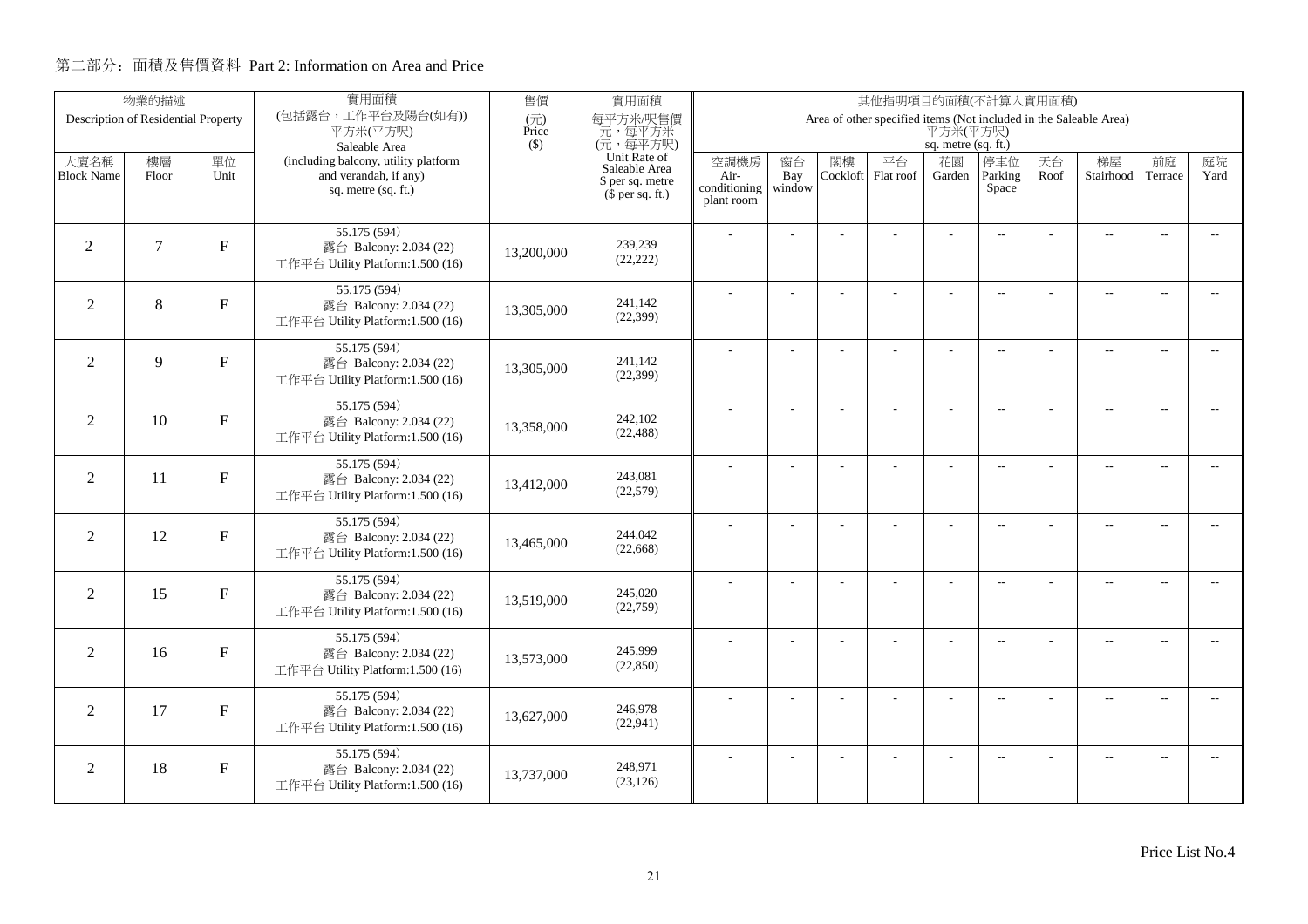|                           | 物業的描述                               |                | 實用面積                                                          | 售價                                | 實用面積                                         | 其他指明項目的面積(不計算入實用面積)  |           |    |                                                                   |                     |                          |            |                          |                          |                          |
|---------------------------|-------------------------------------|----------------|---------------------------------------------------------------|-----------------------------------|----------------------------------------------|----------------------|-----------|----|-------------------------------------------------------------------|---------------------|--------------------------|------------|--------------------------|--------------------------|--------------------------|
|                           | Description of Residential Property |                | (包括露台,工作平台及陽台(如有))<br>平方米(平方呎)                                | $(\overrightarrow{\pi})$<br>Price | 每平方米/呎售價<br>元,每平方米                           |                      |           |    | Area of other specified items (Not included in the Saleable Area) | 平方米(平方呎)            |                          |            |                          |                          |                          |
|                           |                                     |                | Saleable Area                                                 | $($ \$)                           | (元,每平方呎)                                     |                      |           |    |                                                                   | sq. metre (sq. ft.) |                          |            |                          |                          |                          |
| 大廈名稱<br><b>Block Name</b> | 樓層                                  | 單位<br>Unit     | (including balcony, utility platform<br>and verandah, if any) |                                   | Unit Rate of<br>Saleable Area                | 空調機房                 | 窗台<br>Bay | 閣樓 | 平台<br>Cockloft Flat roof                                          | 花園                  | 停車位<br>Parking           | 天台<br>Roof | 梯屋<br>Stairhood          | 前庭<br>Terrace            | 庭院<br>Yard               |
|                           | Floor                               |                | sq. metre (sq. ft.)                                           |                                   | \$ per sq. metre<br>$(\bar{\S}$ per sq. ft.) | Air-<br>conditioning | window    |    |                                                                   | Garden              | Space                    |            |                          |                          |                          |
|                           |                                     |                |                                                               |                                   |                                              | plant room           |           |    |                                                                   |                     |                          |            |                          |                          |                          |
|                           |                                     |                | 55.175 (594)                                                  |                                   |                                              |                      |           |    |                                                                   |                     | $\overline{\phantom{a}}$ |            | $\overline{a}$           | $\sim$                   |                          |
| $\overline{2}$            | 19                                  | F              | 露台 Balcony: 2.034 (22)                                        | 13,737,000                        | 248,971<br>(23, 126)                         |                      |           |    |                                                                   |                     |                          |            |                          |                          |                          |
|                           |                                     |                | 工作平台 Utility Platform:1.500 (16)                              |                                   |                                              |                      |           |    |                                                                   |                     |                          |            |                          |                          |                          |
| 2                         | 20                                  | $F_{\rm}$      | 55.175 (594)<br>露台 Balcony: 2.034 (22)                        |                                   | 249,968                                      |                      |           |    |                                                                   |                     | $\overline{\phantom{a}}$ |            | $\overline{\phantom{a}}$ | $\sim$                   |                          |
|                           |                                     |                | 工作平台 Utility Platform:1.500 (16)                              | 13,792,000                        | (23,219)                                     |                      |           |    |                                                                   |                     |                          |            |                          |                          |                          |
|                           |                                     |                | 55.175 (594)                                                  |                                   |                                              |                      |           |    | ÷.                                                                |                     |                          |            |                          |                          |                          |
| $\overline{2}$            | 21                                  | F              | 露台 Balcony: 2.034 (22)                                        | 14,012,000                        | 253,956                                      |                      | ÷,        |    |                                                                   | ÷,                  | $\overline{a}$           |            | $\overline{a}$           | $\overline{\phantom{a}}$ | $-$                      |
|                           |                                     |                | 工作平台 Utility Platform:1.500 (16)                              |                                   | (23,589)                                     |                      |           |    |                                                                   |                     |                          |            |                          |                          |                          |
|                           |                                     |                | 55.175 (594)                                                  |                                   |                                              |                      |           |    |                                                                   | L,                  | $\overline{\phantom{a}}$ |            | ц.                       | $\sim$                   | $\overline{\phantom{a}}$ |
| 2                         | 22                                  | $\mathbf F$    | 露台 Balcony: 2.034 (22)<br>工作平台 Utility Platform:1.500 (16)    | 14,083,000                        | 255,242<br>(23,709)                          |                      |           |    |                                                                   |                     |                          |            |                          |                          |                          |
|                           |                                     |                |                                                               |                                   |                                              |                      |           |    |                                                                   |                     |                          |            |                          |                          |                          |
| 2                         | 23                                  | $\mathbf F$    | 55.175 (594)<br>露台 Balcony: 2.034 (22)                        |                                   | 256.511                                      |                      |           |    |                                                                   | $\overline{a}$      | $\overline{\phantom{a}}$ |            | $\overline{\phantom{a}}$ | $\overline{\phantom{a}}$ | $\overline{\phantom{a}}$ |
|                           |                                     |                | 工作平台 Utility Platform:1.500 (16)                              | 14,153,000                        | (23,827)                                     |                      |           |    |                                                                   |                     |                          |            |                          |                          |                          |
|                           |                                     |                | 55.175 (594)                                                  |                                   |                                              |                      | ÷,        |    | L.                                                                | ÷,                  | $\overline{a}$           |            | $\overline{a}$           | $\overline{\phantom{a}}$ | $\overline{\phantom{a}}$ |
| $\overline{2}$            | 25                                  | $\overline{F}$ | 露台 Balcony: 2.034 (22)                                        | 14,223,000                        | 257,780                                      |                      |           |    |                                                                   |                     |                          |            |                          |                          |                          |
|                           |                                     |                | 工作平台 Utility Platform:1.500 (16)                              |                                   | (23,944)                                     |                      |           |    |                                                                   |                     |                          |            |                          |                          |                          |
|                           |                                     |                | 55.175 (594)                                                  |                                   | 259,338                                      |                      | Ĭ.        |    |                                                                   | ÷,                  | $\overline{a}$           |            | $\overline{a}$           | $\overline{a}$           | $\overline{\phantom{a}}$ |
| $\overline{2}$            | 26                                  | F              | 露台 Balcony: 2.034 (22)<br>工作平台 Utility Platform:1.500 (16)    | 14,309,000                        | (24,089)                                     |                      |           |    |                                                                   |                     |                          |            |                          |                          |                          |
|                           |                                     |                | 55.175 (594)                                                  |                                   |                                              |                      |           |    |                                                                   |                     |                          |            |                          |                          |                          |
| 2                         | 28                                  | $\mathbf{F}$   | 露台 Balcony: 2.034 (22)                                        | 14,452,000                        | 261,930                                      |                      | ÷,        |    | L.                                                                | ÷,                  | $\overline{\phantom{a}}$ |            | $\overline{a}$           | $\sim$                   | $\overline{\phantom{a}}$ |
|                           |                                     |                | 工作平台 Utility Platform:1.500 (16)                              |                                   | (24, 330)                                    |                      |           |    |                                                                   |                     |                          |            |                          |                          |                          |
|                           |                                     |                | 55.175 (594)                                                  |                                   |                                              |                      | ÷.        |    | ÷.                                                                | ÷                   | $\sim$                   | ÷          | $\overline{a}$           | $\sim$                   | $\overline{\phantom{a}}$ |
| $\overline{2}$            | 29                                  | ${\bf F}$      | 露台 Balcony: 2.034 (22)                                        | 14,452,000                        | 261,930<br>(24, 330)                         |                      |           |    |                                                                   |                     |                          |            |                          |                          |                          |
|                           |                                     |                | 工作平台 Utility Platform:1.500 (16)                              |                                   |                                              |                      |           |    |                                                                   |                     |                          |            |                          |                          |                          |
| 2                         | 30                                  | $\mathbf F$    | 55.175 (594)                                                  |                                   | 263,235                                      |                      |           |    |                                                                   |                     | $\sim$ $\sim$            |            | $\overline{\phantom{a}}$ | $\sim$                   | $\sim$                   |
|                           |                                     |                | 露台 Balcony: 2.034 (22)<br>工作平台 Utility Platform:1.500 (16)    | 14,524,000                        | (24, 451)                                    |                      |           |    |                                                                   |                     |                          |            |                          |                          |                          |
|                           |                                     |                |                                                               |                                   |                                              |                      |           |    |                                                                   |                     |                          |            |                          |                          |                          |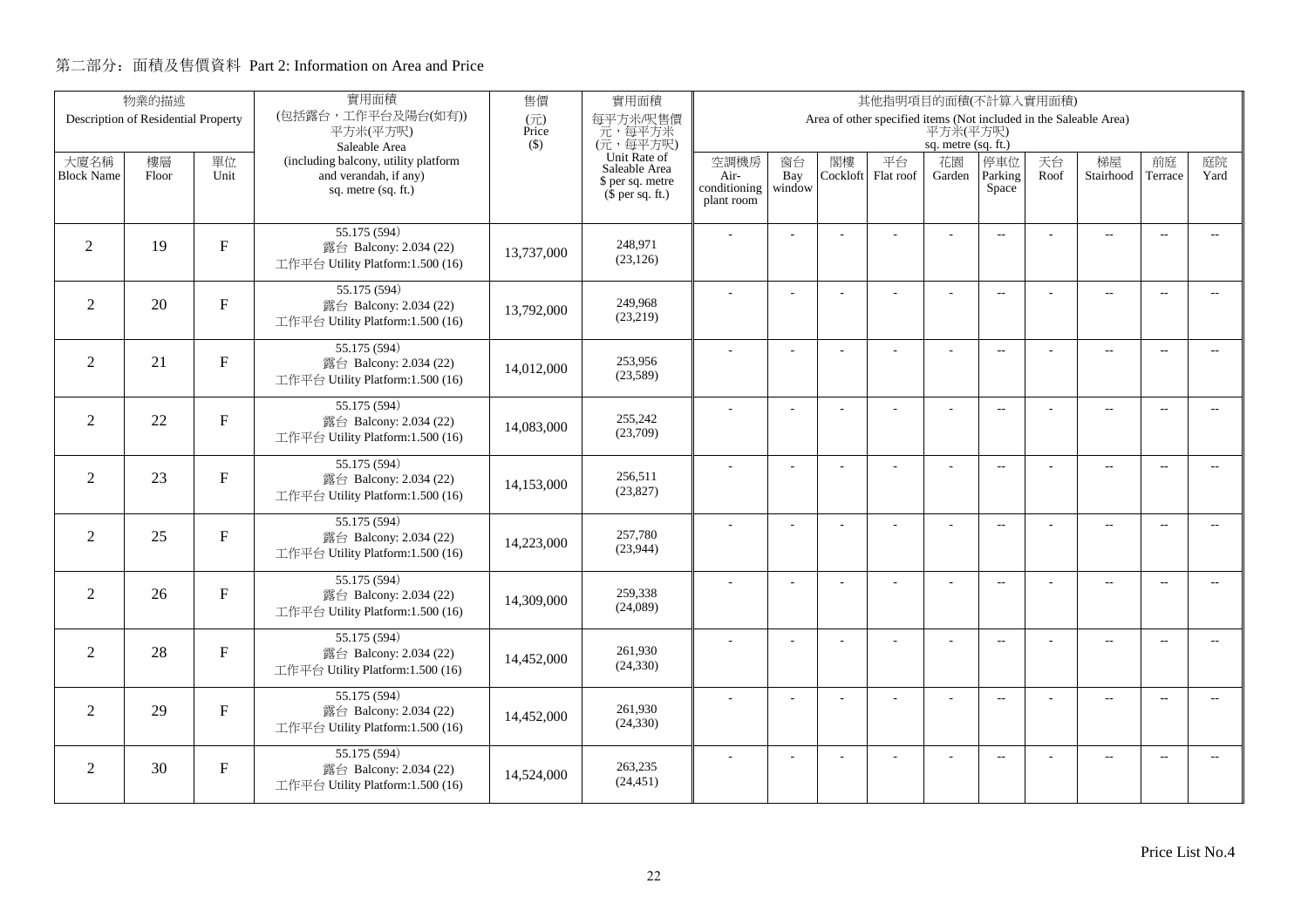|                           | 物業的描述                               |             | 實用面積                                                          | 售價           | 實用面積                                         | 其他指明項目的面積(不計算入實用面積)<br>Area of other specified items (Not included in the Saleable Area) |           |                |                 |                     |                          |            |                          |                          |                          |
|---------------------------|-------------------------------------|-------------|---------------------------------------------------------------|--------------|----------------------------------------------|------------------------------------------------------------------------------------------|-----------|----------------|-----------------|---------------------|--------------------------|------------|--------------------------|--------------------------|--------------------------|
|                           | Description of Residential Property |             | (包括露台,工作平台及陽台(如有))<br>平方米(平方呎)                                | (元)<br>Price | 每平方米/呎售價<br>元,每平方米                           |                                                                                          |           |                |                 | 平方米(平方呎)            |                          |            |                          |                          |                          |
|                           |                                     |             | Saleable Area                                                 | $($ \$)      | (元,每平方呎)                                     |                                                                                          |           |                |                 | sq. metre (sq. ft.) |                          |            |                          |                          |                          |
| 大廈名稱<br><b>Block Name</b> | 樓層<br>Floor                         | 單位<br>Unit  | (including balcony, utility platform<br>and verandah, if any) |              | Unit Rate of<br>Saleable Area                | 空調機房<br>Air-                                                                             | 窗台<br>Bay | 閣樓<br>Cockloft | 平台<br>Flat roof | 花園<br>Garden        | 停車位<br>Parking           | 天台<br>Roof | 梯屋<br>Stairhood          | 前庭<br>Terrace            | 庭院<br>Yard               |
|                           |                                     |             | sq. metre (sq. ft.)                                           |              | \$ per sq. metre<br>$(\bar{\S}$ per sq. ft.) | conditioning                                                                             | window    |                |                 |                     | Space                    |            |                          |                          |                          |
|                           |                                     |             |                                                               |              |                                              | plant room                                                                               |           |                |                 |                     |                          |            |                          |                          |                          |
|                           |                                     |             | 55.175 (594)                                                  |              |                                              |                                                                                          |           |                |                 |                     | $\overline{\phantom{a}}$ |            | $\overline{\phantom{a}}$ | $\sim$                   |                          |
| $\overline{2}$            | 31                                  | $\mathbf F$ | 露台 Balcony: 2.034 (22)<br>工作平台 Utility Platform:1.500 (16)    | 14,597,000   | 264.558<br>(24, 574)                         |                                                                                          |           |                |                 |                     |                          |            |                          |                          |                          |
|                           |                                     |             |                                                               |              |                                              |                                                                                          |           |                |                 |                     |                          |            |                          |                          |                          |
| 2                         | 32                                  | $F_{\rm}$   | 55.175 (594)<br>露台 Balcony: 2.034 (22)                        |              | 265,881                                      |                                                                                          |           |                | ä,              | ÷                   | $\overline{\phantom{a}}$ |            | $\overline{a}$           | $\sim$                   |                          |
|                           |                                     |             | 工作平台 Utility Platform:1.500 (16)                              | 14,670,000   | (24, 697)                                    |                                                                                          |           |                |                 |                     |                          |            |                          |                          |                          |
|                           |                                     |             | 55.175 (594)                                                  |              |                                              |                                                                                          | ÷.        |                | ÷.              | ÷,                  | $\overline{a}$           |            | $\overline{a}$           | $\overline{\phantom{a}}$ | $\overline{a}$           |
| $\overline{2}$            | 33                                  | $\mathbf F$ | 露台 Balcony: 2.034 (22)                                        | 14,743,000   | 267,204<br>(24, 820)                         |                                                                                          |           |                |                 |                     |                          |            |                          |                          |                          |
|                           |                                     |             | 工作平台 Utility Platform:1.500 (16)                              |              |                                              |                                                                                          |           |                |                 |                     |                          |            |                          |                          |                          |
| 2                         | 35                                  | F           | 55.175 (594)<br>露台 Balcony: 2.034 (22)                        |              | 268,546                                      |                                                                                          |           |                |                 |                     | $\overline{\phantom{a}}$ |            | $\overline{\phantom{a}}$ | $\overline{a}$           | $\overline{\phantom{a}}$ |
|                           |                                     |             | 工作平台 Utility Platform:1.500 (16)                              | 14,817,000   | (24, 944)                                    |                                                                                          |           |                |                 |                     |                          |            |                          |                          |                          |
|                           |                                     |             | 55.175 (594)                                                  |              |                                              |                                                                                          |           |                |                 | ÷                   | $\overline{\phantom{a}}$ |            | $\overline{a}$           | $\overline{\phantom{a}}$ | $\overline{\phantom{a}}$ |
| $\overline{2}$            | 36                                  | $\mathbf F$ | 露台 Balcony: 2.034 (22)                                        | 14,891,000   | 269,887<br>(25,069)                          |                                                                                          |           |                |                 |                     |                          |            |                          |                          |                          |
|                           |                                     |             | 工作平台 Utility Platform:1.500 (16)                              |              |                                              |                                                                                          |           |                |                 |                     |                          |            |                          |                          |                          |
| 2                         | 37                                  | $\mathbf F$ | 55.175 (594)<br>露台 Balcony: 2.034 (22)                        |              | 271,246                                      |                                                                                          | ÷.        |                |                 | $\overline{a}$      | $\overline{\phantom{a}}$ |            | $\overline{\phantom{a}}$ | $\sim$                   | $\sim$                   |
|                           |                                     |             | 工作平台 Utility Platform:1.500 (16)                              | 14,966,000   | (25, 195)                                    |                                                                                          |           |                |                 |                     |                          |            |                          |                          |                          |
|                           |                                     |             | 66.631(717)                                                   |              |                                              |                                                                                          | ÷,        |                | L,              | ÷,                  | $\overline{a}$           |            | $\overline{a}$           | $\sim$                   | $\overline{a}$           |
| $\overline{2}$            | $\tau$                              | H           | 露台 Balcony: 2.450 (26)                                        | 16,076,000   | 241,269                                      |                                                                                          |           |                |                 |                     |                          |            |                          |                          |                          |
|                           |                                     |             | 工作平台 Utility Platform:1.500 (16)                              |              | (22, 421)                                    |                                                                                          |           |                |                 |                     |                          |            |                          |                          |                          |
|                           |                                     |             | 66.631 (717)                                                  |              | 243,205                                      |                                                                                          |           |                |                 | ÷.                  | $\overline{\phantom{a}}$ |            | $\overline{\phantom{a}}$ | $\sim$                   | $\sim$                   |
| 2                         | 8                                   | H           | 露台 Balcony: 2.450 (26)<br>工作平台 Utility Platform:1.500 (16)    | 16,205,000   | (22, 601)                                    |                                                                                          |           |                |                 |                     |                          |            |                          |                          |                          |
|                           |                                     |             | 66.631(717)                                                   |              |                                              |                                                                                          |           |                |                 |                     |                          |            |                          |                          |                          |
| 2                         | 9                                   | H           | 露台 Balcony: 2.450 (26)                                        | 16,205,000   | 243,205                                      |                                                                                          |           |                | ÷               | ÷                   | $\sim$                   |            | $\overline{\phantom{a}}$ | $\sim$                   | $-$                      |
|                           |                                     |             | 工作平台 Utility Platform:1.500 (16)                              |              | (22,601)                                     |                                                                                          |           |                |                 |                     |                          |            |                          |                          |                          |
|                           |                                     |             | 66.631(717)                                                   |              |                                              |                                                                                          | ÷.        |                | L.              | ÷                   | $\sim$ $\sim$            |            | $\qquad \qquad -$        | $\sim$                   | $\overline{a}$           |
| $\overline{2}$            | 10                                  | H           | 露台 Balcony: 2.450 (26)<br>工作平台 Utility Platform:1.500 (16)    | 16,270,000   | 244,181<br>(22, 692)                         |                                                                                          |           |                |                 |                     |                          |            |                          |                          |                          |
|                           |                                     |             |                                                               |              |                                              |                                                                                          |           |                |                 |                     |                          |            |                          |                          |                          |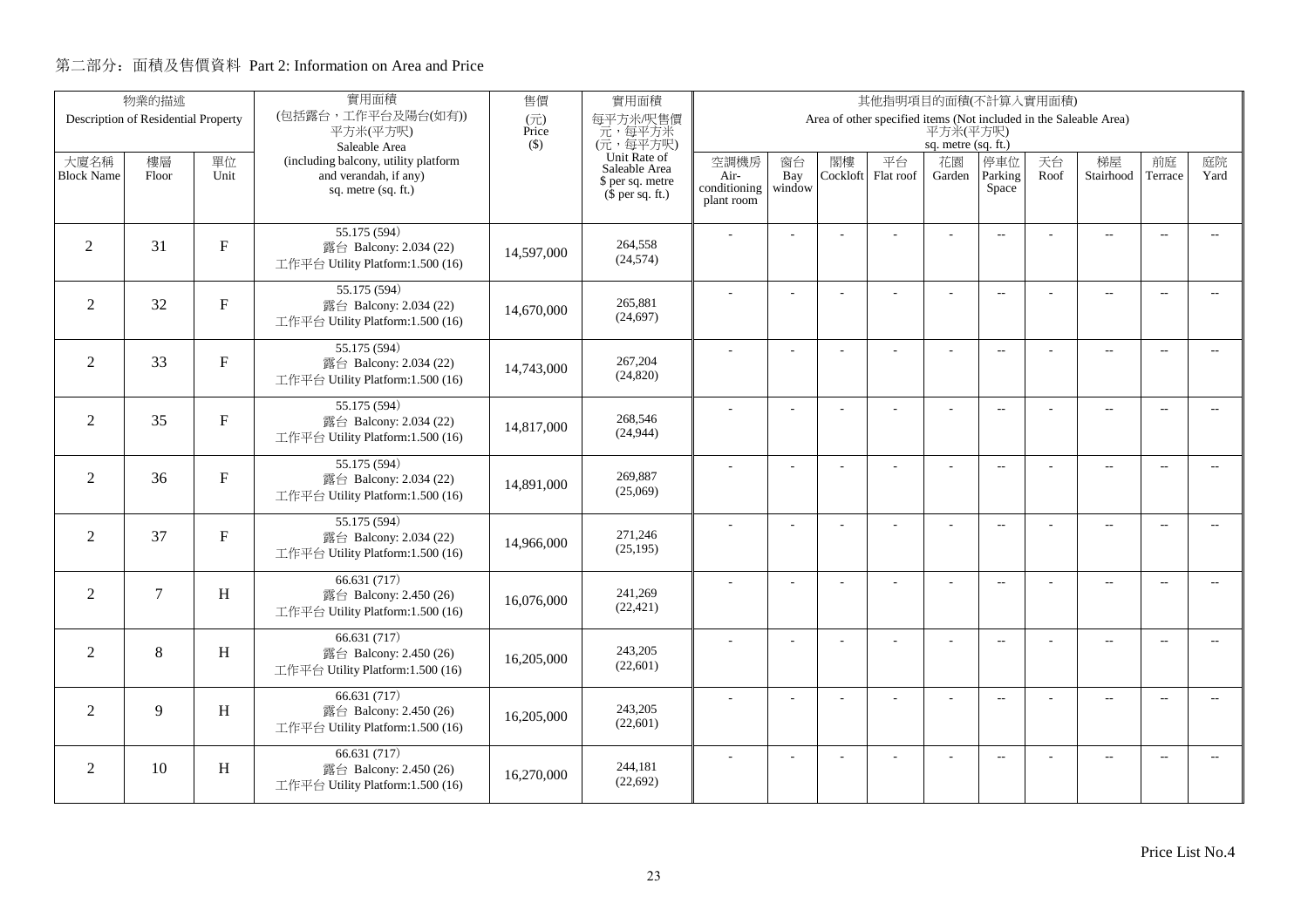| 物業的描述                     |                                     |            | 實用面積                                                          | 售價           | 實用面積                                         | 其他指明項目的面積(不計算入實用面積)<br>Area of other specified items (Not included in the Saleable Area) |           |                |                 |                     |                          |            |                          |                          |                          |
|---------------------------|-------------------------------------|------------|---------------------------------------------------------------|--------------|----------------------------------------------|------------------------------------------------------------------------------------------|-----------|----------------|-----------------|---------------------|--------------------------|------------|--------------------------|--------------------------|--------------------------|
|                           | Description of Residential Property |            | (包括露台,工作平台及陽台(如有))<br>平方米(平方呎)                                | (元)<br>Price | 每平方米/呎售價<br>元,每平方米                           |                                                                                          |           |                |                 | 平方米(平方呎)            |                          |            |                          |                          |                          |
|                           |                                     |            | Saleable Area                                                 | $($ \$)      | (元,每平方呎)                                     |                                                                                          |           |                |                 | sq. metre (sq. ft.) |                          |            |                          |                          |                          |
| 大廈名稱<br><b>Block Name</b> | 樓層<br>Floor                         | 單位<br>Unit | (including balcony, utility platform<br>and verandah, if any) |              | Unit Rate of<br>Saleable Area                | 空調機房<br>Air-                                                                             | 窗台<br>Bay | 閣樓<br>Cockloft | 平台<br>Flat roof | 花園<br>Garden        | 停車位<br>Parking           | 天台<br>Roof | 梯屋<br>Stairhood          | 前庭<br>Terrace            | 庭院<br>Yard               |
|                           |                                     |            | sq. metre (sq. ft.)                                           |              | \$ per sq. metre<br>$(\bar{\S}$ per sq. ft.) | conditioning                                                                             | window    |                |                 |                     | Space                    |            |                          |                          |                          |
|                           |                                     |            |                                                               |              |                                              | plant room                                                                               |           |                |                 |                     |                          |            |                          |                          |                          |
|                           |                                     |            | 66.631(717)                                                   |              |                                              |                                                                                          |           |                |                 |                     | $\overline{\phantom{a}}$ |            | $\overline{\phantom{a}}$ | $\sim$                   |                          |
| $\overline{2}$            | 11                                  | H          | 露台 Balcony: 2.450 (26)<br>工作平台 Utility Platform:1.500 (16)    | 16,335,000   | 245,156<br>(22, 782)                         |                                                                                          |           |                |                 |                     |                          |            |                          |                          |                          |
|                           |                                     |            |                                                               |              |                                              |                                                                                          |           |                |                 |                     |                          |            |                          |                          |                          |
| 2                         | 12                                  | H          | 66.631 (717)<br>露台 Balcony: 2.450 (26)                        |              | 246,147                                      |                                                                                          |           |                | ä,              | ÷                   | $\overline{\phantom{a}}$ |            | $\overline{a}$           | $\sim$                   |                          |
|                           |                                     |            | 工作平台 Utility Platform:1.500 (16)                              | 16,401,000   | (22, 874)                                    |                                                                                          |           |                |                 |                     |                          |            |                          |                          |                          |
|                           |                                     |            | 66.631 (717)                                                  |              |                                              |                                                                                          | ÷.        |                | ÷.              | ÷,                  | $\overline{a}$           |            | $\overline{a}$           | $\overline{\phantom{a}}$ | $-$                      |
| $\overline{2}$            | 15                                  | H          | 露台 Balcony: 2.450 (26)                                        | 16,466,000   | 247,122<br>(22,965)                          |                                                                                          |           |                |                 |                     |                          |            |                          |                          |                          |
|                           |                                     |            | 工作平台 Utility Platform:1.500 (16)                              |              |                                              |                                                                                          |           |                |                 |                     |                          |            |                          |                          |                          |
| 2                         | 16                                  | H          | 66.631 (717)                                                  |              | 248,113                                      |                                                                                          |           |                |                 |                     | $\overline{\phantom{a}}$ |            | $\overline{a}$           | $\overline{a}$           | $\overline{\phantom{a}}$ |
|                           |                                     |            | 露台 Balcony: 2.450 (26)<br>工作平台 Utility Platform:1.500 (16)    | 16,532,000   | (23,057)                                     |                                                                                          |           |                |                 |                     |                          |            |                          |                          |                          |
|                           |                                     |            | 66.631 (717)                                                  |              |                                              |                                                                                          |           |                |                 | ÷                   |                          |            | $\overline{a}$           |                          |                          |
| $\overline{2}$            | 17                                  | H          | 露台 Balcony: 2.450 (26)                                        | 16,598,000   | 249,103                                      |                                                                                          |           |                |                 |                     | $\overline{\phantom{a}}$ |            |                          | $\overline{\phantom{a}}$ | $\overline{\phantom{a}}$ |
|                           |                                     |            | 工作平台 Utility Platform:1.500 (16)                              |              | (23, 149)                                    |                                                                                          |           |                |                 |                     |                          |            |                          |                          |                          |
|                           |                                     |            | 66.631 (717)                                                  |              |                                              |                                                                                          | ÷.        |                |                 | $\overline{a}$      | $\overline{\phantom{a}}$ |            | $\overline{\phantom{a}}$ | $\sim$                   | $\sim$                   |
| 2                         | 18                                  | H          | 露台 Balcony: 2.450 (26)<br>工作平台 Utility Platform:1.500 (16)    | 16,730,000   | 251,084<br>(23, 333)                         |                                                                                          |           |                |                 |                     |                          |            |                          |                          |                          |
|                           |                                     |            | 66.631(717)                                                   |              |                                              |                                                                                          |           |                |                 |                     |                          |            |                          |                          |                          |
| $\overline{2}$            | 19                                  | H          | 露台 Balcony: 2.450 (26)                                        | 16,730,000   | 251,084                                      |                                                                                          | ÷,        |                | L,              | ÷,                  | $\overline{a}$           |            | $\overline{a}$           | $\sim$                   | $\overline{a}$           |
|                           |                                     |            | 工作平台 Utility Platform:1.500 (16)                              |              | (23, 333)                                    |                                                                                          |           |                |                 |                     |                          |            |                          |                          |                          |
|                           |                                     |            | 66.631 (717)                                                  |              |                                              |                                                                                          |           |                |                 | ÷.                  | $\overline{\phantom{a}}$ |            | $\overline{\phantom{a}}$ | $\sim$                   | $\sim$                   |
| 2                         | 20                                  | H          | 露台 Balcony: 2.450 (26)                                        | 16,797,000   | 252,090<br>(23, 427)                         |                                                                                          |           |                |                 |                     |                          |            |                          |                          |                          |
|                           |                                     |            | 工作平台 Utility Platform:1.500 (16)                              |              |                                              |                                                                                          |           |                |                 |                     |                          |            |                          |                          |                          |
| $\overline{2}$            | 21                                  | H          | 66.631(717)<br>露台 Balcony: 2.450 (26)                         |              | 256,127                                      |                                                                                          |           |                | ÷               | ÷                   | $\sim$                   |            | $\overline{\phantom{a}}$ | $\sim$                   | $-$                      |
|                           |                                     |            | 工作平台 Utility Platform:1.500 (16)                              | 17,066,000   | (23,802)                                     |                                                                                          |           |                |                 |                     |                          |            |                          |                          |                          |
|                           |                                     |            | 66.631(717)                                                   |              |                                              |                                                                                          | ÷.        |                | L.              | ÷                   | $\sim$ $\sim$            |            | $\qquad \qquad -$        | $\sim$                   | $\overline{a}$           |
| $\overline{2}$            | 22                                  | H          | 露台 Balcony: 2.450 (26)                                        | 17,152,000   | 257,418<br>(23,922)                          |                                                                                          |           |                |                 |                     |                          |            |                          |                          |                          |
|                           |                                     |            | 工作平台 Utility Platform:1.500 (16)                              |              |                                              |                                                                                          |           |                |                 |                     |                          |            |                          |                          |                          |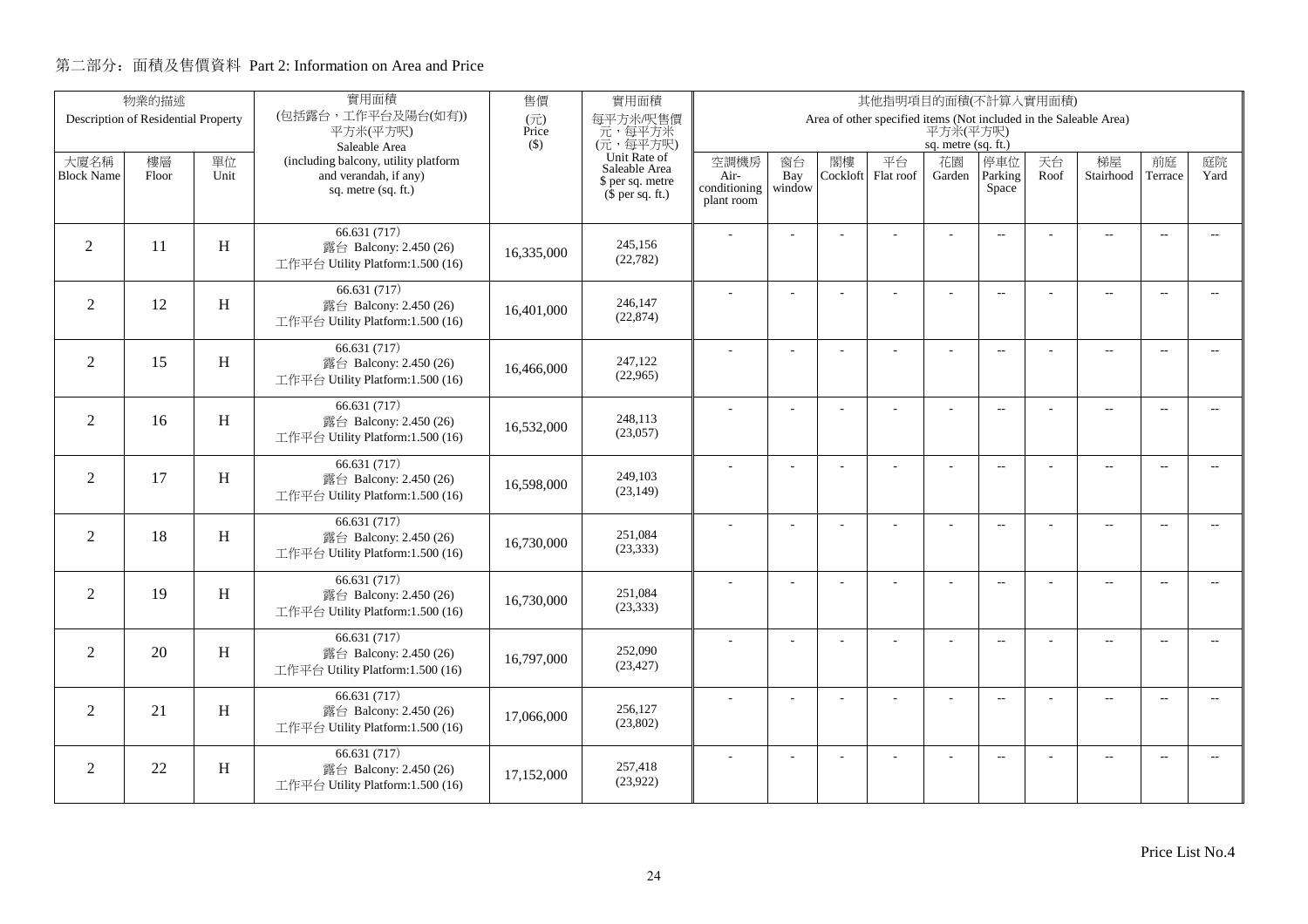|                           | 物業的描述                               |            | 實用面積                                                                                                  | 售價           | 實用面積                                                                              | 其他指明項目的面積(不計算入實用面積)<br>Area of other specified items (Not included in the Saleable Area) |                     |                |                 |                                     |                          |            |                          |                          |                             |
|---------------------------|-------------------------------------|------------|-------------------------------------------------------------------------------------------------------|--------------|-----------------------------------------------------------------------------------|------------------------------------------------------------------------------------------|---------------------|----------------|-----------------|-------------------------------------|--------------------------|------------|--------------------------|--------------------------|-----------------------------|
|                           | Description of Residential Property |            | (包括露台,工作平台及陽台(如有))<br>平方米(平方呎)                                                                        | (元)<br>Price | 每平方米/呎售價<br>元,每平方米                                                                |                                                                                          |                     |                |                 | 平方米(平方呎)                            |                          |            |                          |                          |                             |
| 大廈名稱<br><b>Block Name</b> | 樓層<br>Floor                         | 單位<br>Unit | Saleable Area<br>(including balcony, utility platform<br>and verandah, if any)<br>sq. metre (sq. ft.) | $($ \$)      | (元,每平方呎)<br>Unit Rate of<br>Saleable Area<br>\$ per sq. metre<br>$$$ per sq. ft.) | 空調機房<br>Air-<br>conditioning<br>plant room                                               | 窗台<br>Bay<br>window | 閣樓<br>Cockloft | 平台<br>Flat roof | sq. metre (sq. ft.)<br>花園<br>Garden | 停車位<br>Parking<br>Space  | 天台<br>Roof | 梯屋<br>Stairhood          | 前庭<br>Terrace            | 庭院<br>Yard                  |
| 2                         | 23                                  | H          | 66.631(717)<br>露台 Balcony: 2.450 (26)<br>工作平台 Utility Platform:1.500 (16)                             | 17,237,000   | 258,693<br>(24,040)                                                               |                                                                                          |                     |                |                 |                                     | $\overline{\phantom{a}}$ |            | $\overline{\phantom{a}}$ | $\overline{\phantom{a}}$ |                             |
| $\overline{2}$            | 25                                  | H          | 66.631 (717)<br>露台 Balcony: 2.450 (26)<br>工作平台 Utility Platform:1.500 (16)                            | 17,324,000   | 259,999<br>(24, 162)                                                              |                                                                                          |                     |                | ÷.              | ÷                                   | $\overline{\phantom{a}}$ |            | $\overline{\phantom{a}}$ | $\sim$                   | $\sim$                      |
| $\overline{2}$            | 26                                  | H          | 66.631 (717)<br>露台 Balcony: 2.450 (26)<br>工作平台 Utility Platform:1.500 (16)                            | 17,427,000   | 261,545<br>(24, 305)                                                              |                                                                                          | J.                  |                |                 | L,                                  | $\overline{\phantom{a}}$ |            | $\overline{\phantom{a}}$ | $\sim$                   | $\overline{\phantom{a}}$    |
| $\overline{2}$            | 28                                  | H          | 66.631 (717)<br>露台 Balcony: 2.450 (26)<br>工作平台 Utility Platform:1.500 (16)                            | 17,602,000   | 264,171<br>(24, 550)                                                              |                                                                                          |                     |                | L.              | L,                                  | $\overline{\phantom{a}}$ |            | $\overline{\phantom{a}}$ | $\overline{\phantom{a}}$ | $\overline{\phantom{a}}$    |
| 2                         | 29                                  | H          | 66.594 (717)<br>露台 Balcony: 2.450 (26)<br>工作平台 Utility Platform:1.500 (16)                            | 17,602,000   | 264,318<br>(24, 550)                                                              |                                                                                          |                     |                |                 | ÷.                                  | $\sim$                   |            | $\overline{a}$           | $\sim$                   | $\sim$                      |
| $\overline{2}$            | 30                                  | H          | 66.594 (717)<br>露台 Balcony: 2.450 (26)<br>工作平台 Utility Platform:1.500 (16)                            | 17,690,000   | 265,640<br>(24, 672)                                                              |                                                                                          | $\overline{a}$      |                | L,              | ÷,                                  | $\overline{\phantom{m}}$ |            | $\overline{\phantom{a}}$ | $\overline{\phantom{a}}$ | $- -$                       |
| $\overline{2}$            | 31                                  | H          | 66.594 (717)<br>露台 Balcony: 2.450 (26)<br>工作平台 Utility Platform:1.500 (16)                            | 17,778,000   | 266,961<br>(24,795)                                                               |                                                                                          | ÷.                  |                |                 | L,                                  | $\overline{\phantom{a}}$ |            | $\overline{a}$           | $\overline{\phantom{a}}$ | $- -$                       |
| 2                         | 32                                  | H          | 66.594 (717)<br>露台 Balcony: 2.450 (26)<br>工作平台 Utility Platform:1.500 (16)                            | 17,867,000   | 268,297<br>(24,919)                                                               |                                                                                          | J.                  |                | L.              | $\overline{\phantom{a}}$            | $\overline{a}$           |            | $\overline{a}$           | $\sim$                   | $\overline{a}$              |
| $\overline{2}$            | 33                                  | H          | 66.594 (717)<br>露台 Balcony: 2.450 (26)<br>工作平台 Utility Platform:1.500 (16)                            | 17,957,000   | 269,649<br>(25,045)                                                               |                                                                                          |                     |                | L,              |                                     | $-$                      |            | $\overline{\phantom{a}}$ | $\sim$                   | $\overline{\phantom{a}}$    |
| 2                         | $\tau$                              | I          | 45.053(485)<br>露台 Balcony: 2.000 (22)<br>工作平台 Utility Platform:1.500 (16)                             | 10.576.000   | 234,746<br>(21,806)                                                               |                                                                                          |                     |                |                 |                                     | $\overline{\phantom{m}}$ |            | $\overline{\phantom{a}}$ | $\sim$                   | $\mathcal{L}_{\mathcal{F}}$ |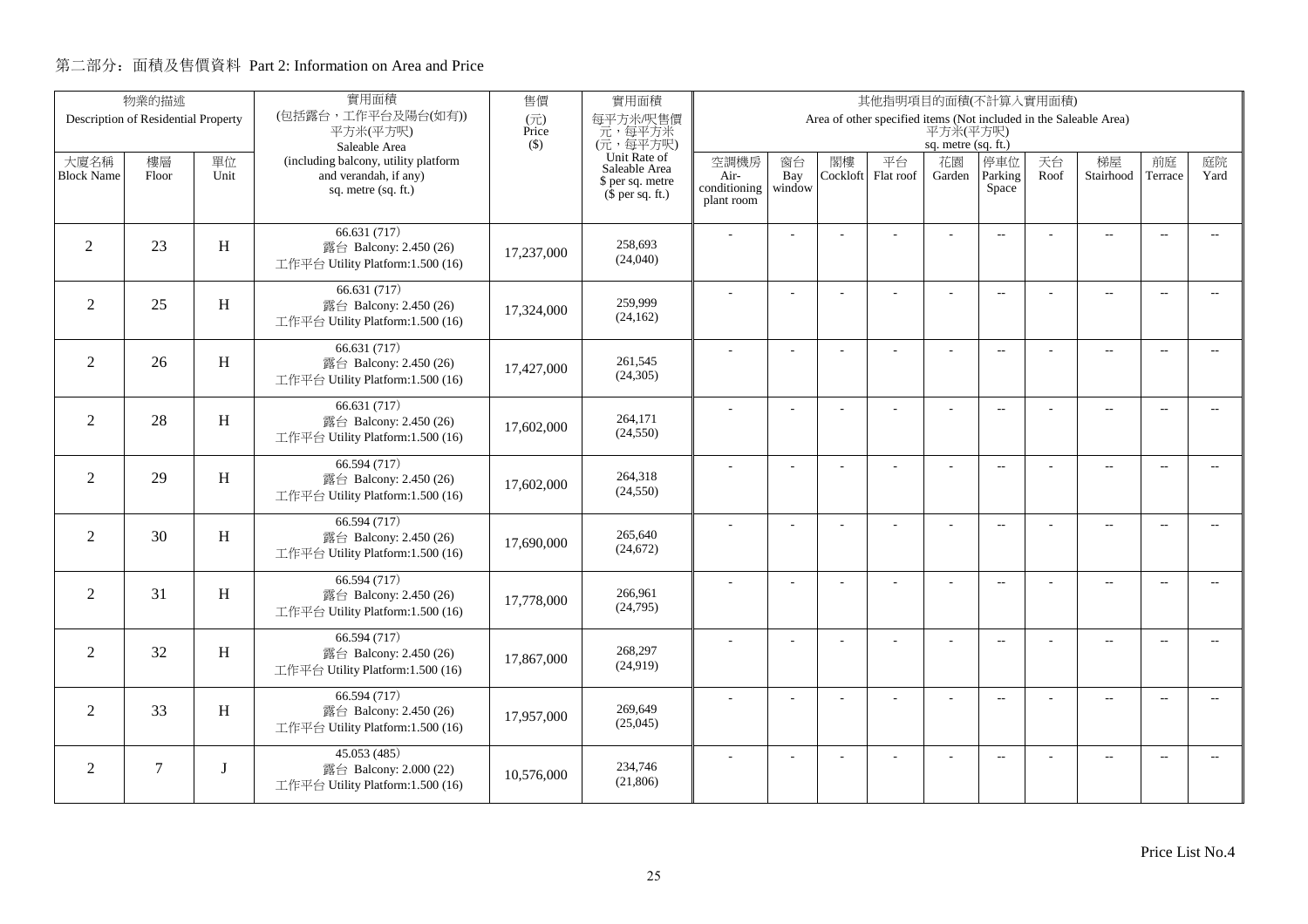| 物業的描述                     |                                     |             | 實用面積                                                       | 售價           | 實用面積                              | 其他指明項目的面積(不計算入實用面積)<br>Area of other specified items (Not included in the Saleable Area) |                          |                |           |                          |                          |            |                          |                          |                             |
|---------------------------|-------------------------------------|-------------|------------------------------------------------------------|--------------|-----------------------------------|------------------------------------------------------------------------------------------|--------------------------|----------------|-----------|--------------------------|--------------------------|------------|--------------------------|--------------------------|-----------------------------|
|                           | Description of Residential Property |             | (包括露台,工作平台及陽台(如有))<br>平方米(平方呎)                             | (元)<br>Price | 每平方米/呎售價<br>元,每平方米                |                                                                                          |                          |                |           | 平方米(平方呎)                 |                          |            |                          |                          |                             |
|                           |                                     |             | Saleable Area<br>(including balcony, utility platform      | $($ \$)      | (元,每平方呎)<br>Unit Rate of          |                                                                                          |                          |                | 平台        | sq. metre (sq. ft.)      |                          |            |                          |                          |                             |
| 大廈名稱<br><b>Block Name</b> | 樓層<br>Floor                         | 單位<br>Unit  | and verandah, if any)                                      |              | Saleable Area<br>\$ per sq. metre | 空調機房<br>Air-                                                                             | 窗台<br>Bay                | 閣樓<br>Cockloft | Flat roof | 花園<br>Garden             | 停車位<br>Parking           | 天台<br>Roof | 梯屋<br>Stairhood          | 前庭<br>Terrace            | 庭院<br>Yard                  |
|                           |                                     |             | sq. metre (sq. ft.)                                        |              | $(\bar{\S}$ per sq. ft.)          | conditioning<br>plant room                                                               | window                   |                |           |                          | Space                    |            |                          |                          |                             |
|                           |                                     |             |                                                            |              |                                   |                                                                                          |                          |                |           |                          |                          |            |                          |                          |                             |
| 2                         | 8                                   | $\mathbf I$ | 45.053 (485)<br>露台 Balcony: 2.000 (22)                     |              | 237,076                           |                                                                                          |                          |                |           |                          | $\overline{\phantom{a}}$ |            | $\overline{a}$           | $\overline{\phantom{a}}$ |                             |
|                           |                                     |             | 工作平台 Utility Platform:1.500 (16)                           | 10,681,000   | (22,023)                          |                                                                                          |                          |                |           |                          |                          |            |                          |                          |                             |
|                           |                                     |             | 45.053 (485)                                               |              |                                   |                                                                                          |                          |                | ÷.        | ÷                        | $\overline{\phantom{a}}$ |            | $\overline{a}$           | $\sim$                   | $\sim$                      |
| $\overline{2}$            | 9                                   |             | 露台 Balcony: 2.000 (22)<br>工作平台 Utility Platform:1.500 (16) | 10,681,000   | 237,076<br>(22,023)               |                                                                                          |                          |                |           |                          |                          |            |                          |                          |                             |
|                           |                                     |             |                                                            |              |                                   |                                                                                          |                          |                |           |                          |                          |            |                          |                          |                             |
| $\overline{2}$            | 10                                  |             | 45.053 (485)<br>露台 Balcony: 2.000 (22)                     | 10,842,000   | 240,650                           |                                                                                          | J.                       |                |           | L,                       | $\overline{\phantom{a}}$ |            | $\overline{\phantom{a}}$ | $\sim$                   | $\overline{a}$              |
|                           |                                     |             | 工作平台 Utility Platform:1.500 (16)                           |              | (22, 355)                         |                                                                                          |                          |                |           |                          |                          |            |                          |                          |                             |
|                           |                                     |             | 45.053 (485)                                               |              |                                   |                                                                                          |                          |                |           | L,                       | $\overline{\phantom{a}}$ |            | $\overline{\phantom{a}}$ | $\overline{\phantom{a}}$ | $\overline{\phantom{a}}$    |
| $\overline{2}$            | 11                                  |             | 露台 Balcony: 2.000 (22)<br>工作平台 Utility Platform:1.500 (16) | 10,896,000   | 241,848<br>(22, 466)              |                                                                                          |                          |                |           |                          |                          |            |                          |                          |                             |
|                           |                                     |             |                                                            |              |                                   |                                                                                          |                          |                |           |                          |                          |            |                          |                          |                             |
| 2                         | 12                                  | I           | 45.053 (485)<br>露台 Balcony: 2.000 (22)                     | 10,950,000   | 243,047                           |                                                                                          |                          |                |           | ÷.                       | $\sim$                   |            | $\overline{a}$           | $\sim$                   | $\sim$                      |
|                           |                                     |             | 工作平台 Utility Platform:1.500 (16)                           |              | (22,577)                          |                                                                                          |                          |                |           |                          |                          |            |                          |                          |                             |
|                           |                                     |             | 45.053(485)                                                |              | 244,290                           |                                                                                          | $\overline{\phantom{a}}$ |                |           | ÷,                       | $\overline{\phantom{m}}$ |            | $\overline{\phantom{a}}$ | $\overline{\phantom{a}}$ | $- -$                       |
| $\overline{2}$            | 15                                  | I           | 露台 Balcony: 2.000 (22)<br>工作平台 Utility Platform:1.500 (16) | 11,006,000   | (22, 693)                         |                                                                                          |                          |                |           |                          |                          |            |                          |                          |                             |
|                           |                                     |             | 45.053 (485)                                               |              |                                   |                                                                                          | ÷.                       |                |           | L,                       | $\overline{\phantom{a}}$ |            | $\overline{a}$           | $\overline{\phantom{a}}$ | $- -$                       |
| $\overline{2}$            | 16                                  | I           | 露台 Balcony: 2.000 (22)                                     | 11,060,000   | 245,489                           |                                                                                          |                          |                |           |                          |                          |            |                          |                          |                             |
|                           |                                     |             | 工作平台 Utility Platform:1.500 (16)                           |              | (22, 804)                         |                                                                                          |                          |                |           |                          |                          |            |                          |                          |                             |
| 2                         | 17                                  | I           | 45.053(485)<br>露台 Balcony: 2.000 (22)                      |              | 246,709                           |                                                                                          | L,                       |                | L         | $\overline{\phantom{a}}$ | $\overline{a}$           |            | $\overline{\phantom{a}}$ | $\sim$                   | $\overline{a}$              |
|                           |                                     |             | 工作平台 Utility Platform:1.500 (16)                           | 11,115,000   | (22,918)                          |                                                                                          |                          |                |           |                          |                          |            |                          |                          |                             |
|                           |                                     |             | 45.053 (485)                                               |              |                                   |                                                                                          |                          |                | L,        |                          | $-$                      |            | $\overline{\phantom{a}}$ | $\sim$                   | $\overline{\phantom{a}}$    |
| $\overline{2}$            | 18                                  | I           | 露台 Balcony: 2.000 (22)                                     | 11,227,000   | 249,195<br>(23, 148)              |                                                                                          |                          |                |           |                          |                          |            |                          |                          |                             |
|                           |                                     |             | 工作平台 Utility Platform:1.500 (16)                           |              |                                   |                                                                                          |                          |                |           |                          |                          |            |                          |                          |                             |
| 2                         | 19                                  | J           | 45.053(485)<br>露台 Balcony: 2.000 (22)                      |              | 249,195                           |                                                                                          |                          |                |           |                          | $\overline{\phantom{m}}$ |            | $\overline{\phantom{a}}$ | $\sim$                   | $\mathcal{L}_{\mathcal{F}}$ |
|                           |                                     |             | 工作平台 Utility Platform:1.500 (16)                           | 11.227,000   | (23, 148)                         |                                                                                          |                          |                |           |                          |                          |            |                          |                          |                             |
|                           |                                     |             |                                                            |              |                                   |                                                                                          |                          |                |           |                          |                          |            |                          |                          |                             |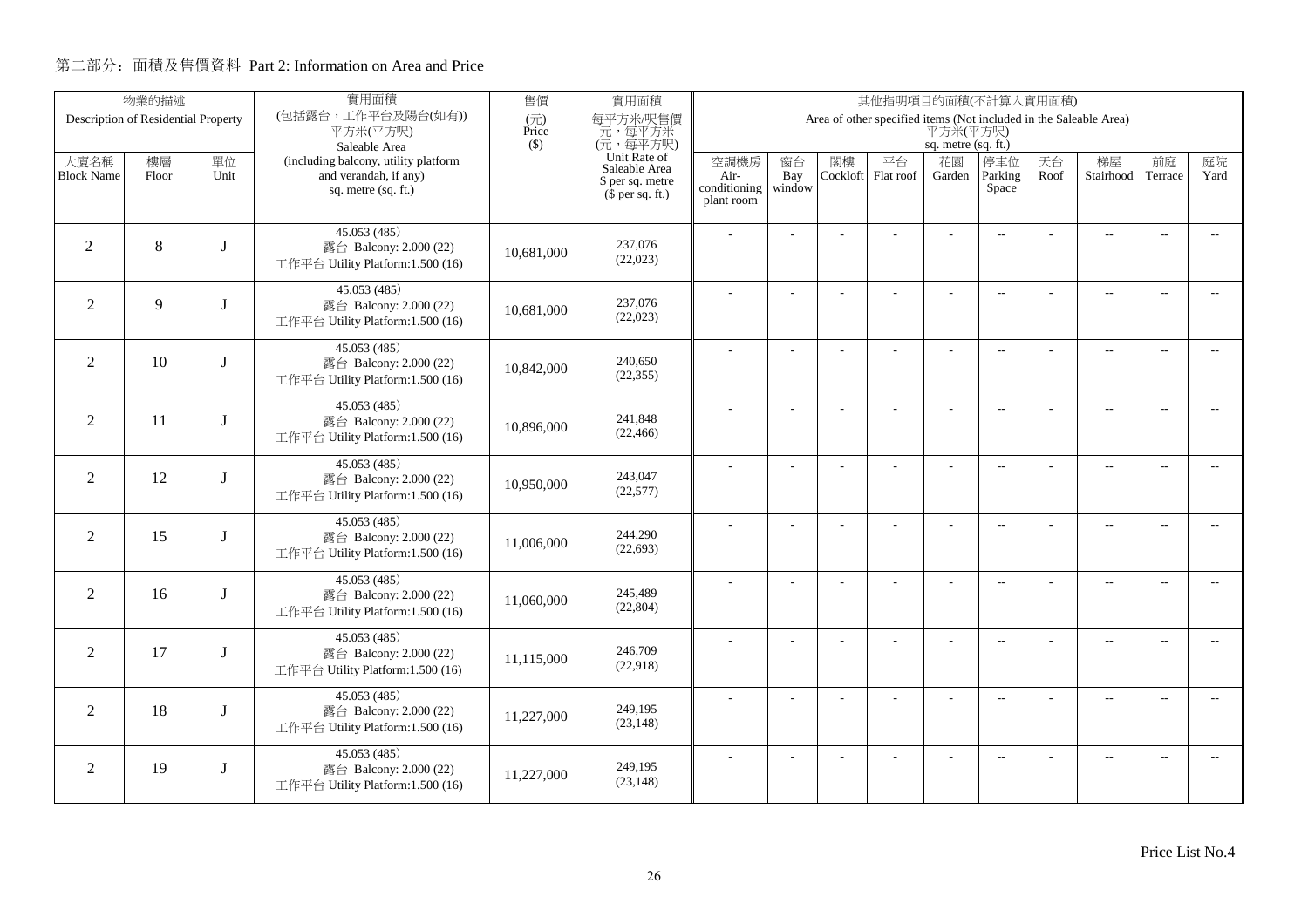| 物業的描述             |                                     |             | 實用面積                                                       | 售價           | 實用面積                              | 其他指明項目的面積(不計算入實用面積)<br>Area of other specified items (Not included in the Saleable Area) |                          |          |           |                           |                          |      |                          |                          |                             |
|-------------------|-------------------------------------|-------------|------------------------------------------------------------|--------------|-----------------------------------|------------------------------------------------------------------------------------------|--------------------------|----------|-----------|---------------------------|--------------------------|------|--------------------------|--------------------------|-----------------------------|
|                   | Description of Residential Property |             | (包括露台,工作平台及陽台(如有))<br>平方米(平方呎)                             | (元)<br>Price | 每平方米/呎售價<br>元,每平方米                |                                                                                          |                          |          |           | 平方米(平方呎)                  |                          |      |                          |                          |                             |
| 大廈名稱              | 樓層                                  | 單位          | Saleable Area<br>(including balcony, utility platform      | $($ \$)      | (元,每平方呎)<br>Unit Rate of          | 空調機房                                                                                     | 窗台                       | 閣樓       | 平台        | sq. metre (sq. ft.)<br>花園 | 停車位                      | 天台   | 梯屋                       | 前庭                       | 庭院                          |
| <b>Block Name</b> | Floor                               | Unit        | and verandah, if any)<br>sq. metre (sq. ft.)               |              | Saleable Area<br>\$ per sq. metre | Air-<br>conditioning                                                                     | Bay<br>window            | Cockloft | Flat roof | Garden                    | Parking<br>Space         | Roof | Stairhood                | Terrace                  | Yard                        |
|                   |                                     |             |                                                            |              | $(\bar{\S}$ per sq. ft.)          | plant room                                                                               |                          |          |           |                           |                          |      |                          |                          |                             |
|                   | 20                                  | $\mathbf I$ | 45.053 (485)                                               |              | 250,438                           |                                                                                          |                          |          |           |                           | $\overline{\phantom{a}}$ |      | $\overline{\phantom{a}}$ | $\overline{\phantom{a}}$ |                             |
| 2                 |                                     |             | 露台 Balcony: 2.000 (22)<br>工作平台 Utility Platform:1.500 (16) | 11,283,000   | (23, 264)                         |                                                                                          |                          |          |           |                           |                          |      |                          |                          |                             |
| $\overline{2}$    | 21                                  |             | 45.053 (485)<br>露台 Balcony: 2.000 (22)                     |              | 251,681                           |                                                                                          |                          |          | ÷.        | ÷                         | $\overline{\phantom{a}}$ |      | $\overline{\phantom{a}}$ | $\sim$                   | $\sim$                      |
|                   |                                     |             | 工作平台 Utility Platform:1.500 (16)                           | 11,339,000   | (23, 379)                         |                                                                                          |                          |          |           |                           |                          |      |                          |                          |                             |
| $\overline{2}$    | 22                                  |             | 45.053 (485)<br>露台 Balcony: 2.000 (22)                     |              | 252,947                           |                                                                                          |                          |          |           | L,                        | $\overline{\phantom{a}}$ |      | $\overline{\phantom{a}}$ | $\sim$                   | $\overline{a}$              |
|                   |                                     |             | 工作平台 Utility Platform:1.500 (16)                           | 11,396,000   | (23, 497)                         |                                                                                          |                          |          |           |                           |                          |      |                          |                          |                             |
| 2                 | 23                                  |             | 45.053 (485)<br>露台 Balcony: 2.000 (22)                     |              | 254,234                           |                                                                                          |                          |          |           | L,                        | $\overline{\phantom{a}}$ |      | $\overline{\phantom{a}}$ | $\overline{\phantom{a}}$ | $\overline{\phantom{a}}$    |
|                   |                                     |             | 工作平台 Utility Platform:1.500 (16)                           | 11,454,000   | (23,616)                          |                                                                                          |                          |          |           |                           |                          |      |                          |                          |                             |
| 2                 | 25                                  | I           | 45.053 (485)<br>露台 Balcony: 2.000 (22)                     |              | 255,477                           |                                                                                          |                          |          |           | ÷.                        | $\sim$ $\sim$            |      | $\overline{a}$           | $\sim$                   | $\sim$                      |
|                   |                                     |             | 工作平台 Utility Platform:1.500 (16)                           | 11,510,000   | (23, 732)                         |                                                                                          |                          |          |           |                           |                          |      |                          |                          |                             |
| $\overline{2}$    | 26                                  | I           | 45.053(485)<br>露台 Balcony: 2.000 (22)                      |              | 256,764                           |                                                                                          | $\overline{\phantom{a}}$ |          |           | ÷,                        | $\overline{\phantom{m}}$ |      | $\overline{\phantom{a}}$ | $\overline{\phantom{a}}$ | $- -$                       |
|                   |                                     |             | 工作平台 Utility Platform:1.500 (16)                           | 11,568,000   | (23, 852)                         |                                                                                          |                          |          |           |                           |                          |      |                          |                          |                             |
| $\overline{2}$    | 28                                  | I           | 45.053 (485)<br>露台 Balcony: 2.000 (22)                     |              | 259,073                           |                                                                                          | ÷.                       |          |           | L,                        | $\overline{\phantom{a}}$ |      | $\overline{a}$           | $\overline{\phantom{a}}$ | $- -$                       |
|                   |                                     |             | 工作平台 Utility Platform:1.500 (16)                           | 11,672,000   | (24,066)                          |                                                                                          |                          |          |           |                           |                          |      |                          |                          |                             |
| 2                 | 29                                  | $\mathbf I$ | 45.053(485)<br>露台 Balcony: 2.000 (22)                      |              | 259,073                           |                                                                                          | L,                       |          | L         | $\overline{\phantom{a}}$  | $\overline{a}$           |      | $\overline{\phantom{a}}$ | $\sim$                   | $\overline{a}$              |
|                   |                                     |             | 工作平台 Utility Platform:1.500 (16)                           | 11,672,000   | (24,066)                          |                                                                                          |                          |          |           |                           |                          |      |                          |                          |                             |
| $\overline{2}$    | 30                                  | I           | 45.053 (485)<br>露台 Balcony: 2.000 (22)                     |              | 259,872                           |                                                                                          |                          |          | L,        |                           | $-$                      |      | $\overline{\phantom{a}}$ | $\sim$                   | $\overline{a}$              |
|                   |                                     |             | 工作平台 Utility Platform:1.500 (16)                           | 11,708,000   | (24, 140)                         |                                                                                          |                          |          |           |                           |                          |      |                          |                          |                             |
| 2                 | 31                                  | J           | 45.053(485)<br>露台 Balcony: 2.000 (22)                      |              | 260,626                           |                                                                                          |                          |          |           |                           | $\overline{\phantom{m}}$ |      | $\overline{\phantom{a}}$ | $\sim$                   | $\mathcal{L}_{\mathcal{F}}$ |
|                   |                                     |             | 工作平台 Utility Platform:1.500 (16)                           | 11,742,000   | (24,210)                          |                                                                                          |                          |          |           |                           |                          |      |                          |                          |                             |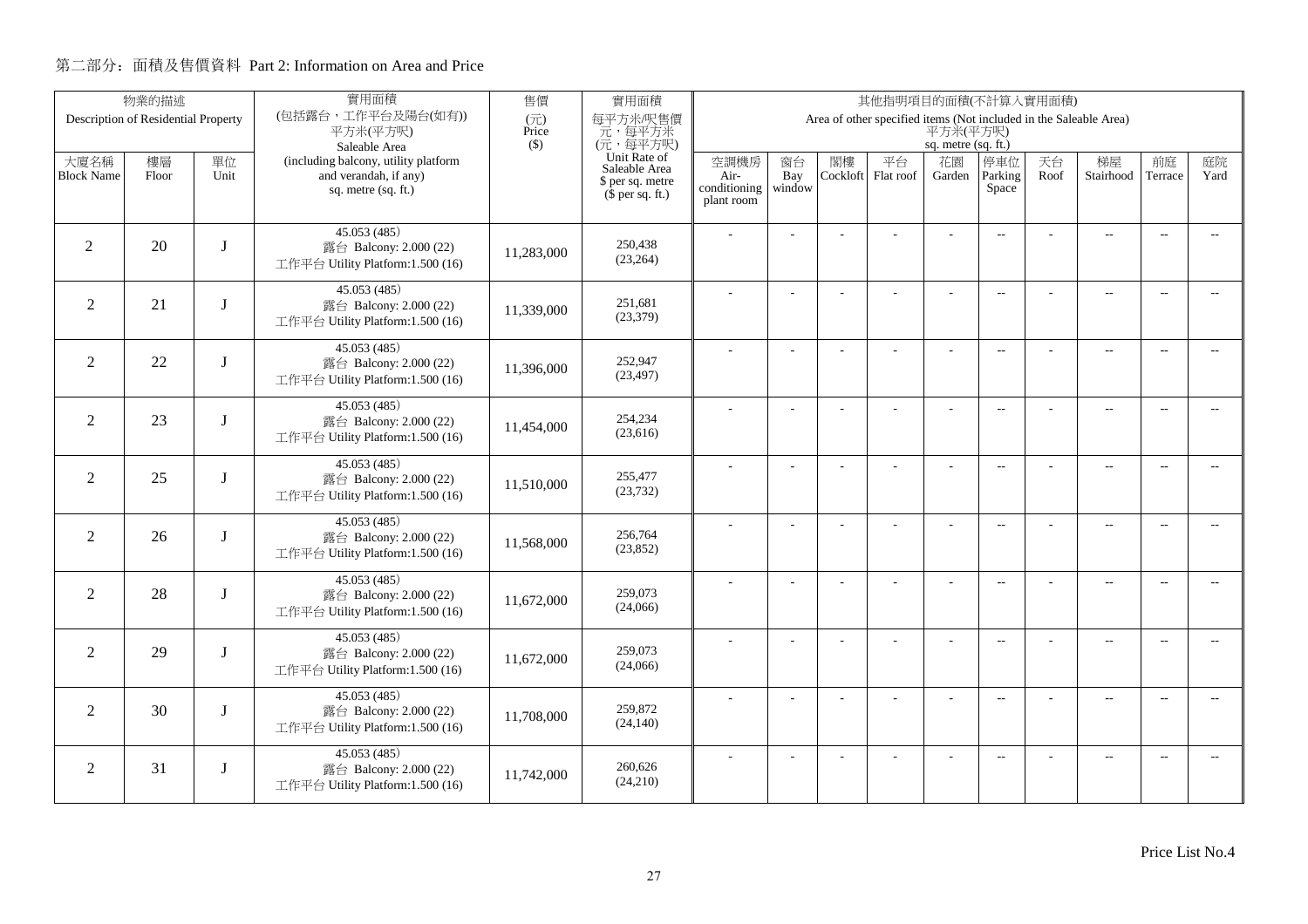|                           | 物業的描述                               |             | 實用面積                                                                                                  | 售價           | 實用面積                                                                                      | 其他指明項目的面積(不計算入實用面積)<br>Area of other specified items (Not included in the Saleable Area) |                          |                |                 |                                     |                          |            |                          |                          |                             |
|---------------------------|-------------------------------------|-------------|-------------------------------------------------------------------------------------------------------|--------------|-------------------------------------------------------------------------------------------|------------------------------------------------------------------------------------------|--------------------------|----------------|-----------------|-------------------------------------|--------------------------|------------|--------------------------|--------------------------|-----------------------------|
|                           | Description of Residential Property |             | (包括露台,工作平台及陽台(如有))<br>平方米(平方呎)                                                                        | (元)<br>Price | 每平方米/呎售價<br>元,每平方米                                                                        |                                                                                          |                          |                |                 | 平方米(平方呎)                            |                          |            |                          |                          |                             |
| 大廈名稱<br><b>Block Name</b> | 樓層<br>Floor                         | 單位<br>Unit  | Saleable Area<br>(including balcony, utility platform<br>and verandah, if any)<br>sq. metre (sq. ft.) | $($ \$)      | (元,每平方呎)<br>Unit Rate of<br>Saleable Area<br>\$ per sq. metre<br>$(\bar{\S}$ per sq. ft.) | 空調機房<br>Air-<br>conditioning<br>plant room                                               | 窗台<br>Bay<br>window      | 閣樓<br>Cockloft | 平台<br>Flat roof | sq. metre (sq. ft.)<br>花園<br>Garden | 停車位<br>Parking<br>Space  | 天台<br>Roof | 梯屋<br>Stairhood          | 前庭<br>Terrace            | 庭院<br>Yard                  |
| 2                         | 32                                  | $\mathbf I$ | 45.053 (485)<br>露台 Balcony: 2.000 (22)<br>工作平台 Utility Platform:1.500 (16)                            | 11,777,000   | 261.403<br>(24, 282)                                                                      |                                                                                          |                          |                |                 |                                     | $\overline{\phantom{a}}$ |            | $\overline{a}$           | $\overline{\phantom{a}}$ |                             |
| $\overline{2}$            | 33                                  |             | 45.053 (485)<br>露台 Balcony: 2.000 (22)<br>工作平台 Utility Platform:1.500 (16)                            | 11,813,000   | 262,202<br>(24, 357)                                                                      |                                                                                          |                          |                | ÷.              | ÷                                   | $\overline{\phantom{a}}$ |            | $\overline{\phantom{a}}$ | $\sim$                   | $\sim$                      |
| $\overline{2}$            | 35                                  |             | 45.053 (485)<br>露台 Balcony: 2.000 (22)<br>工作平台 Utility Platform:1.500 (16)                            | 11,849,000   | 263,001<br>(24, 431)                                                                      |                                                                                          |                          |                |                 | L,                                  | $\overline{\phantom{a}}$ |            | $\overline{\phantom{a}}$ | $\sim$                   | $\overline{a}$              |
| $\overline{2}$            | 36                                  |             | 45.053 (485)<br>露台 Balcony: 2.000 (22)<br>工作平台 Utility Platform:1.500 (16)                            | 11,884,000   | 263,778<br>(24,503)                                                                       |                                                                                          |                          |                |                 | L,                                  | $\overline{\phantom{a}}$ |            | $\overline{\phantom{a}}$ | $\overline{\phantom{a}}$ | $\overline{\phantom{a}}$    |
| 2                         | 37                                  | I           | 45.053 (485)<br>露台 Balcony: 2.000 (22)<br>工作平台 Utility Platform:1.500 (16)                            | 11,919,000   | 264,555<br>(24, 575)                                                                      |                                                                                          |                          |                |                 | ÷.                                  | $\sim$                   |            | $\overline{a}$           | $\sim$                   | $\sim$                      |
| $\overline{2}$            | 38                                  | I           | 45.053(485)<br>露台 Balcony: 2.000 (22)<br>工作平台 Utility Platform:1.500 (16)                             | 11,991,000   | 266,153<br>(24, 724)                                                                      |                                                                                          | $\overline{\phantom{a}}$ |                |                 | ÷,                                  | $\overline{\phantom{m}}$ |            | $\overline{\phantom{a}}$ | $\overline{\phantom{a}}$ | $- -$                       |
| $\overline{2}$            | 39                                  | I           | 45.053 (485)<br>露台 Balcony: 2.000 (22)<br>工作平台 Utility Platform:1.500 (16)                            | 11,991,000   | 266,153<br>(24, 724)                                                                      |                                                                                          | ÷.                       |                |                 | L,                                  | $\overline{\phantom{a}}$ |            | $\overline{a}$           | $\overline{\phantom{a}}$ | $- -$                       |
| 2                         | 40                                  | $\mathbf I$ | 45.053(485)<br>露台 Balcony: 2.000 (22)<br>工作平台 Utility Platform:1.500 (16)                             | 12,027,000   | 266,952<br>(24,798)                                                                       |                                                                                          | L,                       |                | L               | $\overline{\phantom{a}}$            | $\overline{a}$           |            | $\overline{\phantom{a}}$ | $\sim$                   | $\overline{a}$              |
| $\overline{2}$            | 41                                  | I           | 45.053 (485)<br>露台 Balcony: 2.000 (22)<br>工作平台 Utility Platform:1.500 (16)                            | 12,062,000   | 267,729<br>(24, 870)                                                                      |                                                                                          |                          |                | L,              |                                     | $-$                      |            | $\overline{\phantom{a}}$ | $\sim$                   | $\overline{a}$              |
| 2                         | 42                                  | J           | 45.053(485)<br>露台 Balcony: 2.000 (22)<br>工作平台 Utility Platform:1.500 (16)                             | 12.111.000   | 268,817<br>(24, 971)                                                                      |                                                                                          |                          |                |                 |                                     | $\overline{\phantom{m}}$ |            | $\overline{\phantom{a}}$ | $\sim$                   | $\mathcal{L}_{\mathcal{F}}$ |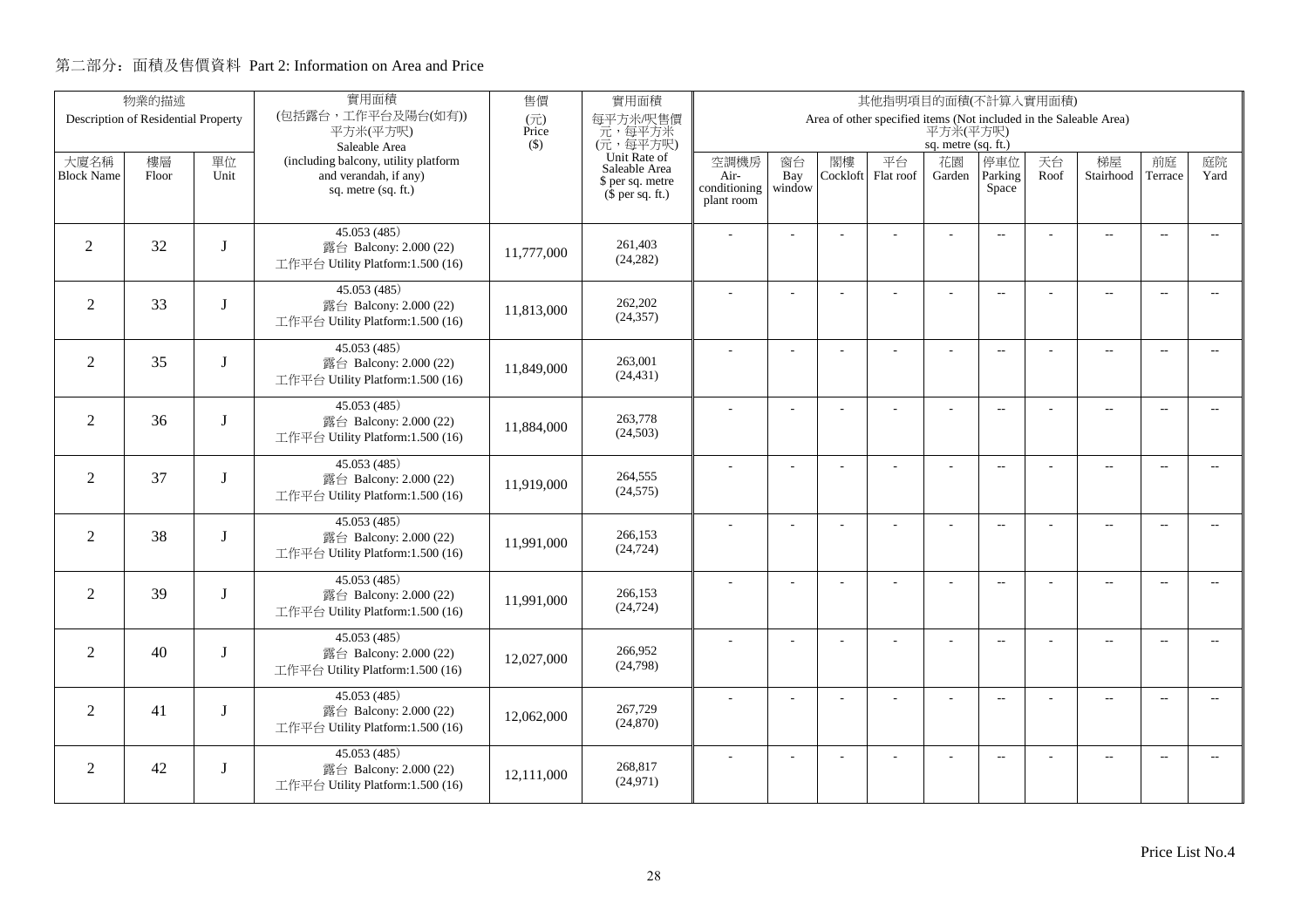| 物業的描述                     |                                     |            | 實用面積                                                          | 售價                                | 實用面積                                         | 其他指明項目的面積(不計算入實用面積)<br>Area of other specified items (Not included in the Saleable Area) |           |    |                          |                     |                          |            |                          |                          |                             |  |
|---------------------------|-------------------------------------|------------|---------------------------------------------------------------|-----------------------------------|----------------------------------------------|------------------------------------------------------------------------------------------|-----------|----|--------------------------|---------------------|--------------------------|------------|--------------------------|--------------------------|-----------------------------|--|
|                           | Description of Residential Property |            | (包括露台,工作平台及陽台(如有))<br>平方米(平方呎)                                | $(\overrightarrow{\pi})$<br>Price | 每平方米/呎售價<br>元,每平方米                           |                                                                                          |           |    |                          | 平方米(平方呎)            |                          |            |                          |                          |                             |  |
|                           |                                     |            | Saleable Area                                                 | $($ \$)                           | (元,每平方呎)                                     |                                                                                          |           |    |                          | sq. metre (sq. ft.) |                          |            |                          |                          |                             |  |
| 大廈名稱<br><b>Block Name</b> | 樓層                                  | 單位<br>Unit | (including balcony, utility platform<br>and verandah, if any) |                                   | Unit Rate of<br>Saleable Area                | 空調機房                                                                                     | 窗台<br>Bay | 閣樓 | 平台<br>Cockloft Flat roof | 花園                  | 停車位<br>Parking           | 天台<br>Roof | 梯屋<br>Stairhood          | 前庭<br>Terrace            | 庭院<br>Yard                  |  |
|                           | Floor                               |            | sq. metre (sq. ft.)                                           |                                   | \$ per sq. metre<br>$(\bar{\S}$ per sq. ft.) | Air-<br>conditioning                                                                     | window    |    |                          | Garden              | Space                    |            |                          |                          |                             |  |
|                           |                                     |            |                                                               |                                   |                                              | plant room                                                                               |           |    |                          |                     |                          |            |                          |                          |                             |  |
|                           |                                     |            | 51.067(550)                                                   |                                   |                                              |                                                                                          |           |    |                          |                     | $\overline{\phantom{a}}$ |            | $\overline{\phantom{a}}$ |                          |                             |  |
| $\overline{2}$            | 51                                  | K          | 露台 Balcony: 2.000 (22)<br>工作平台 Utility Platform:1.500 (16)    | 13.638,000                        | 267,061<br>(24,796)                          |                                                                                          |           |    |                          |                     |                          |            |                          |                          |                             |  |
|                           |                                     |            |                                                               |                                   |                                              |                                                                                          |           |    |                          |                     |                          |            |                          |                          |                             |  |
| 2                         | 52                                  | K          | 51.067(550)<br>露台 Balcony: 2.000 (22)                         |                                   | 268,158                                      |                                                                                          |           |    |                          |                     | $\overline{\phantom{a}}$ |            | $\overline{\phantom{a}}$ | $\sim$                   |                             |  |
|                           |                                     |            | 工作平台 Utility Platform:1.500 (16)                              | 13,694,000                        | (24,898)                                     |                                                                                          |           |    |                          |                     |                          |            |                          |                          |                             |  |
|                           |                                     |            | 50.205 (540)                                                  |                                   |                                              |                                                                                          | ÷,        |    | ÷.                       | ÷,                  | $\overline{a}$           |            | $\overline{a}$           | $\overline{\phantom{a}}$ | $-$                         |  |
| $\overline{2}$            | 51                                  | L          | 露台 Balcony: 2.000 (22)                                        | 13,378,000                        | 266,467<br>(24, 774)                         |                                                                                          |           |    |                          |                     |                          |            |                          |                          |                             |  |
|                           |                                     |            | 工作平台 Utility Platform:1.500 (16)                              |                                   |                                              |                                                                                          |           |    |                          |                     |                          |            |                          |                          |                             |  |
|                           | 52                                  |            | 50.205 (540)                                                  |                                   | 267,543                                      |                                                                                          |           |    |                          | L,                  | $\overline{\phantom{a}}$ |            | $\overline{\phantom{a}}$ | $\overline{\phantom{a}}$ | $\overline{\phantom{a}}$    |  |
| $\overline{2}$            |                                     | L          | 露台 Balcony: 2.000 (22)<br>工作平台 Utility Platform:1.500 (16)    | 13,432,000                        | (24, 874)                                    |                                                                                          |           |    |                          |                     |                          |            |                          |                          |                             |  |
|                           |                                     |            | 81.774 (880)                                                  |                                   |                                              |                                                                                          |           |    |                          |                     |                          |            |                          |                          |                             |  |
| 2                         | 40                                  | $M^*$      | 露台 Balcony: 2.854 (31)                                        | 22,645,000                        | 276,922                                      |                                                                                          |           |    |                          | $\overline{a}$      | $\overline{\phantom{a}}$ |            | $\overline{a}$           | $\overline{\phantom{a}}$ | $\overline{\phantom{a}}$    |  |
|                           |                                     |            | 工作平台 Utility Platform:1.500 (16)                              |                                   | (25,733)                                     |                                                                                          |           |    |                          |                     |                          |            |                          |                          |                             |  |
|                           |                                     |            | 81.774 (880)                                                  |                                   |                                              |                                                                                          |           |    |                          | ÷,                  | $\overline{a}$           |            | $\overline{a}$           | $\overline{\phantom{a}}$ | $\overline{\phantom{a}}$    |  |
| $\overline{2}$            | 41                                  | $M^*$      | 露台 Balcony: 2.854 (31)<br>工作平台 Utility Platform:1.500 (16)    | 22,735,000                        | 278,022<br>(25, 835)                         |                                                                                          |           |    |                          |                     |                          |            |                          |                          |                             |  |
|                           |                                     |            |                                                               |                                   |                                              |                                                                                          |           |    |                          |                     |                          |            |                          |                          |                             |  |
| $\overline{2}$            | 42                                  | $M^*$      | 81.774 (880)<br>露台 Balcony: 2.854 (31)                        |                                   | 279,429                                      |                                                                                          | L,        |    |                          | ÷,                  | $\overline{a}$           |            | $\overline{a}$           | $\overline{a}$           | $\overline{a}$              |  |
|                           |                                     |            | 工作平台 Utility Platform:1.500 (16)                              | 22,850,000                        | (25,966)                                     |                                                                                          |           |    |                          |                     |                          |            |                          |                          |                             |  |
|                           |                                     |            | 81.774 (880)                                                  |                                   |                                              |                                                                                          | ÷,        |    | L.                       | ÷,                  | $\sim$                   |            | $\overline{a}$           | $\sim$                   | $\overline{\phantom{a}}$    |  |
| $\overline{2}$            | 43                                  | $M^*$      | 露台 Balcony: 2.854 (31)                                        | 22,964,000                        | 280,823                                      |                                                                                          |           |    |                          |                     |                          |            |                          |                          |                             |  |
|                           |                                     |            | 工作平台 Utility Platform:1.500 (16)                              |                                   | (26,095)                                     |                                                                                          |           |    |                          |                     |                          |            |                          |                          |                             |  |
| $\overline{2}$            | 45                                  | $M^*$      | 81.774 (880)                                                  |                                   | 282,229                                      |                                                                                          | ÷.        |    | L.                       | ÷                   | $\sim$                   |            | $\overline{a}$           | $\sim$                   | $\overline{\phantom{a}}$    |  |
|                           |                                     |            | 露台 Balcony: 2.854 (31)<br>工作平台 Utility Platform:1.500 (16)    | 23,079,000                        | (26, 226)                                    |                                                                                          |           |    |                          |                     |                          |            |                          |                          |                             |  |
|                           |                                     |            | 81.774 (880)                                                  |                                   |                                              |                                                                                          |           |    |                          |                     |                          |            |                          |                          |                             |  |
| 2                         | 46                                  | $M^*$      | 露台 Balcony: 2.854 (31)                                        | 23,194,000                        | 283,635                                      |                                                                                          |           |    |                          |                     | $\sim$ $\sim$            |            | $\overline{\phantom{a}}$ | $\sim$                   | $\mathcal{L}_{\mathcal{F}}$ |  |
|                           |                                     |            | 工作平台 Utility Platform:1.500 (16)                              |                                   | (26, 357)                                    |                                                                                          |           |    |                          |                     |                          |            |                          |                          |                             |  |
|                           |                                     |            |                                                               |                                   |                                              |                                                                                          |           |    |                          |                     |                          |            |                          |                          |                             |  |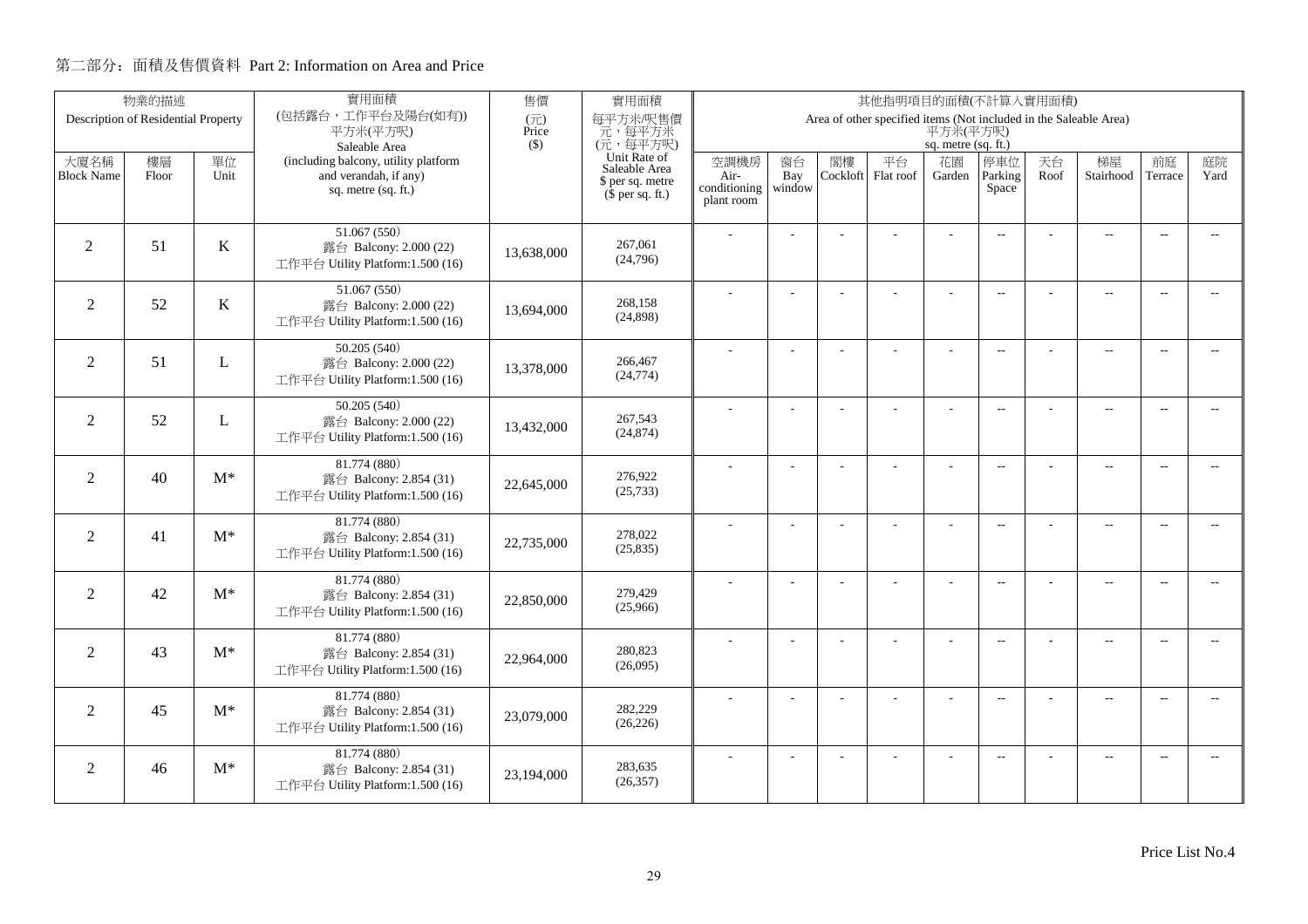#### 第三部份:其他資料 Part 3: Other Information

- $(1)$ 準買家應參閱發展項目的售樓說明書,以了解該項目的資料。 Prospective purchasers are advised to refer to the sales brochure for the Development for information on the Development.
- (2) 根據《一手住宅物業銷售條例》第52(1)條及第53(2)及(3)條,- According to sections 52(1) and 53(2) and (3) of the Residential Properties (First-hand Sales) Ordinance, –

#### 第52(1)條 / Section 52(1)

在某人就指明住宅物業與擁有人訂立臨時買賣合約時,該人須向擁有人支付售價的5%的臨時訂金。

A preliminary deposit of 5% of the purchase price is payable by a person to the owner on entering into a preliminary agreement for sale and purchase in respect of the specified residential property with the owner.

#### 第53(2)條 / Section 53(2)

如某人於某日期訂立臨時買賣合約,並於該日期後的5 個工作日內,就有關住宅物業簽立買賣合約,則擁有人必須在該日期後的8 個工作日内,簽立該買賣合約。

If a person executes an agreement for sale and purchase in respect of the residential property within 5 working days after the date on which the person enters into the preliminary agreement for sale and purchase, the owner for sale and purchase within 8 working days after that date.

#### 第 53(3)條 / Section 53(3)

如某人於某日期訂立臨時買賣合約時,但沒有於該日期後的5 個工作日内,就有關住宅物業簽立買賣合約,則 – (i) 該臨時合約即告終止;(ii) 有關的臨時訂金即予沒收;及 (iii) 擁有人不得就該人沒有簽立買賣合約而針對該人提出進 一步申索。

If a person does not execute an agreement for sale and purchase in respect of the residential property within 5 working days after the date on which the person enters into the preliminary agreement for sale and purchase- ( terminated;(ii) the preliminary deposit is forfeited; and (iii) the owner does not have any further claim against the person for the failure.

(3) 實用面積及屬該住宅物業其他指明項目的面積是按《一手住宅物業銷售條例》第8 條及附表二第2 部的計算得出的。

The saleable area and area of other specified items of the residential property are calculated in accordance with section 8 and Part 2 of Schedule 2 to the Residential Properties (First-hand Sales) Ordinance.

 $(4)$ 註:於本第4段內,「售價」指本價單第二部份表中所列之價目,而「成交金額」指臨時買賣合約及買賣合約所載之價目(即售價經計算相關支付條款及適用折扣後之價錢)。因應相關支付條款及適用折扣按售價計算得出之價目, 皆向下捨入計至百位數作為成交金額。

Note: In this paragraph 4, "Price" means the price set out in the schedule in Part 2 of this price list, and "Transaction Price" means the purchase price set out in the Preliminary Agreement for Sale and Purchase and Agree the purchase price after applying the relevant terms of payment and applicable discount(s) on the Price. The price obtained after applying the relevant terms of payment and applicable discounts on the Price will be rounded dollars to determine the Transaction Price.

#### (4)(i) 支付條款 Terms of payment

於簽署臨時買賣合約時,買方須繳付相等於成交金額的5%作為臨時訂金。請備銀行本票港幣\$100,000.00以支付部份臨時訂金,抬頭請寫「孖士打律師行」。請另備支票以補足臨時訂金之餘額。 Purchasers shall nay the Preliminary Deposit (which is equivalent to 5% of Transaction Price) upon signing of the preliminary agreement for sale and purchase. A cashier order of HK\$100,000,00 heing part of the Preliminary payable to "Mayer Brown". Please prepare a cheque to pay for the balance of the Preliminary Deposit.

(A)180天付款計劃 180-day Payment Plan (照售價減8%) (8% discount on the Price)

- (1) 相等於成交金額5%之臨時訂金於買方簽署臨時買賣合約時繳付。 A preliminary deposit equivalent to 5% of Transaction Price shall be paid upon signing of the preliminary agreement for sale and purchase.
- (2) 成交金額5%即加付訂金於買方簽署臨時買賣合約60天內繳付。 5% of Transaction Price being further deposit shall be paid within 60 days after signing of the preliminary agreement for sale and purchase.

(3) 成交金額90%即成交金額餘款於買方簽署臨時合約後180天內繳付或於賣方向買方發出書面通知書可將期數內的住宅物業之業權有效地轉讓予買方的日期後的14日內繳付,以較早者為準。 90% of Transaction Price being balance of Transaction Price shall be paid within 180 days after signing of the preliminary agreement for sale and purchase or within 14 days after the date of written notification to the Pur is in a position validly to assign the residential property in the Phase to the Purchaser, whichever is earlier.

買方可向發展商指定之財務機構申請「備用第二按揭貸款」。詳情請參閱第(4)(iii)(b)段。 The Purchaser may apply the "Standby Second Mortgage Loan" from the Vendor's designated financing company. Please refer to paragraph (4)(iii)(b) for details.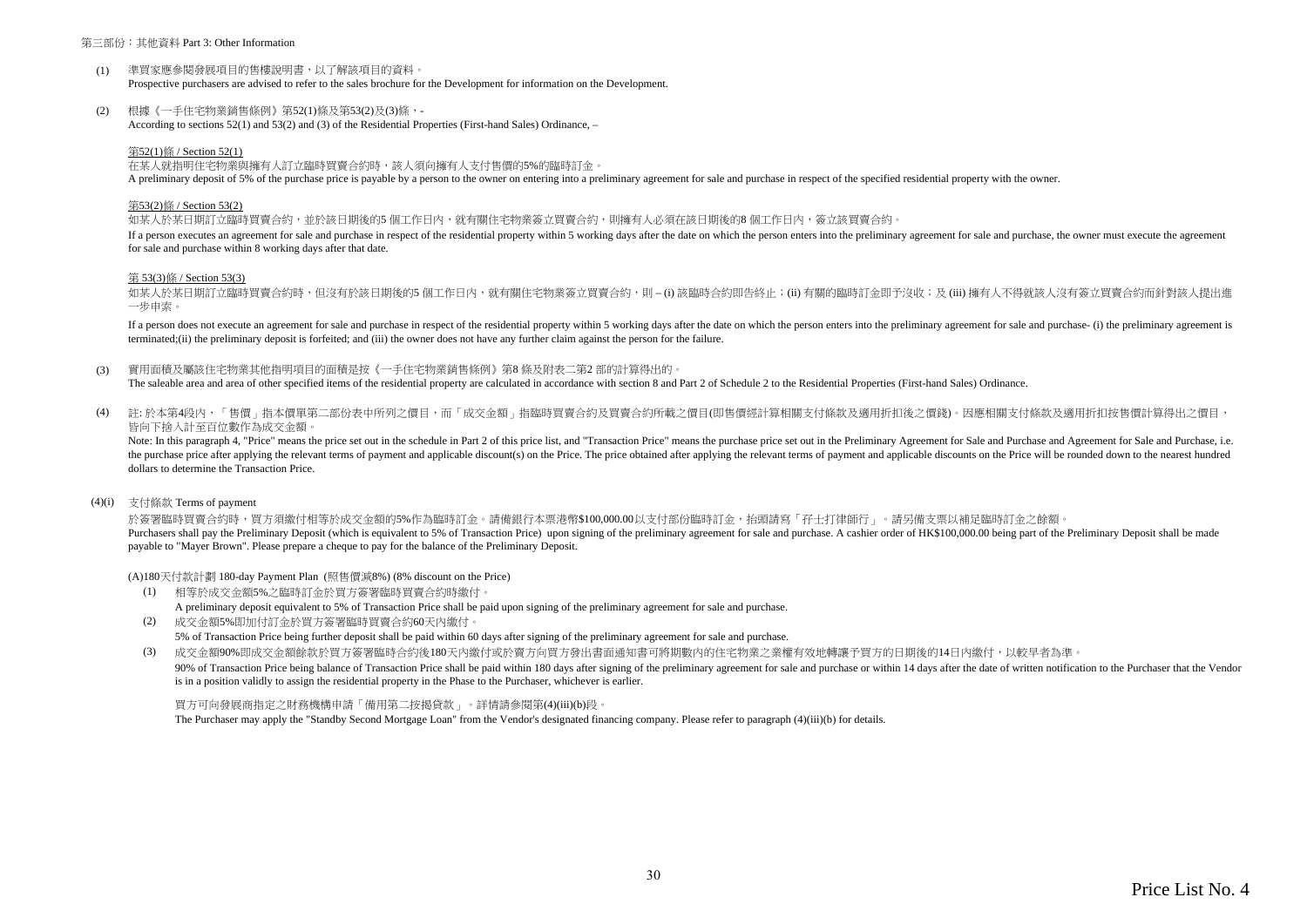(B)180天按揭付款計劃 180-day Mortgage Payment Plan (照售價減5.75%) (5.75% discount on the Price)

- (1) 相等於成交金額5%之臨時訂金於買方簽署臨時買賣合約時繳付。 A preliminary deposit equivalent to 5% of Transaction Price shall be paid upon signing of the preliminary agreement for sale and purchase.
- (2) 成交金額5%即加付訂金於買方簽署臨時買賣合約60天內繳付。 5% of Transaction Price being further deposit shall be paid within 60 days after signing of the preliminary agreement for sale and purchase.
- (3) 成交金額90%即成交金額餘款於買方簽署臨時合約後180天內繳付或於賣方向買方發出書面通知書可將期數內的住宅物業之業權有效地轉讓予買方的日期後的14日內繳付,以較早者為準。 90% of Transaction Price being balance of Transaction Price shall be paid within 180 days after signing of the preliminary agreement for sale and purchase or within 14 days after the date of written notification to the Pur is in a position validly to assign the residential property in the Phase to the Purchaser, whichever is earlier.

買方可向發展商指定之財務機構申請「備用第一按揭貸款」。詳情請參閱第(4)(iii)(a)段。

The Purchaser may apply the "Standby First Mortgage Loan" from the Vendor's designated financing company. Please refer to paragraph (4)(iii)(a) for details.

(C)360天付款計劃 360-day Payment Plan (照售價減6%) (6% discount on the Price)

- (1) 相等於成交金額5%之臨時訂金於買方簽署臨時買賣合約時繳付。 A preliminary deposit equivalent to 5% of Transaction Price shall be paid upon signing of the preliminary agreement for sale and purchase.
- (2) 成交金額5%即加付訂金於買方簽署臨時買賣合約後60天內繳付。 5% of Transaction Price being further deposit shall be paid within 60 days after signing of the preliminary agreement for sale and purchase.
- (3) 成交金額90%即成交金額餘款於買方簽署臨時合約後360天內繳付或於賣方向買方發出書面通知書可將期數內的住宅物業之業權有效地轉讓予買方的日期後的14日內繳付,以較早者為準。 90% of Transaction Price being balance of Transaction Price shall be paid within 360 days after signing of the preliminary agreement for sale and purchase or within 14 days after the date of written notification to the Pur is in a position validly to assign the residential property in the Phase to the Purchaser, whichever is earlier.

買方可向發展商指定之財務機構申請「備用第二按揭貸款」。詳情請參閱第(4)(iii)(b)段。

The Purchaser may apply the "Standby Second Mortgage Loan" from the Vendor's designated financing company. Please refer to paragraph (4)(iii)(b) for details.

(D)360天按揭付款計劃 360-day Mortgage Payment Plan (照售價減3.75%) (3.75% discount on the Price)

- (1) 相等於成交金額5%之臨時訂金於買方簽署臨時買賣合約時繳付。 A preliminary deposit equivalent to 5% of Transaction Price shall be paid upon signing of the preliminary agreement for sale and purchase.
- (2) 成交金額5%即加付訂金於買方簽署臨時買賣合約後60天內繳付。 5% of Transaction Price being further deposit shall be paid within 60 days after signing of the preliminary agreement for sale and purchase.
- (3) 成交金額90%即成交金額餘款於買方簽署臨時合約後360天內繳付或於賣方向買方發出書面通知書可將期數內的住宅物業之業權有效地轉讓予買方的日期後的14日內繳付,以較早者為準。 90% of Transaction Price being balance of Transaction Price shall be paid within 360 days after signing of the preliminary agreement for sale and purchase or within 14 days after the date of written notification to the Pur is in a position validly to assign the residential property in the Phase to the Purchaser, whichever is earlier.

買方可向發展商指定之財務機構申請「備用第一按揭貸款」。詳情請參閱第(4)(iii)(a)段。

The Purchaser may apply the "Standby First Mortgage Loan" from the Vendor's designated financing company. Please refer to paragraph (4)(iii)(a) for details.

(E)建築期付款計劃 Stage Payment Plan (照售價) (the Price)

- (1) 相等於成交金額5%之臨時訂金於買方簽署臨時買賣合約時繳付。 A preliminary deposit equivalent to 5% of Transaction Price shall be paid upon signing of the preliminary agreement for sale and purchase.
- (2) 成交金額5%即加付訂金於買方簽署臨時買賣合約後60天內繳付。 5% of Transaction Price being further deposit shall be paid within 60 days after signing of the preliminary agreement for sale and purchase.
- (3) 成交金額5%即部份成交金額於買方簽署臨時買賣合約後180天內繳付。 5% of Transaction Price being part payment of Transaction Price shall be paid within 180 days after signing of the preliminary agreement for sale and purchase.

(4) 成交金額85%即成交金額餘款於賣方向買方發出書面通知書可將期數內的住宅物業之業權有效地轉讓予買方的日期後的14日內繳付。 85% of Transaction Price being balance of Transaction Price shall be paid within 14 days after the date of written notification to the Purchaser that the Vendor is in a position validly to assign the residential property i Purchaser.

買方可向發展商指定之財務機構申請「備用第二按揭貸款」。詳情請參閱第(4)(iii)(b)段。

The Purchaser may apply the "Standby Second Mortgage Loan" from the Vendor's designated financing company. Please refer to paragraph (4)(iii)(b) for details.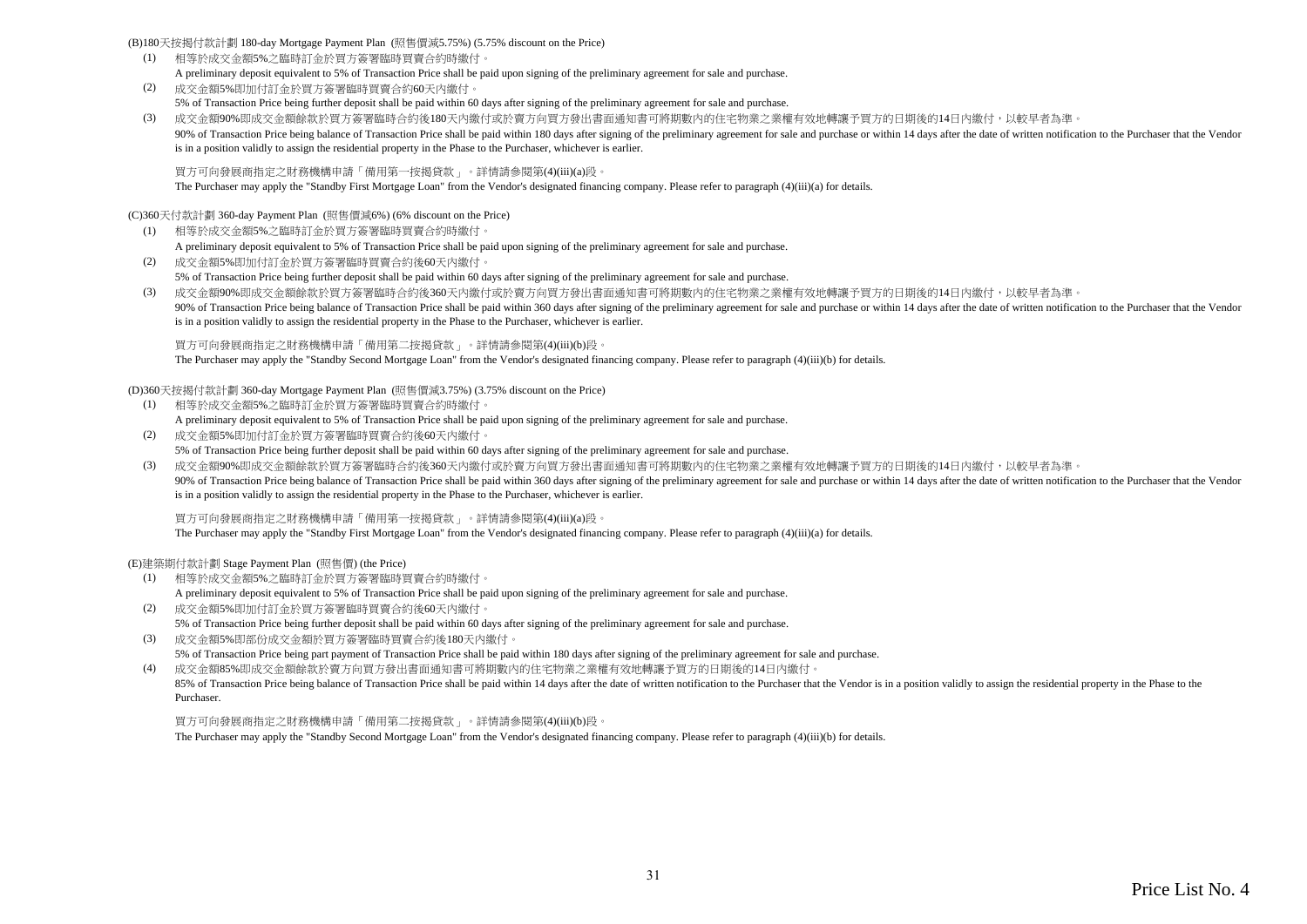#### (4)(ii) 售價獲得折扣的基礎 The basis on which any discount on the Price is available

- (a) 請參閱第(4)(i)段。 Please refer to paragraph (4)(i).
- (b) 「置業有禮」特別折扣 "Home Purchase" Special Discount: 買方可獲額外2%售價折扣優惠作為「置業有禮」特別折扣。 An extra 2% discount on the Price would be offered to the Purchasers as the "Home Purchase" Special Discount.
- (c) 「印花稅津貼」優惠 "Subsidy of Stamp Duty" Benefit: 買方可獲額外10.5%售價折扣優惠作為「印花稅津貼」優惠。 An extra 10.5% discount on the Price would be offered to the Purchasers as "Subsidy of Stamp Duty" Benefit.

#### (4)(iii) 可就購買該項目中的指明住宅物業而連帶獲得的任何贈品、財務優惠或利益

Any gift, or any financial advantage or benefit, to be made available in connection with the purchase of a specified residential property in the Development

(a) 備用第一按揭貸款(「第一按揭貸款」)Standby First Mortgage Loan ("First Mortgage Loan") (此安排只適用於選擇(B)180天按揭付款計劃或(D)360天按揭付款計劃之買方。) (This arrangement is only applicable to Purchasers who choose (B) 180-day Mortgage Payment Plan or (D) 360-day Mortgage Payment Plan. )

買方可向賣方指定財務機構申請第一按揭貸款。主要條款如下:

The Purchaser can apply the First Mortgage Loan from the Vendor's designated financing company. Key terms are as follows:

- (1) 買方必須於買賣合約內訂明的付清成交金額餘額之日或期數的預計關鍵日期(以較早者為準)前最少60日以書面向指定財務機構申請第一按揭貸款。 The Purchaser shall make a written application to the designated financing company for a First Mortgage Loan in not less than 60 days before the date of settlement of the balance of the Transaction Price or the estimated m Phase as specified in the Agreement for Sale and Purchase (whichever is earlier).
- (2) 第一按揭貸款以住宅物業之第一法定按揭作抵押。 The First Mortgage Loan shall be secured by a first legal mortgage over the residential property.
- (3) 第一按揭貸款金額最高為成交金額的80%。 The maximum amount of First Mortgage Loan is 80% of the Transaction Price.
- (4) 第一按揭貸款首三年之按揭利率為指定財務機構不時報價之最優惠利率(P)減年息2.85% (P-2.85%) (現時P=5.125%) 計算,第四及第五年之按揭利率為指定財務機構不時報價之最優惠利率(P),其後之按揭利率為指定財務 機構不時報價之最優惠利率(P)加年息1.5% (P+1.5%),利率浮動。最終按揭利率以指定財務機構審批結果而定。最優惠利率選用指定融資公司之報價。 Interest rate of First Mortgage Loan for the first three years shall be at the Prime Rate (P) quoted by the designated financing company from time to time minus 2.85% per annum (P-2.85%) (currently P=5.125%), for the fourt shall be at the Prime Rate (P) quoted by the designated financing company from time to time, thereafter at the Prime Rate (P) designated by the financing company from time to time plus 1.5% per annum (P+1.5%), subject to f final interest rate is subject to the approval of the designated financing company. Prime Rate is quoted by the designated financing company.
- (5) 第一按揭貸款年期最長為25年。

The maximum tenor of First Mortgage Loan shall be 25 years.

(6) 買方及其擔保人(如有)須提供足夠文件證明其還款能力,包括但不限於在指定財務機構要求下提供信貸報告、收入證明及/或銀行紀錄。

The Purchaser and his/her/its guarantor (if any) shall provide sufficient documents to prove his/her/its repayment ability, including without limitation the provision of credit report, income proof and/or banking record up designated financing company.

(7) 第一按揭貸款申請須由指定財務機構獨立審批。

The First Mortgage Loan shall be approved by the designated financing company independently.

- (8) 所有第一按揭貸款法律文件須由賣方代表律師辦理,並由買方負責有關律師費用及雜費。買方可選擇另行自聘律師作為買方代表律師,在此情況下,買方亦須負責其代表律師有關第一按揭貸款的律師費用及雜費。 All legal documents of First Mortgage Loan shall be handled by the Vendor's solicitors and all the costs and disbursements relating thereto shall be borne by the Purchaser. The Purchaser can choose to instruct his/her/its for him/her/it, and in such event, the Purchaser shall also bear his/her/its own solicitors' costs and disbursements relating to the First Mortgage Loan.
- (9) 買方敬請向指定財務機構查詢有關第一按揭貸款用途及詳情。第一按揭貸款批出與否及其條款,指定財務機構有最終決定權。不論第一按揭貸款獲批與否,買方仍須按買賣合約完成住宅物業的交易及繳付住宅物業的成 交金額全數。

The Purchaser is advised to enquire with the designated financing company about the purpose and the details of the First Mortgage Loan. The approval or disapproval of the First Mortgage Loan and the terms thereof are subje decision of the designated financing company. Irrespective of whether the First Mortgage Loan is granted or not, the Purchaser shall complete the purchase of the residential property and shall pay the full Transaction Pric property in accordance with the Agreement for Sale and Purchase.

(10) 第一按揭貸款受其他條款及細則約束。

The First Mortgage Loan is subject to other terms and conditions.

- (11) 賣方無給予或視之為已給予任何就第一按揭貸款之批核的陳述或保證。
	- No representation or warranty is given or shall be deemed to have been given by the Vendor as to the approval of the First Mortgage Loan.
- (12) 賣方沒有參與及提供第一按揭貸款。第一按揭貸款只是由指定財務機構提供予買方。而無論在任何情況下,賣方無須因第一按揭貸款所引發的任何事情負上任何責任。 Notice is hereby given that the Vendor is not involved in the arrangement of the First Mortgage Loan mentioned above. The arrangement of the First Mortgage Loan is provided or procured to the Purchaser by the designated fi company and in no circumstances shall the Vendor be held liable for anything arising from or in connection with the arrangement of the First Mortgage Loan.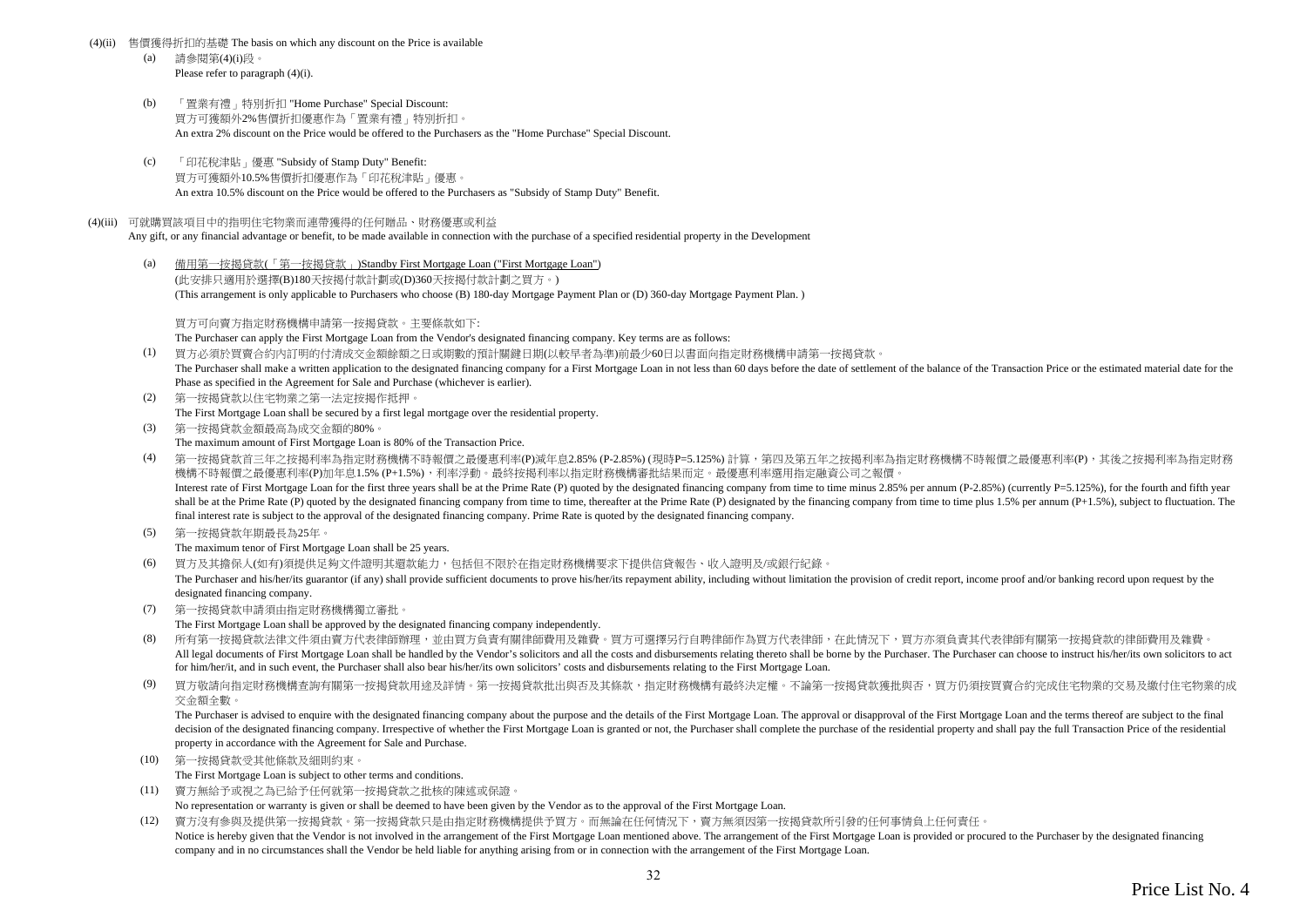(b) 備用第二按揭貸款(「第二按揭貸款」) Standby Second Mortgage Loan ("Second Mortgage Loan")

(此安排只適用於選擇(A)180天付款計劃、(C)360天付款計劃或(E)建築期付款計劃之買方。) (This arrangement is only applicable to Purchasers who choose (A) 180-day Payment Plan, (C) 360-day Payment Plan or (E) Stage Payment Plan. )

買方可向賣方指定財務機構申請第二按揭貸款。主要條款如下:

The Purchaser can apply the Second Mortgage Loan from the Vendor's designated financing company. Key terms are as follows:

(1) 買方須先獲取第一按揭銀行同意辦理住宅物業之第二按揭,並能出示足夠文件證明第一按揭貸款加第二按揭貸款及買方及其擔保人(如有)之其他貸款之每月總還款額對買方及其擔保人(如有)之每月總入息之比率不超過 香港金融管理局最新公佈之「供款與入息比率」。

The Purchaser shall have obtained the prior consent of the first mortgagee bank for processing the Second Mortgage Loan for the residential property and shall provide satisfactory documents to prove that the ratio of the t monthly repayment of the first mortgage loan, the Second Mortgage Loan and any other loan(s) of the Purchaser and his/her/its guarantor (if any) to the total monthly income of the Purchaser and his/her/its guarantor (if an the latest Debt Servicing Ratio as announced by the Hong Kong Monetary Authority.

(2) 第一按揭銀行須為指定財務機構指定及轉介之銀行。

First mortgagee bank shall be a bank specified and referred by the designated financing company.

- (3) 第二按揭貸款金額最高為成交金額的30%,但第一按揭貸款及第二按揭貸款總金額不得超過成交金額的80%。第二按揭貸款年期最長為20年或第一按揭貸款之年期,以較短者為準。 The maximum Second Mortgage Loan is 30% of the Transaction Price, but the total mortgage amount of first mortgage loan plus the Second Mortgage Loan shall not exceed 80% of Transaction Price. The maximum tenure of the Seco Mortgage Loan shall be 20 years or the tenure of first mortgage loan, whichever is shorter.
- (4) 第二按揭首三年之按揭利率為指定財務機構不時報價之最優惠利率(P)減2.85% (P-2.85%) (現時P=5.125%) 計算,其後年期之按揭利率以最優惠利率(P)計算,利率浮動。最終按揭利率以指定財務機構審批結果而定。 Interest rate of the Second Mortgage Loan for the first 3 years shall be at the Prime Rate(P) minus 2.85% (P-2.85%) per annum (currently P=5.125%); thereafter at the rate of P per annum, the rate is subject to fluctuation. rate is subject to the approval of the designated financing company.
- (5) 買方及其擔保人(如有)須提供足夠文件證明其還款能力,包括但不限於在指定財務機構要求下提供信貸報告、收入證明及/或銀行紀錄。 The Purchaser and his/her/its guarantor (if any) shall provide sufficient documents to prove his/her/its repayment ability, including without limitation the provision of credit report, income proof and/or banking record up designated financing company.
- (6) 第二按揭貸款須由指定財務機構獨立審批。

The Second Mortgage Loan shall be approved by the designated financing company independently.

- (7) 所有第二按揭貸款之文件必須由賣方指定之律師辦理,並由買方負責一切有關費用。買方可選擇另行自聘律師作為買方代表律師,在此情況下,買方亦須負責其代表律師有關第二按揭貸款的律師費用及雜費。 All legal documents of the Second Mortgage Loan shall be handled by the Vendor's solicitors and all the costs and disbursements relating thereto shall be borne by the Purchaser. The Purchaser can choose to instruct his/her to act for him/her/it, and in such event, the Purchaser shall also bear his/her/its own solicitors' costs and disbursements relating to the Second Mortgage Loan.
- (8) 買方敬請向指定財務機構查詢有關第二按揭貸款用途及詳情。第二按揭貸款批出與否及其條款,指定財務機構有最終決定權。不論第二按揭貸款獲批與否,買方仍須按買賣合約完成住宅物業的交易及繳付住宅物業的成 交金額全數。

The Purchaser is advised to enquire with the designated financing company about the purpose and the details of the Second Mortgage Loan. The approval or disapproval of the Second Mortgage Loan and the terms thereof are sub final decision of the designated financing company. Irrespective of whether the Second Mortgage Loan is granted or not, the Purchaser shall complete the purchase of the residential property and shall pay the full Transacti residential property in accordance with the Agreement for Sale and Purchase.

(9) 第二按揭貸款受其他條款及細則約束。

The Second Mortgage Loan is subject to other terms and conditions.

(10) 賣方無給予或視之為已給予任何就第二按揭貸款之批核的陳述或保證。

No representation or warranty is given or shall be deemed to have been given by the Vendor as to the approval of the Second Mortgage Loan.

- (11) 賣方沒有參與及提供第二按揭貸款。第二按揭貸款只是由指定財務機構提供予買方。而無論在任何情況下,賣方無須因第二按揭貸款所引發的任何事情負上任何責任。
- Notice is hereby given that the Vendor is not involved in the arrangement of the Second Mortgage Loan mentioned above. The arrangement of the Second Mortgage Loan is provided or procured to the Purchaser by the designated company and in no circumstances shall the Vendor be held liable for anything arising from or in connection with the arrangement of the Second Mortgage Loan.
- (c) 住宅車位優惠 Offer of Residential Parking Space

如買方購買於此價單第二部分有標上"\*"之住宅物業,賣方首次發售發展項目第一期及/或第二期內的住宅車位時將優先激請買方(連同其他持有本價單或賣方已公布或不時公布之其他價單下相同優惠之買方)按賣方其絕 對酌情權制訂之售價及條款認購一個住宅車位。買方須於賣方作出認購邀請時按賣方所訂時限決定是否購買住宅車位,並簽署相關臨時買賣合約及買賣合約,逾時作棄權論,賣方不會因此向買方作出任何賠償。本優惠 受其他條款及條件約束。

When the Vendor first launches the sale of the residential parking spaces in Phase I and/or Phase II of the Development, Purchaser of residential property marked with a "\*" in Part 2 of this Price List (together with other the same offers under this Price List or or other Price List(s) issued or to be issued by the Vendor from time to time) will be invited to apply for the purchase of one residential parking space (on such price and terms as absolute discretion prescribes). Purchaser must decide whether to purchase one residential carparking space and must enter into a relevant preliminary agreement for sales and purchase and agreement for sale and purchase wi prescribed the Vendor when the Vendor makes the invitation failing which the Purchaser will be deemed to have given un the offer and the Vendor will not make any compensation to the Purchaser therefor. The offer is subject and conditions.